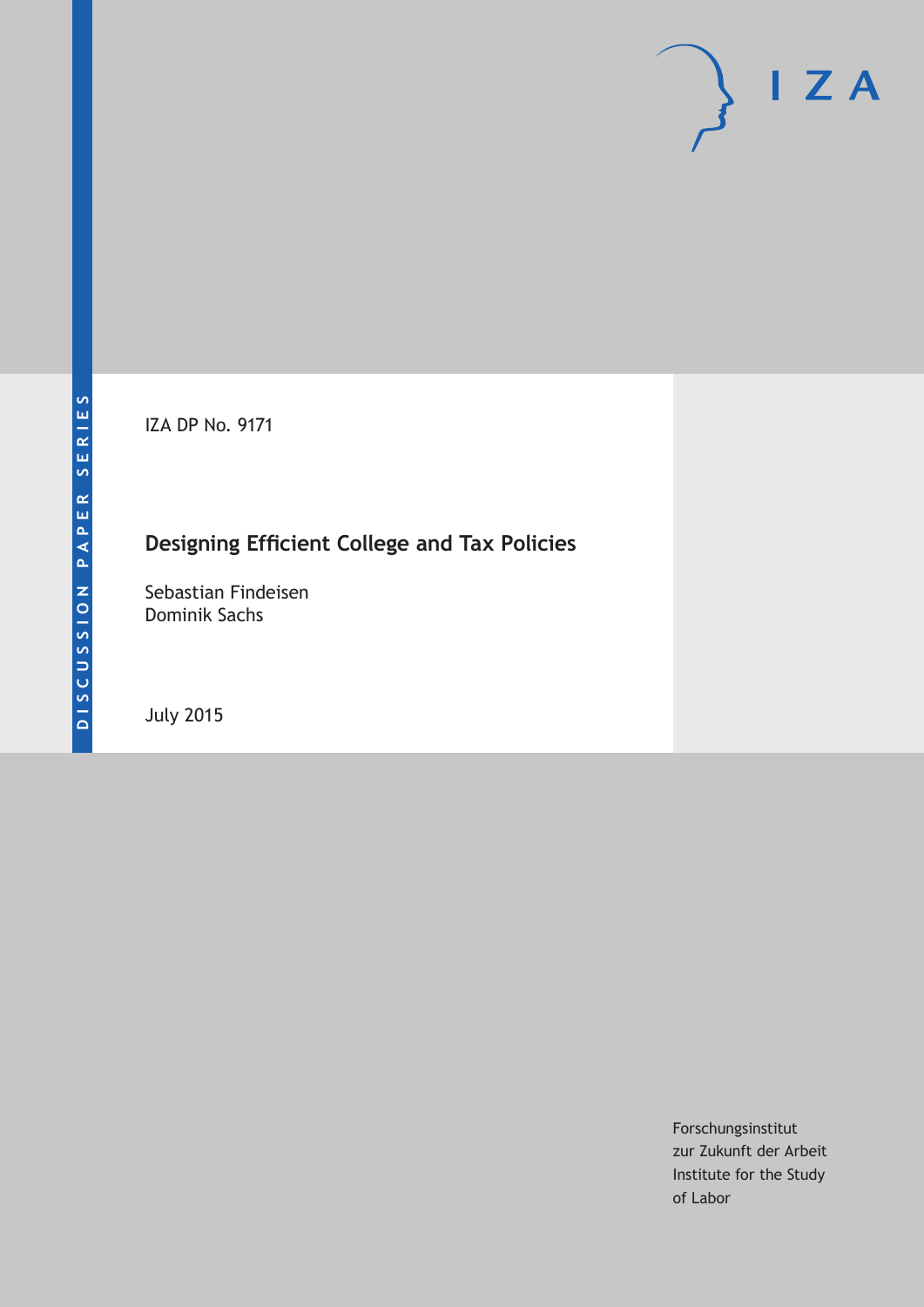# **Designing Efficient College and Tax Policies**

# **Sebastian Findeisen**

*University of Mannheim and IZA*

# **Dominik Sachs**

*University of Cologne*

Discussion Paper No. 9171 July 2015

IZA

P.O. Box 7240 53072 Bonn Germany

Phone: +49-228-3894-0 Fax: +49-228-3894-180 E-mail: iza@iza.org

Any opinions expressed here are those of the author(s) and not those of IZA. Research published in this series may include views on policy, but the institute itself takes no institutional policy positions. The IZA research network is committed to the IZA Guiding Principles of Research Integrity.

<span id="page-1-0"></span>The Institute for the Study of Labor (IZA) in Bonn is a local and virtual international research center and a place of communication between science, politics and business. IZA is an independent nonprofit organization supported by Deutsche Post Foundation. The center is associated with the University of Bonn and offers a stimulating research environment through its international network, workshops and conferences, data service, project support, research visits and doctoral program. IZA engages in (i) original and internationally competitive research in all fields of labor economics, (ii) development of policy concepts, and (iii) dissemination of research results and concepts to the interested public.

IZA Discussion Papers often represent preliminary work and are circulated to encourage discussion. Citation of such a paper should account for its provisional character. A revised version may be available directly from the author.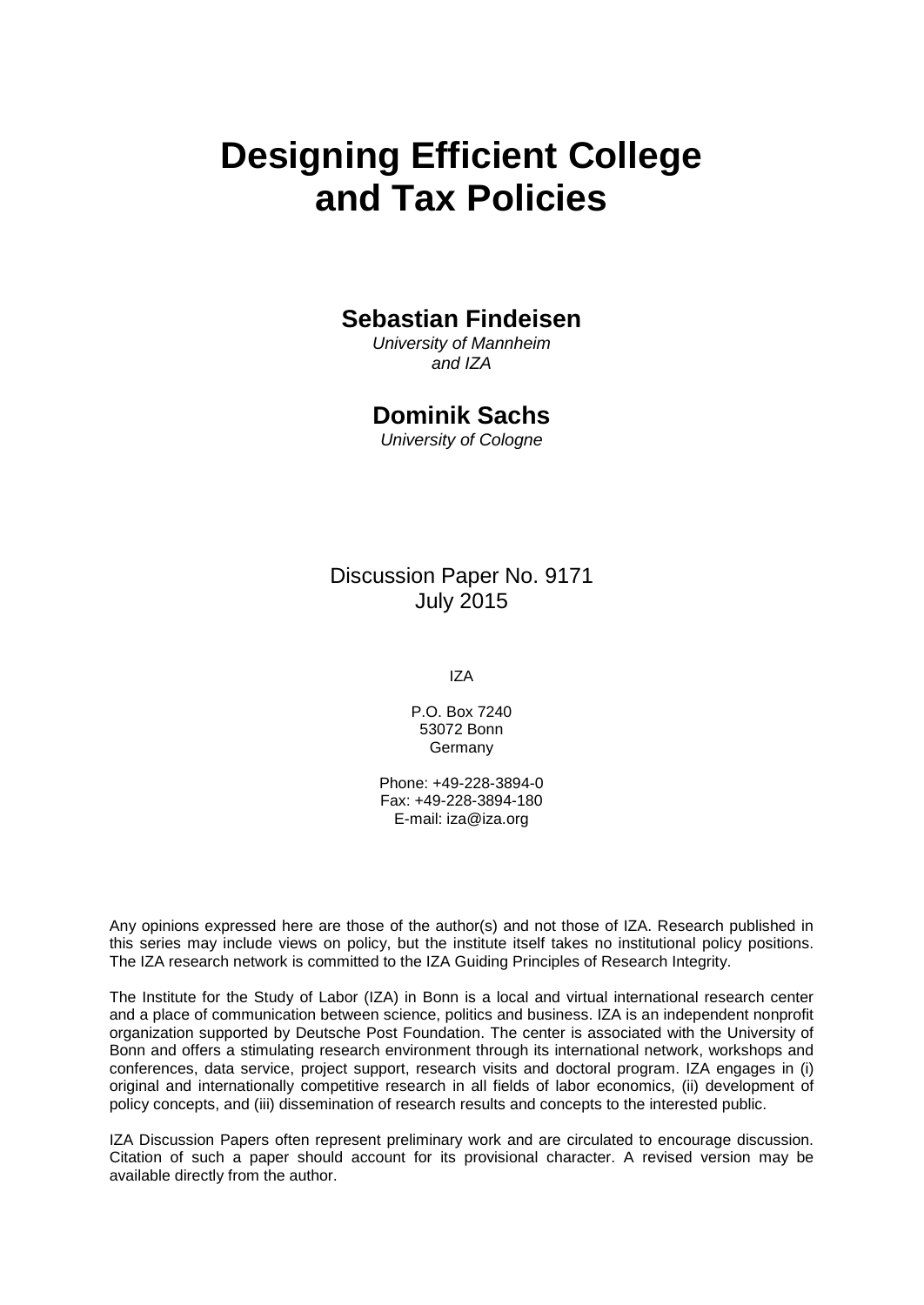IZA Discussion Paper No. 9171 July 2015

# **ABSTRACT**

# **Designing Efficient College and Tax Policies[\\*](#page-1-0)**

The total social benefits of college education exceed the private benefits because the government receives a share of the monetary returns in the form of income taxes. We study the policy implications of this fiscal externality in an optimal dynamic tax framework. Using a variational approach we derive a formula for the revenue effect of an increase in college education subsidies and for the excess burden of income taxation caused by the college margin. We also show how the optimal nonlinear income tax problem is altered by the college margin. Our modeling assumptions are strongly guided by the recent structural labor literature on college education. The model incorporates multidimensional heterogeneity, idiosyncratic risk and borrowing constraints. The model matches key empirical results on college enrollment patterns, returns to education and enrollment elasticities. Quantitatively, we find that a marginal increase in college subsidies in the US is at least 70 percent selffinancing through the net-present value increase in future tax revenue. When targeting this increase to children in the lowest parental income tercile, it is even up to 165 percent selffinancing. The excess burden of income taxation is only slightly altered by the college margin and therefore the optimal Mirrleesian income tax schedule is barely affected as well, in particular if subsidies are set at their optimal level.

JEL Classification: H21, H23, I22, I24, I28

Keywords: optimal taxation, college subsidies, college enrollment, tax reforms

Corresponding author:

Sebastian Findeisen Department of Economics University of Mannheim L 7, 3-5 68161 Mannheim Germany E-mail: [findeisen@uni-mannheim.de](mailto:findeisen@uni-mannheim.de)

We thank Rüdiger Bachmann, Felix Bierbrauer, Richard Blundell, Christian Bredemeier, Friedrich Breyer, David Card, Pedro Carneiro, Alexander Gelber, Marcel Gerard, Emanuel Hansen, Bas Jacobs, Leo Kaas, Marek Kapicka, Kory Kroft, Fabian Krueger, Paul Klein, Tim Lee, Lance Lochner, Normann Lorenz, Thorsten Louis, Alex Ludwig, Michael Peters, Emmanuel Saez, Aleh Tsyvinski, Gianluca Violante, Matthew Weinzierl, Nicolas Werquin and seminar participants at Berkeley, Bocconi, Bonn (MPI & MEE), CEMFI, Dortmund, EIEF, EUI, Frankfurt, IFS/UCL, Louvain (CORE), Notre Dame, Lausanne, Queen's, Salzburg, St. Gallen, Toronto, Toulouse, Uppsala, Warwick as well as conference participants at CESifo Public Sector Economics, IIPF, NBER SI Macro Public Finance, NORMAC, SEEK and the Taxation Theory Conference. Dominik Sachs' research was partly funded by a post-doc fellowship of the Fritz-Thyssen Foundation and the Cologne Graduate School in Management, Economics and Social Sciences. We gratefully acknowledge the hospitality of Yale and Berkeley where parts of this research were conducted.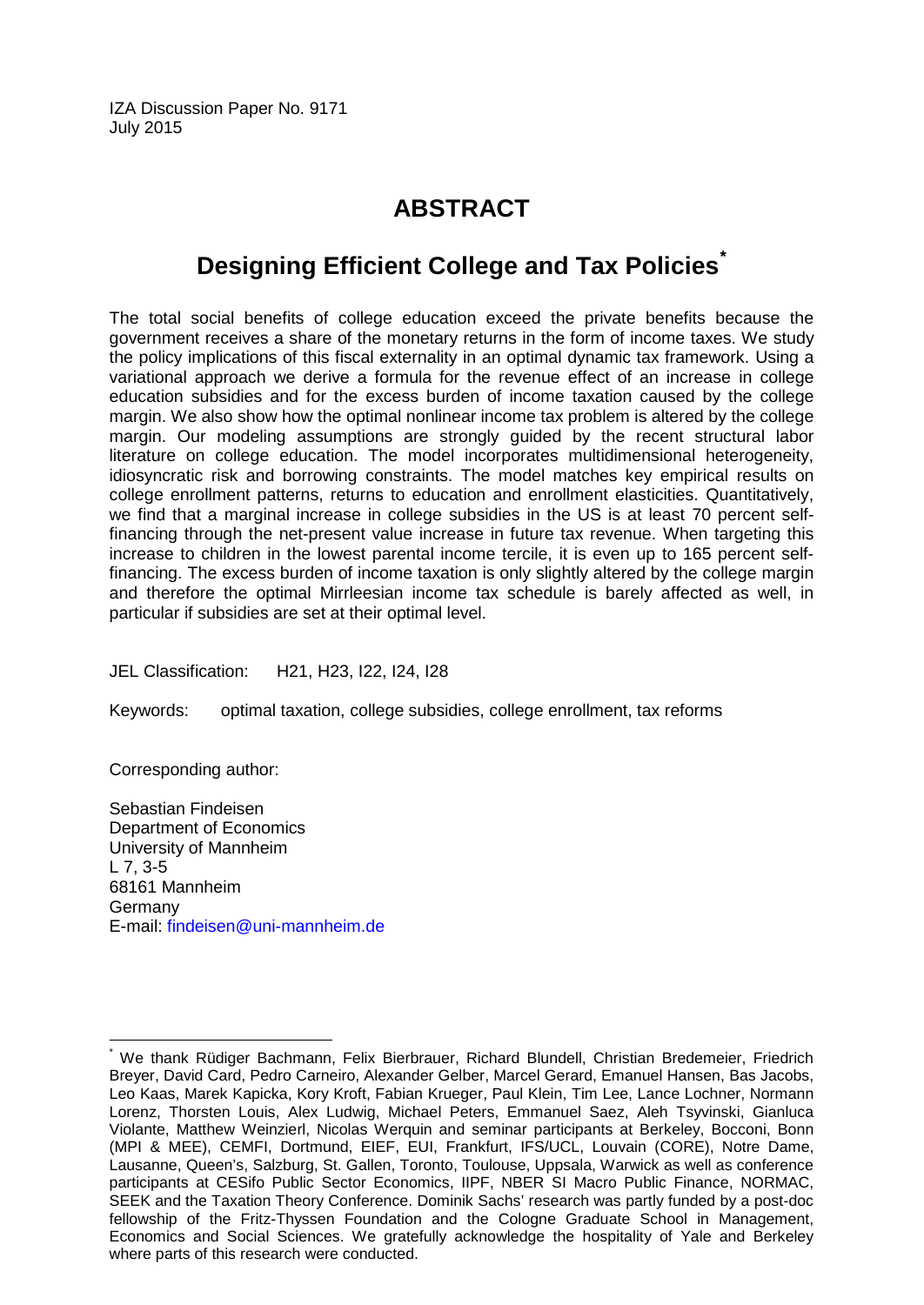# 1 Introduction

College graduates in the U.S. on average earn \$480,000 more over their lifecycle than individuals without a college degree (Autor 2014). According to the OECD, they contribute \$205,003 more to the government budget (OECD 2014). These numbers are not directly informative for policy because they reflect returns and selection. Nevertheless they suggest that income taxation can lift the social returns to education substantially above the private returns: individual college education decisions impose a *fiscal externality*. In this paper, we theoretically and quantitatively assess the implications of this fiscal externality for the efficient design of college education subsidies and income taxes.

To this end, we develop a dynamic optimal taxation framework, where individuals decide on college entry early in their life. One contribution to the literature following Mirrlees (1971) is that our model is very close to the recent structural labor literature on college education: individuals differ in ability, parental income and preferences, and face idiosyncratic uncertainty and borrowing constraints.<sup>1</sup> We quantify the model for the U.S. with micro-data and it matches key empirical features such as college education elasticities, marginal and average returns, as well as college education patterns in terms of ability and parental income. Despite the empirical plausibility of the model in terms of heterogeneity, we are able to fully characterize optimal policies and policy reforms analytically. We use a variational approach (Golosov, Tsyvinski, and Werquin 2014) to study education subsidies that do (or do not) condition on parental income and ability as well as arbitrarily nonlinear tax schedules.<sup>2</sup> Our framework is flexible enough to study (i) the fiscal revenue effects of reforming current education and tax policies and (ii) the optimal design of these policy instruments.

Our first contribution is to show that even in the absence of any positive human capital externalities, there is a substantial case for increasing college education subsidies: the increase pays for itself to a large extent through higher discounted tax revenue in the future. Our baseline number for the U.S. is 70-87%. Thus, increasing college subsidies from their current level by one dollar costs the government effectively only between 13 and 30 Cents. Our formal analysis transparently highlights the trade-offs underlying these numbers. The extent to which an increase in subsidies is self-financing increases in the ratio of marginal students (those who

<sup>&</sup>lt;sup>1</sup>An early contribution with multi-dimensional heterogeneity is Kleven, Kreiner, and Saez (2009). Krueger and Ludwig (2013, 2015) study optimal college subsidies and linear income taxes in a large scale macroeconomic OLG model. Heathcote, Storesletten, and Violante (2014) characterize optimal tax progressivity when individuals are heterogenous w.r.t learning ability and disutility of work. Stantcheva (2015a) derives education and tax policies in an OLG model with multi-dimensional heterogeneity. Blundell, Dias, Meghir, and Shaw (2015) study the effect of tax credits and income support programs in a dynamic structural model with human capital accumulation.

<sup>2</sup>Our approach differs from the recent dynamic Mirrlees literature where more complex, history-dependent policy instruments are studied. See, e.g., Stantcheva (2014, 2015b) for models with endogenous human capital. In line with our approach in terms of policy instruments Best and Kleven (2013) study optimal historyindependent taxation with on the job learning. Pavoni and Violante (2007) and Pavoni, Setty, and Violante (2012) elaborate the consequences of human capital depreciation during unemployment for the efficient design of welfare programs.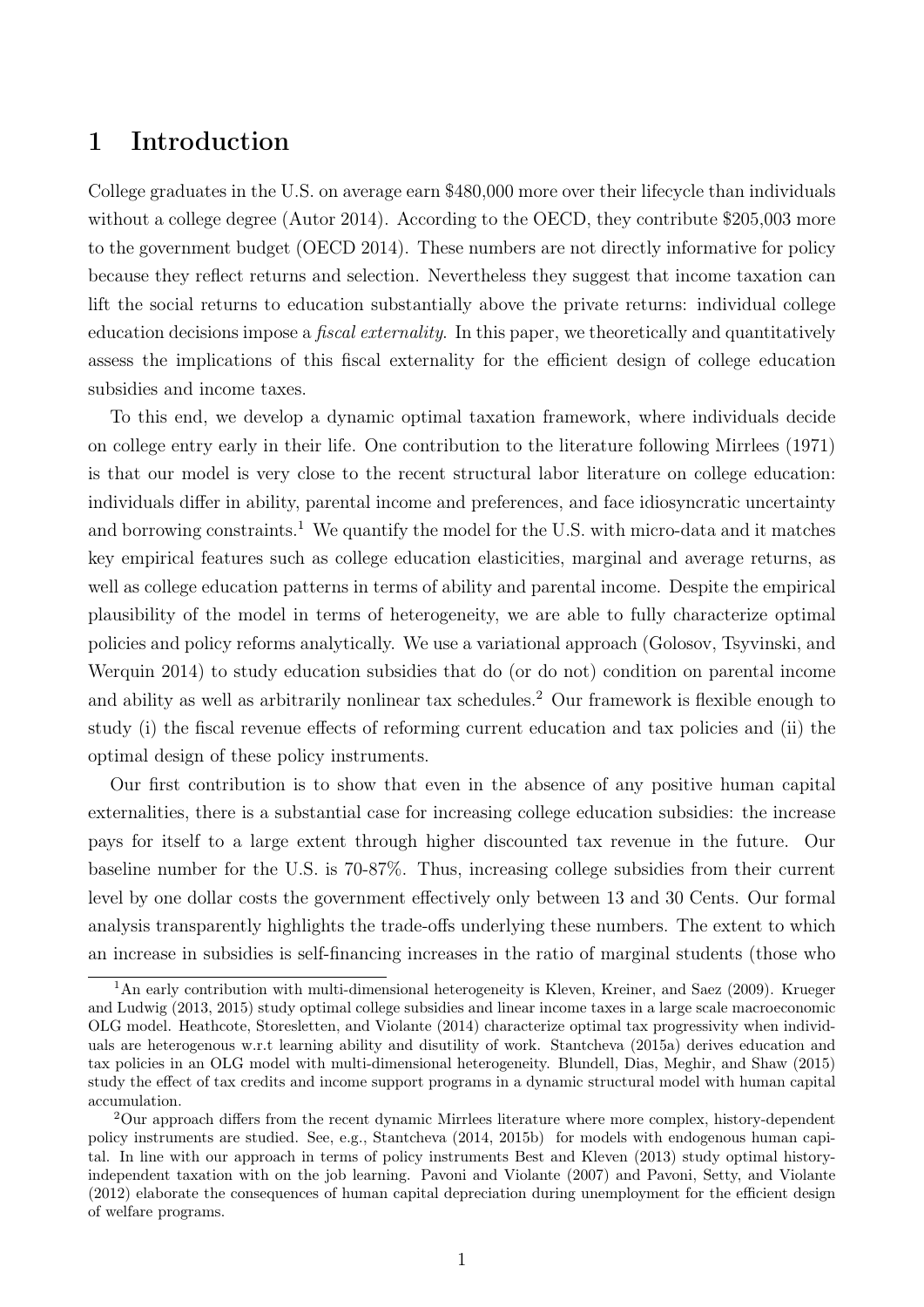are induced to enroll because of an increase in subsidies) over inframarginal students (those that would have enrolled also in the absence of the increase), the marginal returns to college and the progressivity of the tax system. Motivated by these theoretical considerations, we consider an increase in subsidies for a group where the share of inframarginal students is small: children with low parental income. If the increase in subsidies is targeted to the lowest parental income tercile, the government obtains between \$1.00 and \$1.65 additional discounted tax revenue for each dollar of subsidies – increasing subsidies for this group is a free lunch. This is mainly driven by the lower share of inframarginal students among those children. The lower bounds of the values take into account dropout and adverse effects on parental labor supply. Allowing for general equilibrium effects on the fiscal externality makes the results, perhaps surprisingly, stronger.

Our second contribution is to measure the excess burden of income taxation through its impact on incentives for college education. To measure the excess burden, we quantify the "leaky bucket" (Okun 1975) and ask how much of each redistributed dollar gets lost through changed incentives. Using a variational approach, we consider nonlinear tax reforms and assess the excess burden for increases of marginal tax rates at different income levels; our starting point is a parametric approximation of the U.S. tax system. Our theoretical analysis shows that semi-elasticities of college enrollment with respect to income taxes are a key determinant for this additional excess burden. There is no evidence about these semi-elasticities in the literature. With our model we are able to estimate those elasticities for each point of the income distribution. For our benchmark case, we find that at most .6 Cents per dollar are lost because of lower incentives for college education. This number would result if the marginal tax rate at income level \$70,000 was raised. Increasing marginal tax rates for all income levels implies a very small loss of .02 Cents for each raised dollar.<sup>3</sup> The responsiveness to subsidies translates into a relatively small responsiveness to taxes because of borrowing constraints and the combination of wage risk and decreasing marginal utility (i.e. risk aversion).<sup>4</sup>

Our third contribution is to explore optimal policies in the spirit of Mirrlees (1971). Despite the large amount of heterogeneity in the model, we can provide an analytical treatment of optimal nonlinear (and potentially education-dependent) taxes. The reason is that we focus on preferences that abstract from income effects on labor supply; this allows us to keep the screening problem one-dimensional once uncertainty has materialized. Intuitively, once the wage is drawn, other variables (apart from income taxes) do not matter for the labor supply decision because they only affect wealth.<sup>5</sup> We find that the established policy implications

<sup>&</sup>lt;sup>3</sup>The second number is so much smaller because increasing marginal tax rates for low income levels actually increases college education through an income effect.

<sup>&</sup>lt;sup>4</sup>We also provide some comparative statics and show that the excess burden can get somewhat larger if borrowing constraints are assumed to relatively loose and risk aversion are is to be lower. In the most extreme case the marginal excess burden via the college channel is 1.2 Cents for a uniform marginal tax rate increase.

<sup>5</sup>Rothschild and Scheuer (2013) characterize optimal taxation with multiple dimensions of heterogeneity where individuals choose their sector of work.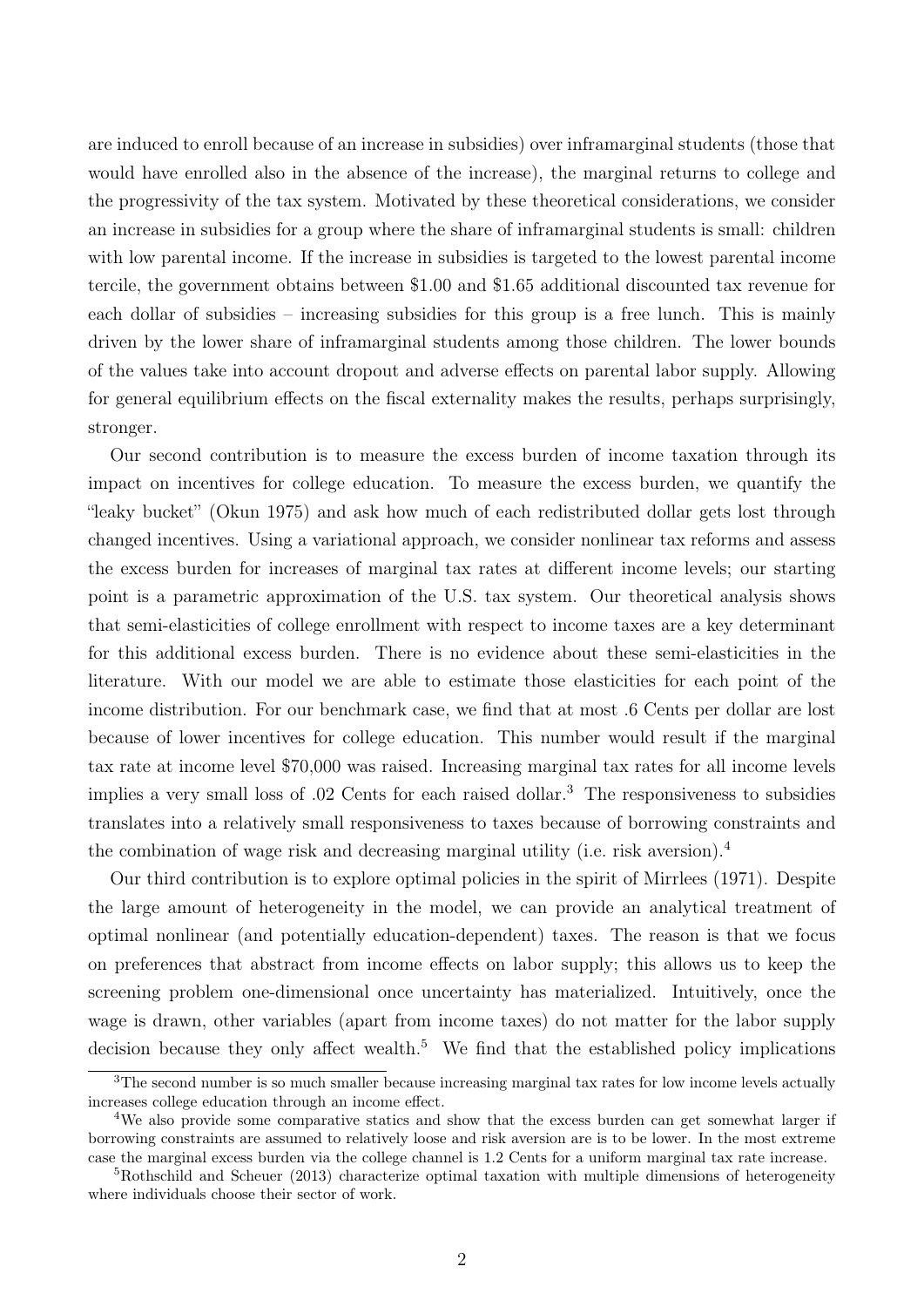of the static Mirrlees model (Diamond and Saez 2011) about the shape and size of optimal marginal tax rates are barely altered if one takes into account the endogeneity of individual college education decisions. Optimal marginal tax rates for given college subsidies (at their current level) are at most 1.2 percentage points lower as compared to the case with exogenous college enrollment decisions. For top incomes, the difference is negligible. If subsidies are set optimally, the difference is negligible for all income levels. The difference is only of policy relevant magnitude when taxes are allowed to be education dependent.

To describe our approach more formally, we consider a model where individuals decide whether to work directly after high school or postpone labor market entry and obtain a college degree.<sup>6</sup> In the latter case, individuals make a borrowing decision during college. In either case, they face idiosyncratic wage risk that materializes after entering the labor market. The distribution from which they draw their wage depends on their education decision. After individuals have learned their wage, they make a labor leisure decision. Labor supply is endogenous with respect to the income tax system. Ex-ante, individuals differ with respect to ability, psychic costs of going to college and parental income. Ability determines the wage distributions, and therefore the returns to college as well as the opportunity costs of foregone earnings. Parental income matters because parents provide transfers to their children.

To estimate the relevant parameters of the model, we use data from the National Longitudinal Survey of Youth 1979 and 1997 (henceforth, NLSY79 and NLSY97). Parental income and ability are directly taken from the data. For the latter, we use the Armed Forced Qualification Test Score (AFQT). Using regressions, we estimate how parental income and the AFQT-score determine the other variables of our model: we estimate (i) the wage distributions conditional on AFQT and the education decision, (ii) parental transfers conditional on parental income and the education decision, as well as (iii) college grant receipt as a function of ability and parental income. We define each individual that obtained at least a bachelor degree as a college graduate. Based on these estimations, some standard assumptions on preferences and a detailed modeling of college education finance and income tax system, we can calculate the value functions for college and high school for each individual according to our model. Finally, we estimate the distribution of psychic costs for college with maximum likelihood to fit college decisions in the data. In line with the empirical literature discussed below, we choose parental education and AFQT as determinants of psychic costs. Our quantitative model can replicate key patterns on how college education varies with parental income and AFQT. Further, our model yields returns to college that are in line with the empirical literature (Card 1999, Oreopoulos and Petronijevic 2013, Zimmermann 2014).

We also test the ability of our model to replicate quasi-experimental studies that our estimation did not target. We find that a \$1,000 dollar increase in college grants for all students induces an increase in the share of individuals that hold a college degree by 1.48 percentage

<sup>&</sup>lt;sup>6</sup>In the baseline model we abstract from college dropout. We extend our analysis for college subsidies and consider dropout in the appendix.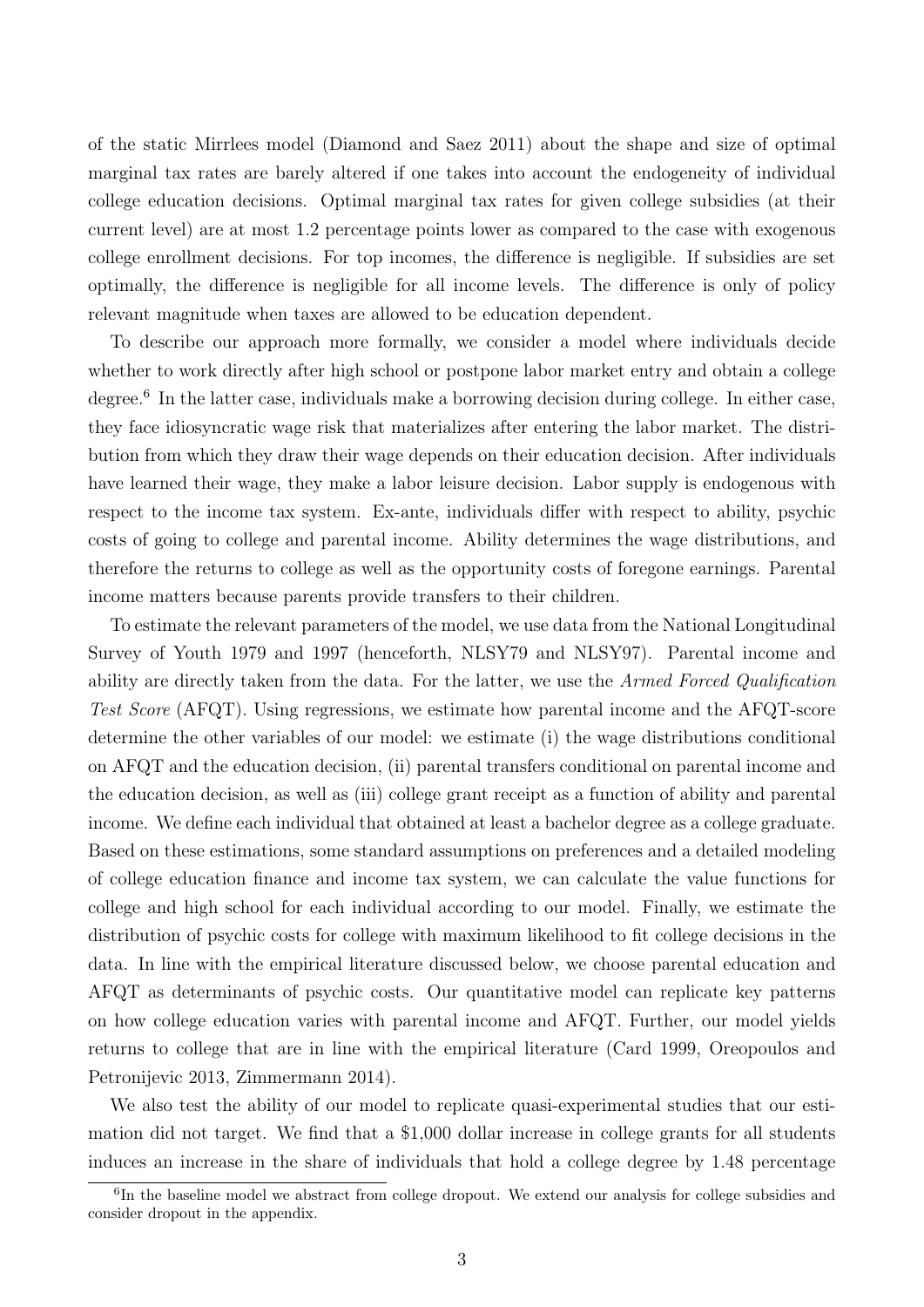points. A number that is well in line with the empirical literature surveyed by Kane (2006) and Deming and Dynarski (2009). Further, we find that a \$1,000 dollar increase in parental income triggers a 0.10 percentage points increase in college graduation. A number that is in line – though slightly smaller – with Hilger (2014).

Related Literature We derive our main theoretical results using intuitive tax perturbation methods, which go back to Piketty (1997) and Saez (2001) in the static context and have recently been generalized to dynamic settings by Golosov, Tsyvinski, and Werquin (2014).

Concerning the results for optimal income taxes, we show how our formula is an extended version of the well known Diamond (1998) formula. Since college enrollment is modeled as a binary choice, our formal approach is similar to other optimal tax papers with both, intensive and extensive margin. Saez (2002) and Jacquet, Lehmann, and Van der Linden (2013) consider the labor force participation margin, Kleven, Kreiner, and Saez (2009) consider labor force participation of the secondary earner, Scheuer (2014) considers the occupational choice margin and Lehmann, Simula, and Trannoy (2014) consider migration.

Stantcheva (2014, 2015b), Kapicka and Neira (2015) and Findeisen and Sachs (2015a) consider models of optimal taxation with education in the "New Dynamic Public Finance" (NPDF) tradition with endogenous policy instruments. Our paper differs in that we explicitly consider college as an education decision and also analyze simpler policy instruments as opposed to solely focusing on the second-best. Further, our model is richer in terms of heterogeneity and very close the structural literature. Bovenberg and Jacobs (2005) is an important early paper in the literature. They show that education subsidies and redistributive taxes are "siamese twins" in that the former can counteract the distortion on the education margin of the latter. Bohacek and Kapicka (2008) extend the findings of Bovenberg and Jacobs (2005) to a dynamic setting. Richter (2009) studies a Ramsey setting and finds that qualified labor should be distorted less heavily than non-qualified labor.

Gelber and Weinzierl (2012) show how the optimal tax system changes, when children's abilities depend on parents' financial resources. Studying age dependency as well as standard income taxes, Best and Kleven (2013) augment the canonical optimal tax framework by incorporating career effects into a deterministic model. Weinzierl (2011) studies the welfare gains of age-dependent labor income taxation.

There is empirical evidence that financial issues like parental transfers and returns to college are not the only determinants of the college entry decision. Different non-monetary variables like parental education and ability are typically taken into account for by a one-dimensional aggregate labelled psychic costs, see, e.g., Heckman, Lochner, and Todd (2006), Cunha, Karahan, and Soares (2011) and Johnson (2013). We model and quantify psychic costs in line with these papers.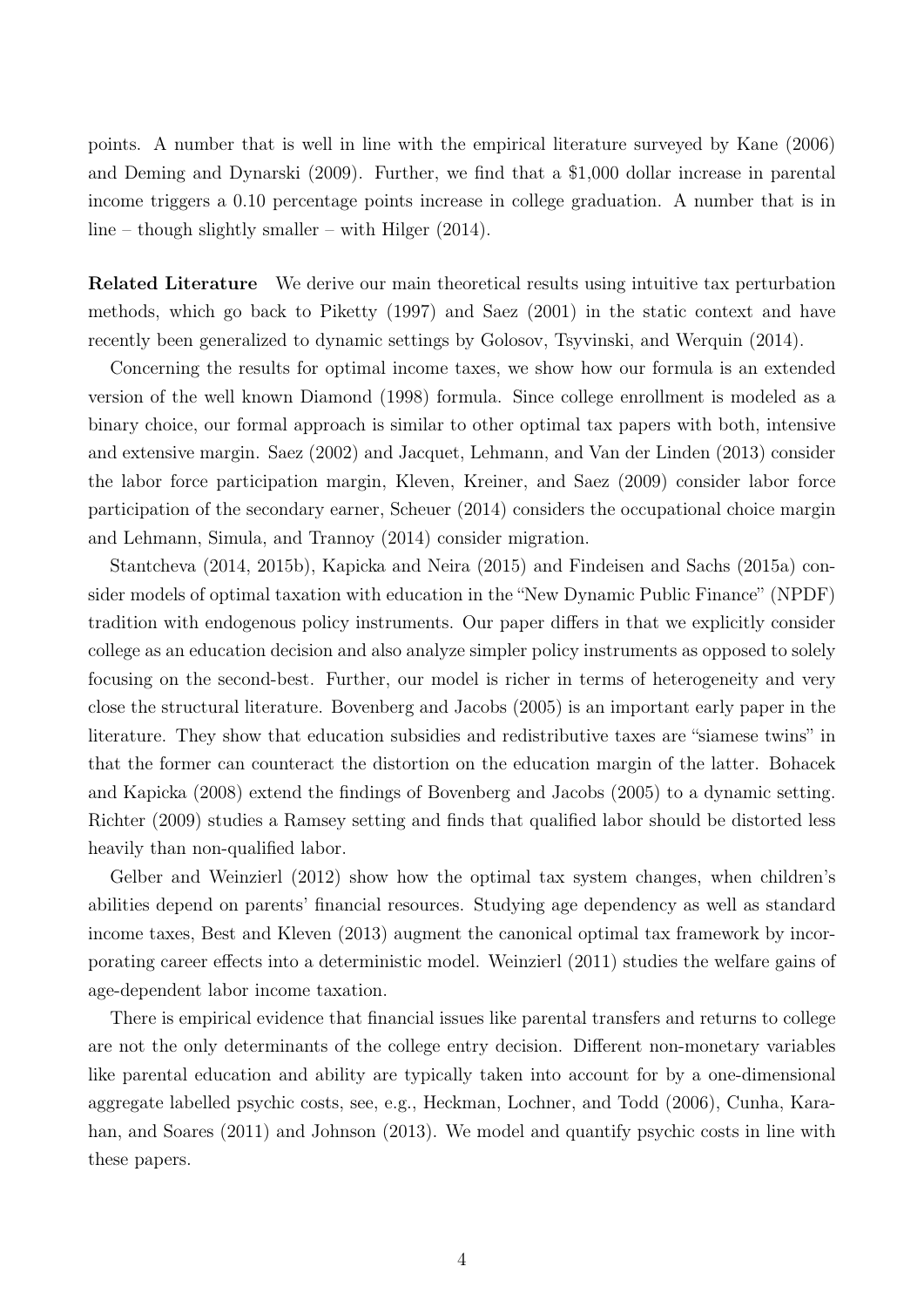The empirical evidence on the importance of borrowing constraints is not entirely conclusive. Belley and Lochner (2007) find that parental income and wealth have a stronger impact on the enrollment decision than 30 years ago. They set up an educational choice model and find that the model can explain this increasing importance only by borrowing constraints. Lochner and Monge-Naranjo (2011) explicitly distinguish between private and public lending and endogenize the privat borrowing limit and can explain more empirical patterns. This whole issue is comprehensively surveyed by Lochner and Monge-Naranjo (2012). In our specification of the quantitative model, we assume that individuals can only borrow up to the maximum of the Stafford loan system. As we show, our results are quite robust to the exact level of the borrowing constraint.

Besides borrowing constraints, another reason for the strong link between parental income and college enrollment are parental transfers. For various reasons, parents might subsidize the college decision of their children and the extent of such parental subsidies naturally varies with income. We follow Keane and Wolpin (2001) and Johnson (2013) and model parental transfers in a reduced form fashion.

Finally, Johnson (2013) and Abbott, Gallipoli, Meghir, and Violante (2013) find that need based college grants are more cost-effective in increasing enrollment than merit-based grants because among low income individuals, the share of inframarginal students is low. This is related to our result that an increase in need-based financial aid is likely to be a free lunch.

This paper is organized as follows. We introduce our model in Section 2. In Section 3, we present our empirical estimation of the relevant model parameters and show how our model can match key empirical features. In Section 4, we analytically derive simple formulas for the impact of increases in education subsidies for public funds and provide the respective numbers based on our estimated model. We derive formulas to assess the excess burden of taxation caused by the college channel in Section 5 and also provide a quantitative treatment. In Section 6, we derive optimality conditions in the tradition of the Mirrlees taxation literature for policies with various degrees of sophistication and present our quantitative results. Section 7 concludes.

# 2 The Formal Framework

This section is organized as follows: In Section 2.1, the economic environment is introduced. In Section 2.2, we describe individual behavior and the equilibrium given taxes. In Section 2.3, we derive analytical expressions for behavioral responses along the extensive college margin with respect to various policy changes.

### 2.1 Individual Heterogeneity, Preferences and Choices

Short Verbal Summary of the Model. Individuals start life as high school graduates and decide whether to obtain a college degree. They differ in innate ability, their preferences for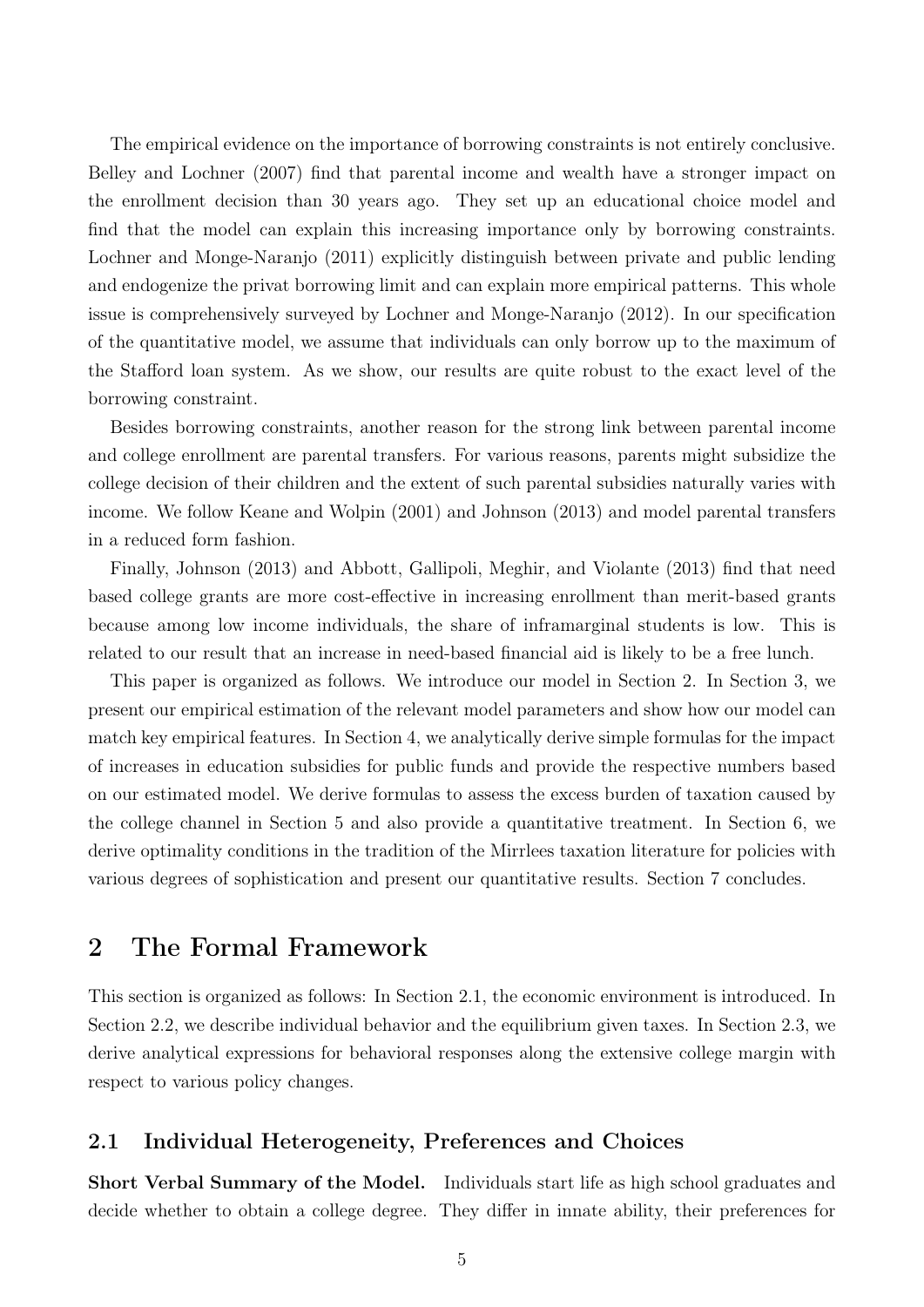college and parental income. If an individual decides against a college degree, she directly enters the labor market, draws a lifetime wage from a distribution that depends on her innate ability, and – conditional on the drawn wage – makes a labor leisure decision. If an individual goes to college, this takes a certain amount of time and the individual additionally makes a savings decision. Once the individual graduates from college, she enters the labor market, draws a lifetime wage from a different distribution that also depends on her innate ability, and makes a labor-leisure decision.

Whether an individual attends college depends on innate ability through the returns to college and the opportunity costs of foregone earnings. It also depends on parental income, as we allow parental transfers to be determined by parental income. First, parental transfers matter because of potentially binding borrowing constraints. Second, parental transfers act in a similar way as a price subsidy because parents make transfers contingent on the educational decision. Lastly, obtaining a college degree has some direct effect on utility which can be positive for some individuals (pleasure from studying) and negative for other individuals (effort costs of studying).

**Heterogeneity.** Individuals differ in their ability  $\theta \in \Theta := [\underline{\theta}, \overline{\theta}]$ , parental income  $\mathcal{I} \in \mathbb{R}_+$ and an N-dimensional vector of other characteristics  $X$ . The joint probability density function (pdf) is given by  $j(\theta, \mathcal{I}, X)$ . Whereas  $\theta$  and  $\mathcal{I}$  are variables that influence an individual's utility through the budget constraint, we assume that  $X$  contains variables that influence an individual's decision to go to college by factors outside the budget constraint. All these variables translate into one scalar which we denote *psychic costs* of going to college. Psychic costs  $\kappa$  are thus a function of X. We allow also  $\theta$  to influence these psychic costs. Hence, we can write  $\kappa = z(\theta, X)$ .<sup>7</sup> The individual college attendance decision then depends on the triple  $(\theta, \mathcal{I}, \kappa)$ . The joint density function  $m(\theta, \mathcal{I}, \kappa)$  is given by

$$
m(\theta, \mathcal{I}, \kappa) = \int_{\{x \in X | k(\theta, x) = \kappa\}} j(\theta, \mathcal{I}, x) dx.
$$

We denote the marginal density of ability as  $f(\theta)$  (the associated *cdf* is  $F(\theta)$ ), the density of parental income conditional on innate ability as  $k(\mathcal{I}|\theta)$  (the associated cdf is  $K(\mathcal{I}|\theta)$ ) and the density of psychic costs conditional on ability and parental income as  $h(\kappa|\theta, \mathcal{I})$  (the associated cdf is  $H(\kappa | \theta, \mathcal{I})$ . They are related to the joint density  $m(\theta, \mathcal{I}, \kappa)$  by

$$
m(\theta, \mathcal{I}, \kappa) = f(\theta)k(\mathcal{I}|\theta)h(\kappa|\theta, \mathcal{I}).
$$

<sup>7</sup>Our modeling of psychic costs is comparable and close to Cunha, Heckman, and Navarro (2005), Heckman, Lochner, and Todd (2006), Cunha, Karahan, and Soares (2011), Navarro (2011) and Abbott, Gallipoli, Meghir, and Violante (2013), among others.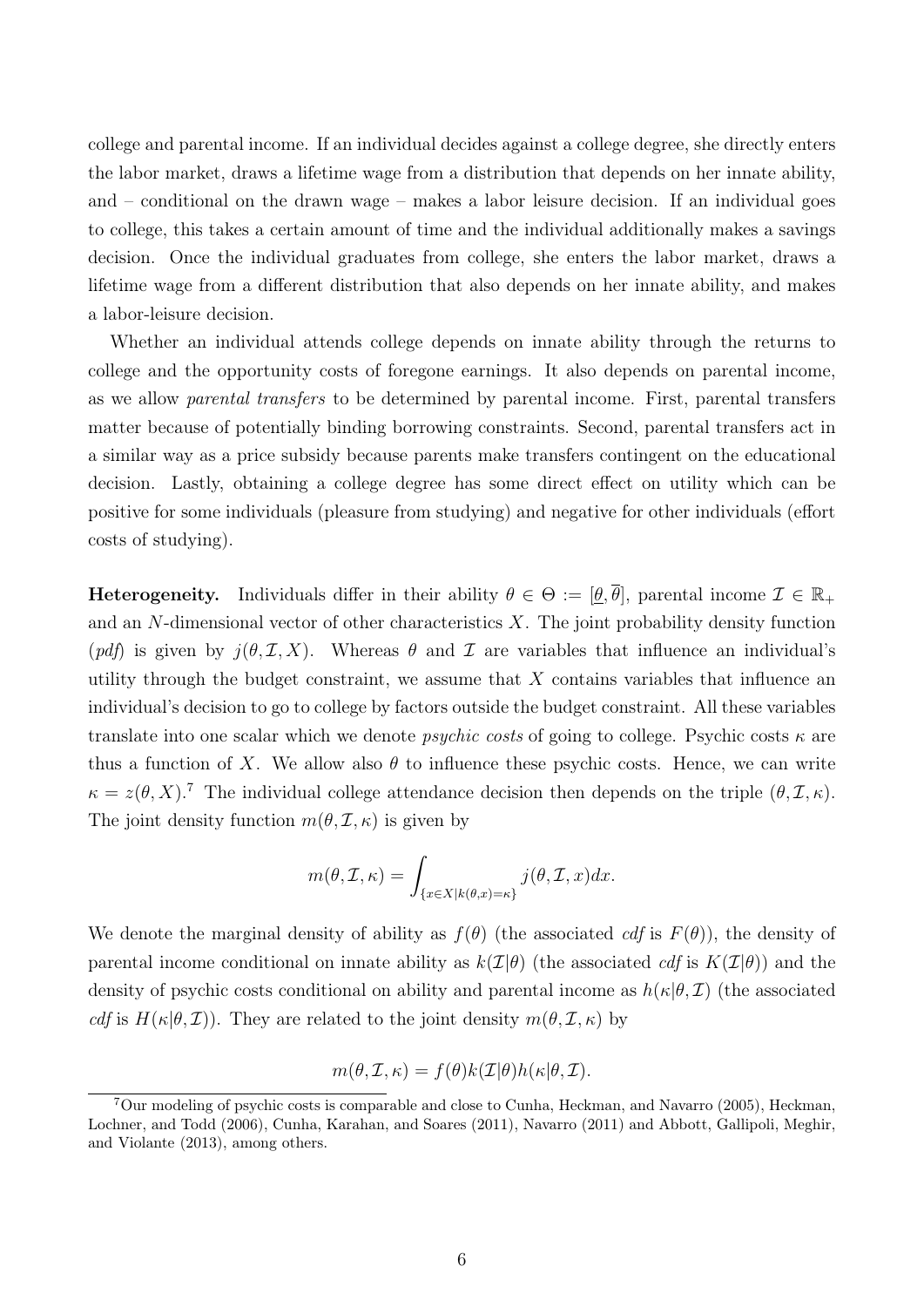For notational simplicity, we often denote the conditional densities as  $h_{\theta,\mathcal{I}}(\kappa)$  and  $k_{\theta}(\mathcal{I})$  and the conditional distribution functions as  $H_{\theta,\mathcal{I}}(\kappa)$  and  $K_{\theta}(\mathcal{I})$ .

After individuals make the decision to go to college or not, their wage  $\omega \in \Omega := [\omega, \overline{\omega}]$ materializes. If they go to college – i.e. if they are college graduates – they draw their wage from a distribution with  $cdf G^{\text{co}}_{\theta}(\omega)$  and density  $g^{\text{co}}_{\theta}(\omega)$ . Otherwise – if they are high-school graduates – they draw their wage from a distribution with  $cdf G^{hs}_{\theta}(\omega)$  and density  $g^{hs}_{\theta}(\omega)$ . Wage distributions are only influenced by ability and education. In the theoretical part of this paper, we do not make any further assumptions on these wage distributions; note that they encompass labor market returns from innate ability, returns to college, a possible complementarity between ability and schooling as well as the degree of uncertainty.

**Preferences.** We assume quasi-linear preferences of the form  $U\left(c - v\right)$  $(\frac{y}{\omega})$ , where c denotes consumption, y denotes gross income,  $U(\cdot)$  is a concave transformation and  $v(\cdot)$ , disutility of labor effort, is a strictly convex transformation that satisfies  $v(0) = 0$ . We make the quasilinearity assumption for tractability.<sup>8</sup> This assumption allows us to solve for optimal nonlinear income taxes á la Mirrlees (1971) despite the large amount of heterogeneity. Concretely, the labor supply decision of an individual only depends on  $\omega$  and policies; it is independent of the amount of non-labor income or wealth. This implies that the decision is independent of X,  $\theta$  and  $\mathcal{I}^{9}$ . This renders the screening problem one-dimensional. Further, we assume that individuals are expected utility maximizers. Denote by  $c_{co}(\omega, \theta, \mathcal{I})$  and  $y_{co}(\omega)$  consumption and before tax earnings of a college graduate with wage  $\omega$ , innate ability  $\theta$  and parental income I, and by  $c_e(\theta, \mathcal{I})$  the respective consumption during college.<sup>10</sup> Expected utility of a college graduate with innate ability  $\theta$  and parental income  $\mathcal I$  is given by

$$
\beta^{co1}U(c_e(\theta,\mathcal{I})) - \kappa + \beta^{co2} \int_{\Omega} U\left(c_{co}(\omega,\theta,\mathcal{I}) - v\left(\frac{y_{co}(\omega)}{\omega}\right)\right) dG_{\theta}^{co}(\omega),
$$

where  $\beta^{col}$  and  $\beta^{col}$  capture discounting and the different length of periods. Assume that life after the college entry decision lasts  $T$  periods, college takes  $T_e$  periods and individuals' yearly discount factor is  $\beta$ . Then we can think of  $\beta^{col} = \sum_{t=1}^{T_e} \beta^{t-1}$  and  $\beta^{col} = \sum_{t=T_e+1}^{T} \beta^{t-1}$ . As is a standard assumption in the literature on college enrollment, psychic costs  $\kappa$  and consumption enter utility separably. Note that  $\kappa$  can also take negative values, which then reflects utility benefits from attending college.  $\kappa$  should be interpreted as a one-dimensional aggregate of

<sup>&</sup>lt;sup>8</sup>The empirical literature using micro data sets has typically found only small income effects on labor supply (see Gruber and Saez (2002) for the US or a recent paper by Kleven and Schultz (2012) using the universe of Danish tax records). In macroeconomics, this class of preferences has shown to be very useful in matching business cycle moments (Greenwood, Hercowitz, and Huffman 1988, Mendoza and Yue 2012).

<sup>&</sup>lt;sup>9</sup>In Findeisen and Sachs (2015b), we elaborate this idea to study simple income taxation in a dynamic stochastic environment, i.e. we characterize income taxes that are simple in the sense that they are based on current annual income as opposed to the whole history of incomes.

<sup>&</sup>lt;sup>10</sup>Consumption decisions are independent of  $\kappa$  because psychic costs enter the utility function in a separable way. As explained above, earnings decisions are independent of  $\theta$  and  $\mathcal I$  because we abstract form income effects.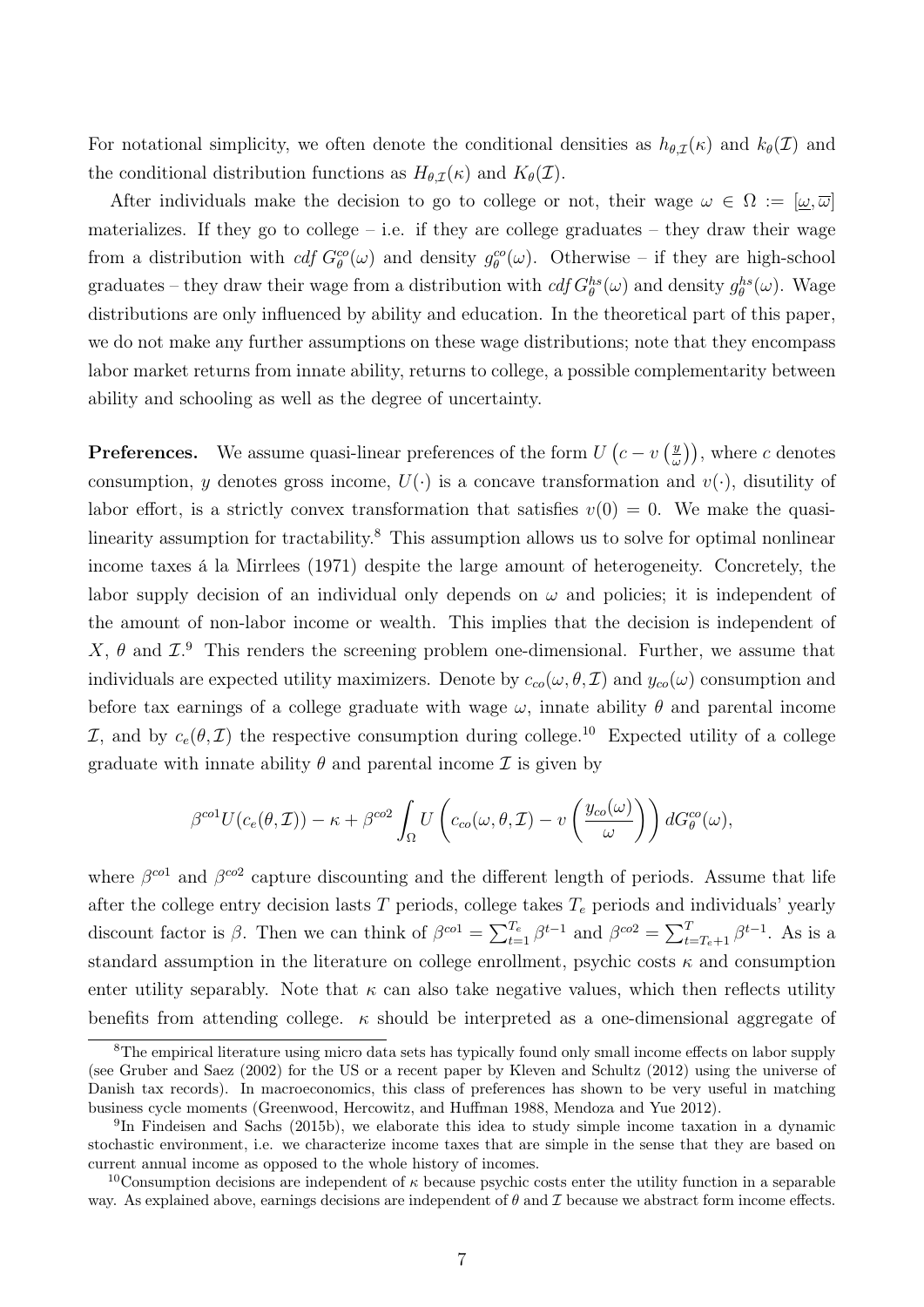different factors (i.e. the vector  $X$ ) that determine the college entry decision by factors outside the budget constraint. In the empirical section of this paper, we will be more explicit about these factors.

Denote by  $c_{hs}(\omega, \mathcal{I})$  consumption of a high school graduate with wage  $\omega$  and parental income I. Note that consumption is not a function of  $\theta$  in this case, because high school graduates do not make a savings decision – their life is static.  $y_{hs}(\omega)$  are before tax earnings. Expected utility of a high school graduate with innate ability  $\theta$  and parental income  $\mathcal I$  is then given by

$$
\beta^{hs} \int_{\Omega} U\left(c_{hs}(\omega,\mathcal{I}) - v\left(\frac{y_{hs}(\omega)}{\omega}\right)\right) dG_{\theta}^{hs}(\omega),
$$

where  $\beta^{hs} = \beta^{col} + \beta^{col}$  captures the length of the labor market period of high school graduates. Given that life of a high school graduate captures no dynamics, it might seem unnecessary to introduce  $\beta^{hs}$ . However, for the decision of going to college or not, it is important to capture the time aspect to address foregone earnings as opportunity costs of college.

Choices. Individuals first decide on whether to go to college. If individuals attend college, they also make a savings decision. Besides the psychic costs (or benefits) associated with going to college and the foregone earnings, individuals also have to pay tuition fees C. Once they have entered the labor market, individuals make a labor-leisure decision conditional on their realized wage. We do not model college dropout, but show how our results extend to this case in Section 4 and Appendix A.2.2. While parents are not explicitly modeled, we capture family transfers in a reduced-form manner. Transfers vary with parental income and also with the education decision. We denote the transfers functions by  $tr_{hs}(\mathcal{I})$  and  $tr_{co}(\mathcal{I})$ .<sup>11</sup> In the following subsection, we formally state the individuals' problems and the associated value functions for some given income taxes and education subsidies.

# 2.2 Equilibrium Given Policies

We next introduce taxes and education subsidies into the model. The tax functions that we consider are potentially education dependent. We denote by  $\mathcal{T}^{hs}(y)$  the tax schedule for high school graduates and by  $\mathcal{T}^{co}(y)$  the tax schedule for college graduates. Often we make the assumption that taxes are education independent and in this case just write  $\mathcal{T}(y)$ .  $\mathcal{G}(\theta, \mathcal{I})$  is the subsidy or grant that college students receive; the dependence on  $\theta$  and  $\mathcal I$  reflects merit and need-based financial aid.

 $11$ In general, transfers could also be a function of  $\theta$ . Our empirical results in Section 3.3.2 do not support a significant impact of  $\theta$  on transfers though. Further, note that we assume that parental transfers do not respond to policies. As we argue in Section 4.1, this assumption is harmless.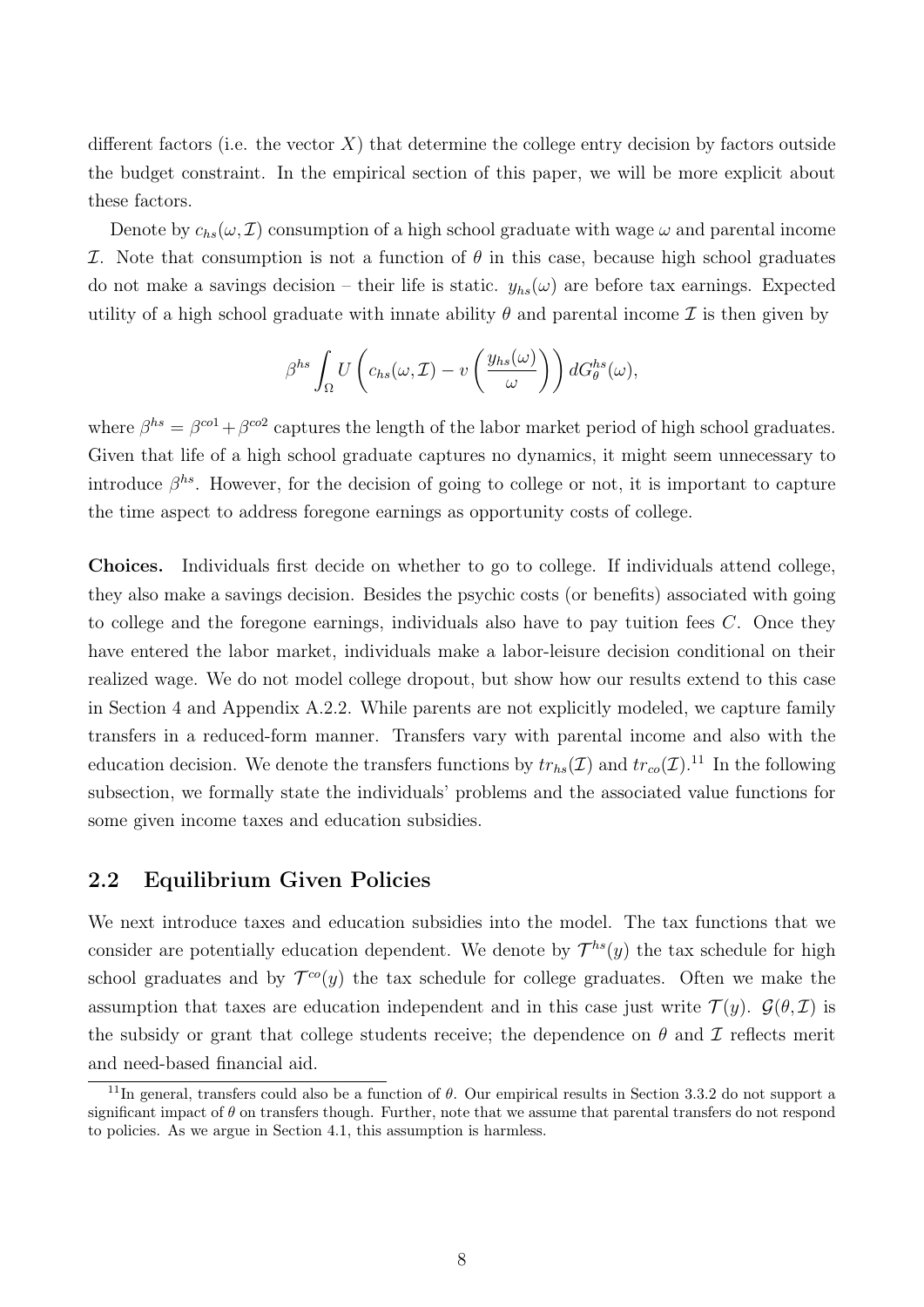For an individual of type  $(\theta, \mathcal{I})$ , the value function of being a high school graduate is given by

$$
V_{hs}(\theta,\mathcal{I}) = \max_{y^{hs}(w)} \int_{\underline{w}}^{\overline{w}} \beta^{hs} U\left(y^{hs}(w) + \frac{tr_{hs}(\mathcal{I})}{\sum_{t=1}^{T} \frac{1}{(1+r)^{t-1}}} - \mathcal{T}_{hs}(y^{hs}(w)) - v\left(\frac{y^{hs}(w)}{w}\right)\right) dG_{\theta}^{hs}(w).
$$
\n(1)

A high school graduate essentially solves a static problem as there is no more risk after the initial wage draw. The period length has to be taken into account when transforming the parental transfer into consumption. In the following, we assume  $\beta(1 + r) = 1$ , which implies  $tr_{hs}(\mathcal{I})$  $\frac{tr_{hs}(\mathcal{I})}{\sum_{t=1}^{T} \frac{1}{(1+r)^{t-1}}} = \frac{tr_{hs}(\mathcal{I})}{\beta^{hs}}$ . For the college graduate, the problem is slightly more involved:

$$
V_{co}(\theta, \mathcal{I}) = \max_{c_e, c^{co}(w), y^{co}(w)} \beta^{co1} U(c_e) + \beta^{co2} \int_w U\left(c^{co}(w) - v\left(\frac{y^{co}(w)}{w}\right)\right) dG_{\theta}^{co}(w)
$$
(2)

subject to

$$
\forall w: \beta^{co2}c^{co}(w) \leq \beta^{co2}[y^{co}(w) - \mathcal{T}^{co}(y^{co}(w))] + \beta^{co1}s
$$

and

$$
c_e = \frac{tr_{co}(\mathcal{I})}{\beta^{co1}} + \mathcal{G}(\theta, \mathcal{I}) - C - s,
$$

and

 $s \geq \bar{s}$ .

 $-s$  is the amount individuals borrow during education. The last constraint implies that individuals are borrowing constrained.<sup>12</sup>

We now turn to the college entry decision. An individual of type  $(\theta, \mathcal{I}, \kappa)$  goes to college whenever

 $V_{co}(\theta, \mathcal{I}) - \kappa > V_{hs}(\theta, \mathcal{I}).$ 

From this expression it follows that there exists a unique threshold of  $\kappa$  for each ability level that divides individuals into college and high school graduates. Formally, this threshold is defined by

$$
\tilde{\kappa}(\theta, \mathcal{I}) = V_{co}(\theta, \mathcal{I}) - V_{hs}(\theta, \mathcal{I})
$$
\n(3)

for each  $(\theta, \mathcal{I})$ .

<sup>&</sup>lt;sup>12</sup>One could easily generalize the approach and assume that the borrowing limit depends on  $\theta$  or  $\mathcal{I}$ . Given that we consider  $\bar{s}$  being independent of these variables in our quantitative implementation of the model, we stick to this case already at this point of the analysis.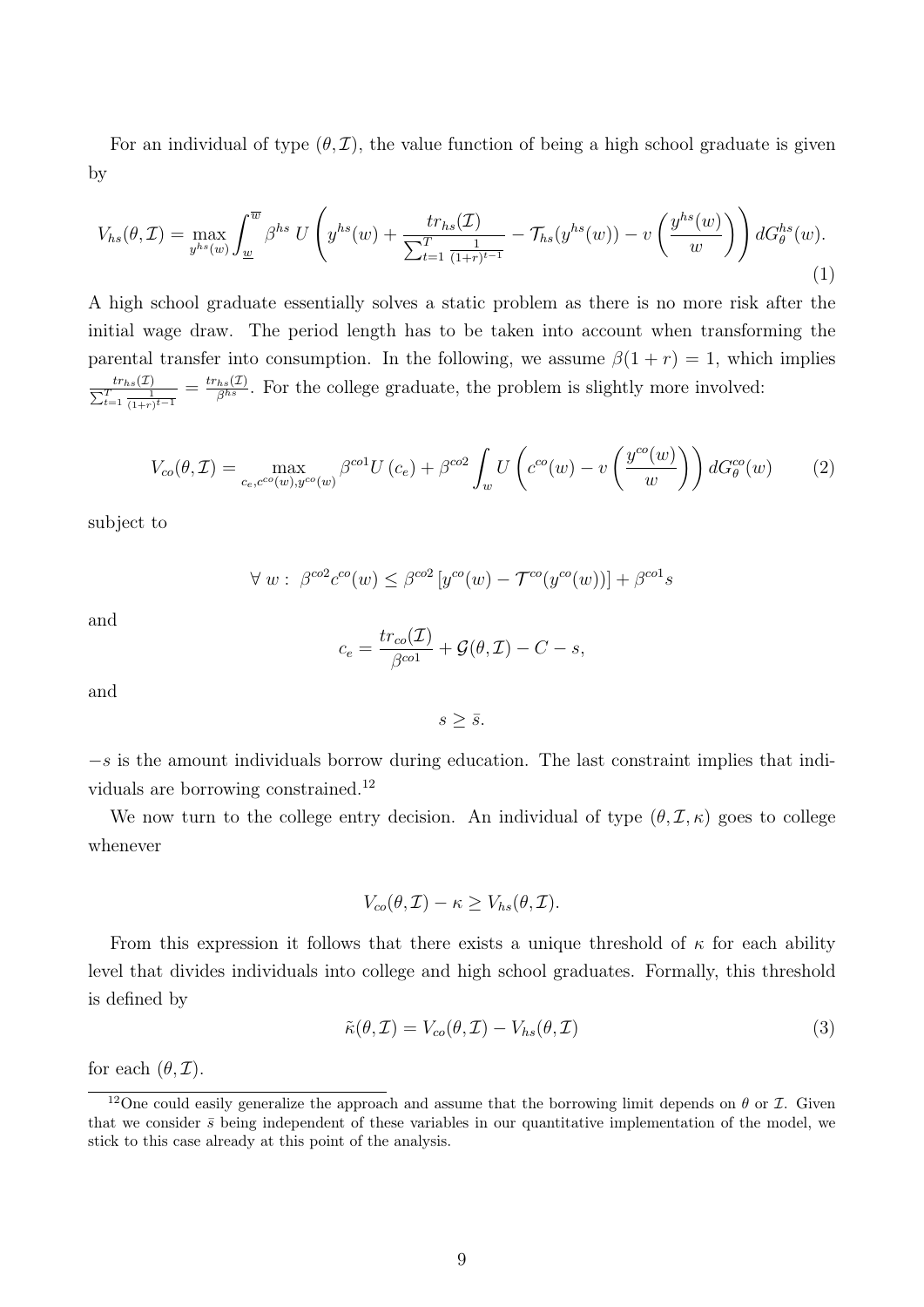To ease notation, we define a set of cross sectional wage distributions. First, we define cross sectional distributions conditional on education:

$$
G^{co}(\omega) = \int_{\Theta} \int_{\mathbb{R}_{+}} G_{\theta}^{co}(\omega) H_{\theta, \mathcal{I}}(\tilde{\kappa}(\theta, \mathcal{I})) dK_{\theta}(\mathcal{I}) dF(\theta)
$$
(4)

and

$$
G^{hs}(\omega) = \int_{\Theta} \int_{\mathbb{R}_+} G^{hs}_{\theta}(\omega) \left(1 - H_{\theta, \mathcal{I}}(\tilde{\kappa}(\theta, \mathcal{I}))\right) dK_{\theta}(\mathcal{I}) dF(\theta).
$$

Note that  $G^{co}$  and  $G^{hs}$  are not classical *cumulative distribution functions* because  $G^{co}(\overline{\omega}) < 1$ and  $G^{hs}(\overline{\omega})$  < 1. Finally, the overall wage distribution is given by

$$
G(\omega) = G^{co}(\omega) + G^{hs}(\omega).
$$

G is a classical cdf because we have  $G(\overline{\omega}) = 1$ . Note that these wage distributions are endogenous with respect to the tax system. For ease of notation we suppress dependence of these functions with respect to policies.

### 2.3 Responses Along the College Margin to Policy Changes

In this subsection, we elaborate how the individual college decision responds to changes in policies. Modeling – and quantitatively assessing – behavioral responses along the college margin and assessing the policy implications is the central contribution of this paper.

In general, of course, individuals can respond to policies along three margins: the labor supply margin, the savings margin and the education margin. As individual preferences satisfy quasi-linearity, labor supply will not respond to changes in the absolute value of taxes (and therefore not to changes in the lump sum elements of the tax schedules), but only to changes in marginal tax rates. These responses and their implications for policy design are standard considerations in public economics and well understood.<sup>13</sup> Therefore, we refrain from analyzing labor supply responses in detail. We also do not discuss the responses of savings with respect to policies because we do not consider loan subsidies and related policy instruments.

#### 2.3.1 Definition of Graduation Semi-Elasticities

College enrollment is responsive to changes in subsidies and the absolute value of taxes. We define enrollment semi-elasticities with respect to subsidies and taxes and start with the former:

#### Grants & Subsidies

$$
\xi^{\mathcal{G}}(\theta,\mathcal{I}) \equiv \frac{\frac{\partial \tilde{\kappa}(\theta,\mathcal{I})}{\partial \mathcal{G}} h_{\theta,\mathcal{I}}(\tilde{\kappa}(\theta,\mathcal{I}))k(\mathcal{I}|\theta)f(\theta)}{H_{\theta,\mathcal{I}}(\tilde{\kappa}(\theta,\mathcal{I}))k(\mathcal{I}|\theta)f(\theta)} = \frac{\beta^{col}U'(c_e(\theta,\mathcal{I}))h_{\theta,\mathcal{I}}(\tilde{\kappa}(\theta,\mathcal{I}))}{H_{\theta,\mathcal{I}}(\tilde{\kappa}(\theta,\mathcal{I}))} > 0.
$$

 $13$ See Piketty and Saez (2013) for a survey.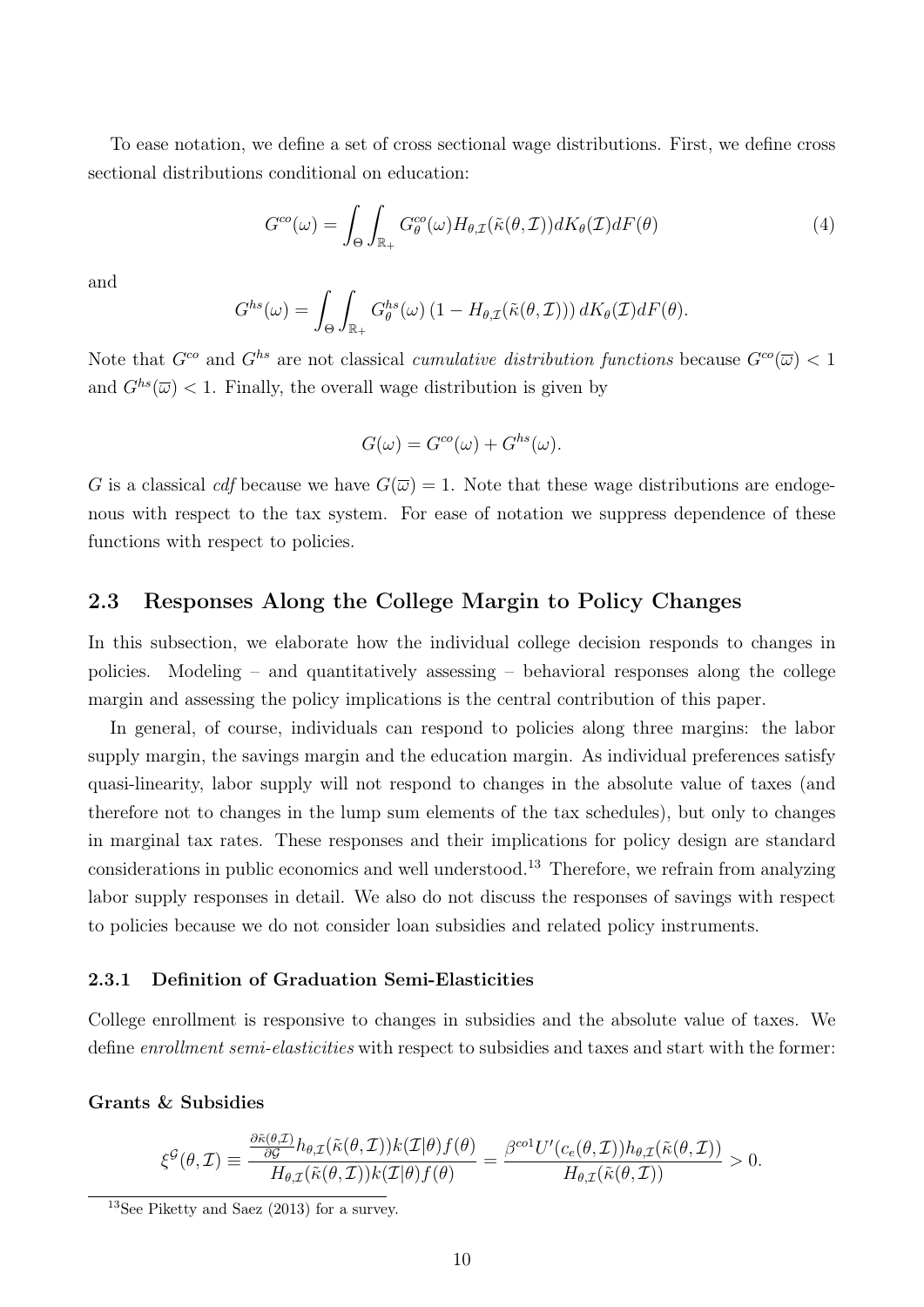$\xi^{\mathcal{G}}(\theta,\mathcal{I})$  says by what percentage the share of students of type  $(\theta,\mathcal{I})$  increases due to a \$1 increase in grants. The numerator captures the mass of marginal individuals that are induced to go to college due to the subsidy increase. To obtain a semi-elasticity, the mass of those marginal individuals of type  $(\theta, \mathcal{I})$  is divided by the share of inframarginal students of type  $(\theta, \mathcal{I})$ . The equality follows from the fact that  $\frac{\partial \tilde{\kappa}(\theta, \mathcal{I})}{\partial \mathcal{G}} = \beta^{col} U'(c_e(\theta, \mathcal{I}))$  which one obtains from differentiation of (3). We define semi-elasticities in such a way that a positive semi-elasticity implies an increase in the college graduation rate.

Finally note that semi-elasticities tend to be higher if individuals are borrowing constrained. Intuitively, consumption during college is lower in the presence of credit constraints, which increases the value of  $U'(c_e(\theta, I)).$ 

Taxes We start with the case where taxes are only changed for one education group and first consider taxes for college graduates. We define the semi-elasticity of enrollment for type  $(\theta, \mathcal{I})$ with respect to the absolute value of the college tax  $\mathcal{T}^{co}(y_{co}(\omega))$  as:

$$
\xi^{co}(\theta,\mathcal{I},\omega) \equiv \frac{\frac{\partial \tilde{\kappa}(\theta,\mathcal{I})}{\partial \mathcal{T}^{co}(y_{co}(\omega))} h_{\theta,\mathcal{I}}(\tilde{\kappa}(\theta,\mathcal{I})) k(\mathcal{I}|\theta) f(\theta)}{H_{\theta,\mathcal{I}}(\tilde{\kappa}(\theta,\mathcal{I})) k(\mathcal{I}|\theta) f(\theta)} = \frac{-\beta^{co2} U'_{co}(\theta,\mathcal{I},\omega) g_{\theta}^{co}(w) h_{\theta,\mathcal{I}}(\tilde{\kappa}(\theta,\mathcal{I}))}{H_{\theta,\mathcal{I}}(\tilde{\kappa}(\theta,\mathcal{I}))} < 0,
$$

where  $U'_{co}(\theta, \mathcal{I}, \omega)$  is the marginal utility of income of a college graduate of type  $(\theta, \mathcal{I})$  with realized wage  $\omega$ . The equality again follows from differentiation of (3). Next, we define the semielasticities of enrollment with respect to high school taxes: Marginally increasing  $\mathcal{T}^{hs}(y_{hs}(\omega))$ induces a percentage increase in college enrollment for individuals of type  $(\theta, \mathcal{I})$  by

$$
\xi^{hs}(\theta,\mathcal{I},\omega) \equiv \frac{\frac{\partial \tilde{\kappa}(\theta,\mathcal{I})}{\partial \mathcal{T}^{hs}(y_{hs}(\omega))} h_{\theta,\mathcal{I}}(\tilde{\kappa}(\theta,\mathcal{I})) k(\mathcal{I}|\theta) f(\theta)}{H_{\theta,\mathcal{I}}(\tilde{\kappa}(\theta,\mathcal{I})) k(\mathcal{I}|\theta) f(\theta)} = \frac{\beta^{hs} U'_{hs}(\mathcal{I},\omega) g_{\theta}^{hs}(\omega) h_{\theta,\mathcal{I}}(\tilde{\kappa}(\theta,\mathcal{I}))}{H_{\theta,\mathcal{I}}(\tilde{\kappa}(\theta,\mathcal{I}))} > 0,
$$

where  $U'_{hs}(\mathcal{I}, \omega)$  is the marginal utility of income of a high school graduate with parental income  $I$  and wage  $\omega$ . An increase in high school taxes makes college more attractive and increases enrollment:  $\xi^{hs}(\theta, \mathcal{I}, \omega) > 0.$ 

Whereas the impact of education dependent tax changes on enrollment is unambiguous, the response of enrollment to an increase of education-independent taxes is ambiguous. A marginal increase in  $\mathcal{T}(y(\omega))$  yields a percentage increase in enrollment for type  $\theta$ -individuals given by

$$
\xi^{ind}(\theta, \mathcal{I}, \omega) = \xi^{co}(\theta, \mathcal{I}, \omega) + \xi^{hs}(\theta, \mathcal{I}, \omega),
$$

which can in general be positive or negative. The next subsection is devoted to determining the sign of  $\xi^{ind}(\theta, \mathcal{I}, \omega)$ .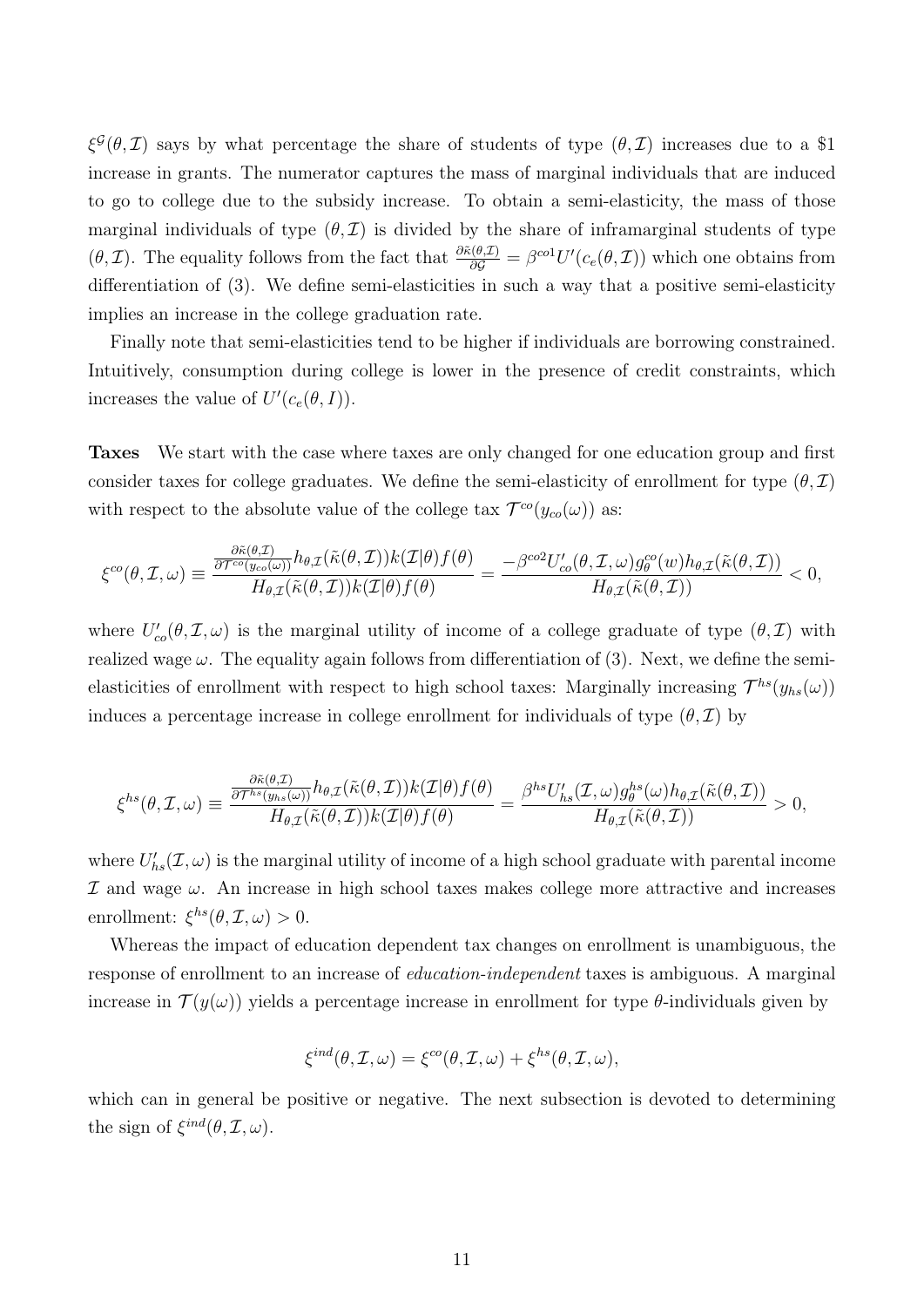### 2.3.2 Do Higher Taxes Lead to Lower Enrollment?

Let us think about an increase in the absolute tax payment for all individuals with  $\omega > \omega^*$ within an education independent tax system, i.e.  $\mathcal{T}(\cdot) = \mathcal{T}^{co}(\cdot) = \mathcal{T}^{hs}(\cdot)$ . This can be thought of an increase of the marginal tax rate at income level  $y(\omega^*)$ . Formally, we know from Section 2.3.1 that the overall impact on enrollment reads as

$$
\int_{\omega^*}^{\overline{\omega}} \int_{\mathbb{R}_+} \int_{\Theta} \left( \xi^{co}(\theta, \mathcal{I}, \omega) + \xi^{h s}(\theta, \mathcal{I}, \omega) \right) H_{\theta, \mathcal{I}}(\tilde{\kappa}(\theta, \mathcal{I})) dK_{\theta}(\mathcal{I}) dF(\theta) d\omega.
$$

To gain a better understanding, we substitute for the semi-elasticities, yielding:

$$
\int_{\omega^*}^{\overline{\omega}} \int_{\mathbb{R}_+} \int_{\Theta} \left( \beta^{hs} U'_{hs}(\mathcal{I}, \omega) g_{\theta}^{hs}(\omega) - \beta^{co2} U'_{co}(\theta, \mathcal{I}, \omega) g_{\theta}^{co}(\omega) \right) h_{\theta, \mathcal{I}}(\tilde{\kappa}(\theta, \mathcal{I})) dK_{\theta}(\mathcal{I}) dF(\theta) d\omega. \tag{5}
$$

On the one hand, higher income taxes make college graduation more attractive since the tax burden for high school graduates increases (captured by  $+\beta^{hs}U'_{hs}(\omega)g^{hs}_{\theta}(\omega)$ ), tending to make (5) positive. On the other hand, higher income taxes also affect the individual as a college graduate (captured by  $-\beta^{co2}U'_{co}(\omega)g_{\theta}^{co}(\omega)$ ), tending to make (5) negative. The question is whether individuals are affected more heavily by this tax increase (in expectation) as a college or as a high school graduate. To understand this, it is useful to distinguish between a price, an income and a time effect.

- 1. Price Effect: This price effect could also be called a return effect. Whenever  $G_{\theta}^{co}(\omega^*)$  <  $G_{\theta}^{hs}(\omega^*)$  (college induces a first-order stochastic dominance shift in the wage distribution), an individual is more likely to be affected by the tax increase if she goes to college. By this reasoning a tax increase for individuals with  $\omega > \omega^*$  renders college less attractive.
- 2. Income Effect: Whereas one is more likely to be affected by the tax increase as a college graduate, it is not clear whether one is going to be affected more severely. The "severity" is measured by  $E_{\omega|\theta} (U'_{hs}|\omega > \omega^*)$  and  $E_{\omega|\theta} (U'_{co}|\omega > \omega^*)$ . Also here, we have to distinguish two effects.
	- a) Wealth Effect: Whenever college graduates choose to borrow during college, they are poorer as workers than high school graduates for a given realization of  $\omega$ . This wealth effect implies that higher taxes lead to lower college enrollment and therefore works in the same direction as the price effect. The wealth effect leads to a higher value of  $E_{\omega|\theta}(U'_{co}|\omega > \omega^*)$  relative to  $E_{\omega|\theta}(U'_{hs}|\omega > \omega^*)$ .
	- b) Expected Wage Effect: Whereas college graduates are poorer conditional on  $\omega$ , college graduates – under mild assumptions – have a higher expected wage conditional on  $\omega > \omega^*$ . Thus, the expected wage conditional on being affected should be lower for a high school graduate than for a college graduate. The expected wage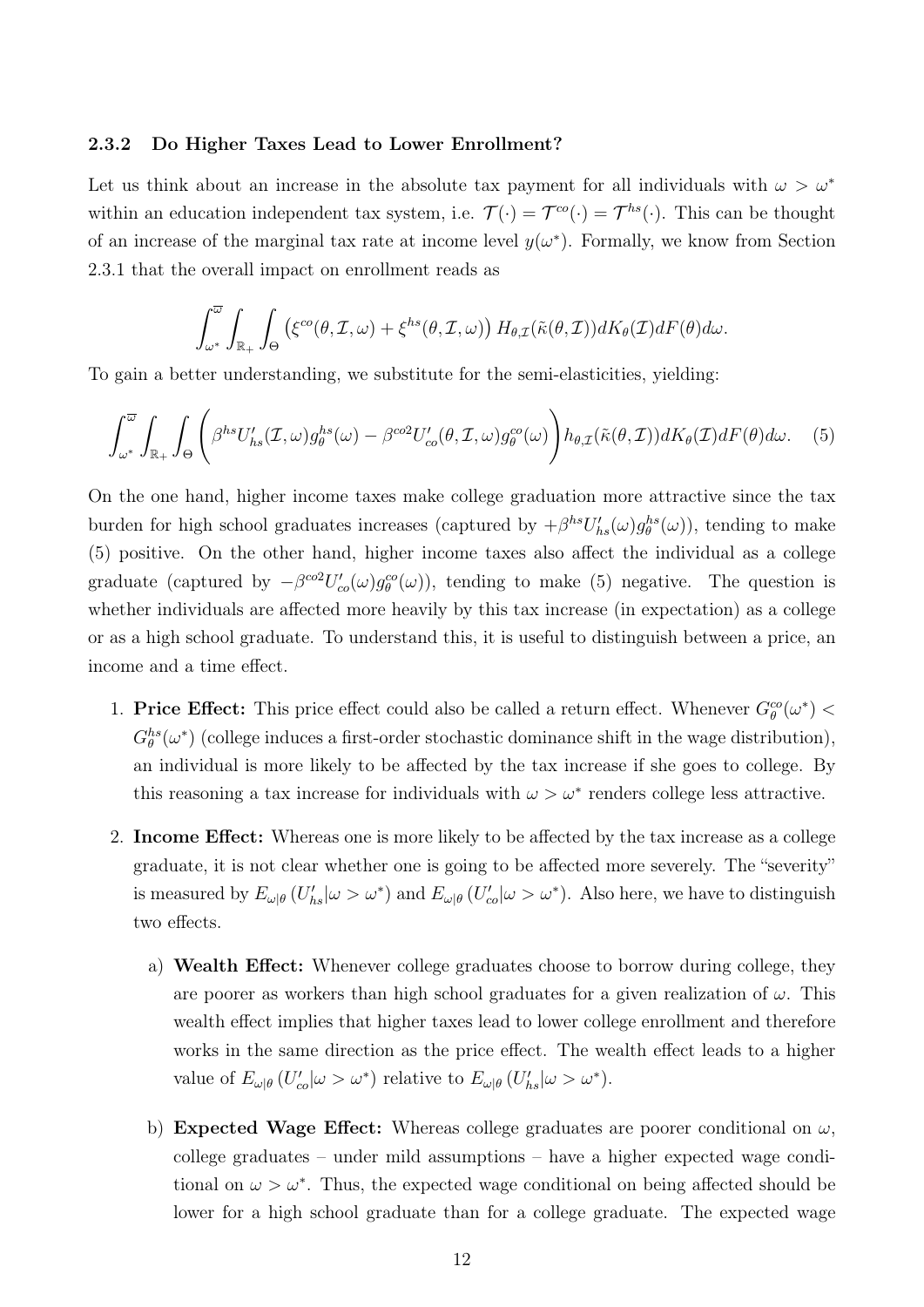effect leads to a lower value of  $E_{\omega|\theta}(U'_{co}|\omega > \omega^*)$  relative to  $E_{\omega|\theta}(U'_{hs}|\omega > \omega^*)$ . Thus, in contrast to the two mentioned effects, the expected wage effect implies that higher taxes lead to higher enrollment.

3. Time Effect: A college graduate spends fewer years on the labor market and is affected for a lower number of years by a tax increase. As the expected wage effect, the time effect implies that higher taxes lead to higher enrollment.

We conclude that the impact of taxes on enrollment is theoretically ambiguous. As Section 5 reveals, higher marginal tax rates for low income levels indeed lead to an increase in college education for our quantification.

# 3 Quantifying the Model

Section 3.1 contains a description of the data that we use and provides a short explanation of the following procedure. In Section 3.2, we describe our choice of those parameters that we do not calibrate/estimate with data. In Sections 3.3-3.4, we describe our empirical procedure to quantify the remaining distributions and parameters. To provide an overview, Table 1 contains a list of all variables and parameters. Finally, in Section 3.5 we evaluate the performance of the model and show that it can replicate key empirical phenomena that have been obtained by quasi-experimental studies.

# 3.1 Data & Procedure

We use two data sets to bring our model to the data: the National Longitudinal Survey of Youth 79 and 97 (henceforth NLSY79 and the NLSY97). A big advantage of these data sets, which has been exploited in many previous papers, is that they contain the *Armed Forced* Qualification Test Score (AFQT-score) for most individuals, which is a cognitive ability score for high school students that is conducted by the US army. The test score is a good signal for ability. Cunha, Karahan, and Soares (2011), e.g., show that it is the most precise signal for innate ability among comparable scores in other data sets.

The NLSY97 is the baseline for our analysis. To quantify the joint distribution of parental income and ability, we take the cross sectional joint distribution in our sample. We then estimate how these variable map into the other variables (parental transfers, wages, grants, psychic costs) of the model. Since individuals in the NLSY97 set are born between 1980 and 1984, not enough information about their earnings is available to quantify the conditional wage distributions. To obtain these conditional wage distributions, we therefore use the NLSY79 data as this data set contains more information about labor market outcomes – individuals are born between 1957 and 1964. Combining both data sets in such a way has proven to be a fruitful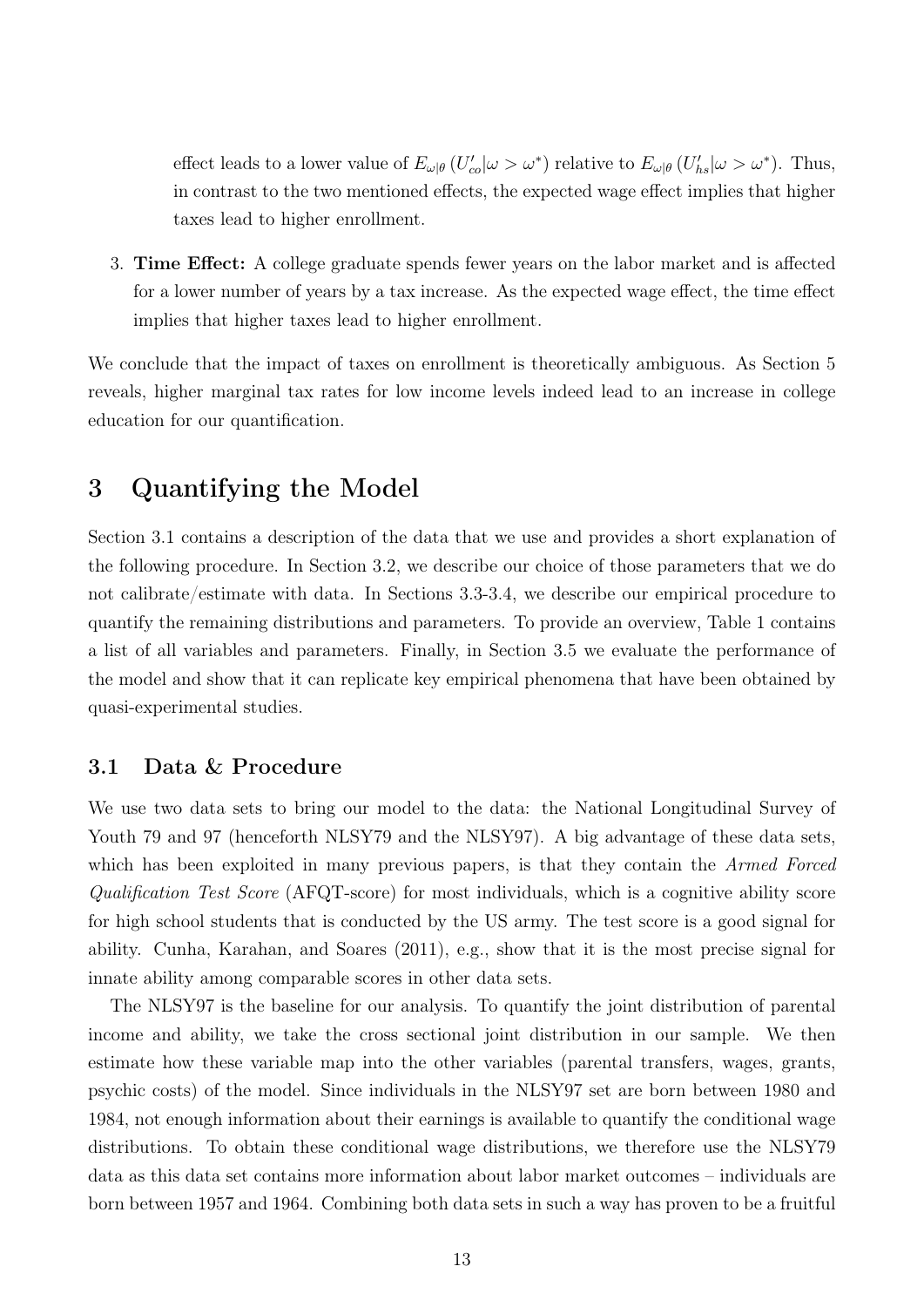| Variable/Function                  | Quantification                                                                                                      | Description of Procedure/Reason |
|------------------------------------|---------------------------------------------------------------------------------------------------------------------|---------------------------------|
| $\theta$                           | AFQT-score from NLSY97                                                                                              | 3.1                             |
| $F(\theta)$                        | Distribution from NLSY97                                                                                            | 3.1                             |
| I                                  | Parental Income from NLSY97                                                                                         | 3.1                             |
| $K_{\theta}(\mathcal{I})$          | Distribution from NLSY97                                                                                            | 3.1                             |
| $\omega$                           | Calibration from gross income as in Saez $(2001)$                                                                   | 3.3.1                           |
| $G^{hs}_{\theta}(\omega)$          | Income Regression based on $NLSY79 + Wage$ Calibration                                                              | 3.3.1                           |
| $G^{co}_{\theta}(\omega)$          | Income Regression based on $NLSY79 + Wage$ Calibration                                                              | 3.3.1                           |
| $tr_{hs}(\mathcal{I})$             | Regression                                                                                                          | 3.3.2                           |
| $tr_{co}(\mathcal{I})$             | Regression                                                                                                          | 3.3.2                           |
| $\kappa$                           | Obtain implied (expected) $\kappa$ from MLE                                                                         | 3.4                             |
| $H_{\theta,\mathcal{I}}(\kappa)$   | Approximation of implied $\kappa$ -distribution from NLSY97                                                         | 3.4                             |
|                                    | Utility Function: $\frac{\left(C - \frac{l^{1+\epsilon}}{1+\epsilon}\right)^{1-\gamma}}{\frac{1-\gamma}{1-\gamma}}$ |                                 |
| $\varepsilon$                      | 0.5                                                                                                                 | $3.2\,$                         |
|                                    | $\overline{2}$                                                                                                      | $3.2\,$                         |
|                                    |                                                                                                                     |                                 |
|                                    | Policies                                                                                                            |                                 |
| $\bar{s}$                          | Stafford Loan Maximum                                                                                               | $3.2\,$                         |
| $\mathcal{T}(y)$                   | Gouveia-Strauss Approximation from Guner et al. (2013)                                                              | $\!3.2\!$                       |
| $\mathcal{G}(\theta, \mathcal{I})$ | Two-Step Regression                                                                                                 | 3.3.3                           |

Table 1: Quantification of the Model

way in the literature to overcome the limitations of each individual data set, see Johnson (2013) and Abbott, Gallipoli, Meghir, and Violante (2013). The underlying assumption is that the relation between AFQT and wages has not changed over that time period. We use the method of Altonji, Bharadwaj, and Lange (2011) to make the AFQT-scores comparable between the two samples and different age groups.

Finally, we define an individual as a college graduate if she has completed at least a bachelor's degree. Otherwise she counts as a high school graduate. Since individuals in the NLSY97 turn 18 years old between 1998 and 2002, we express all US-dollar amounts in year 2000 dollars.

To quantify our model, we proceed as follows:

- 1. We make assumptions about some parameters and policies in place in Section 3.2.
- 2. We estimate  $G^{co}_{\theta}(\omega)$ ,  $G^{hs}_{\theta}(\omega)$ ,  $tr_{co}(\mathcal{I})$ ,  $tr_{hs}(\mathcal{I})$  and  $\mathcal{G}(\theta,\mathcal{I})$  with reduced form regressions in Section 3.3.
- 3. Based on that, we calculate  $V_{hs}(\theta, \mathcal{I})$  and  $V_{co}(\theta, \mathcal{I})$  for each individual and estimate the distribution of psychic costs with maximum likelihood in Section 3.4.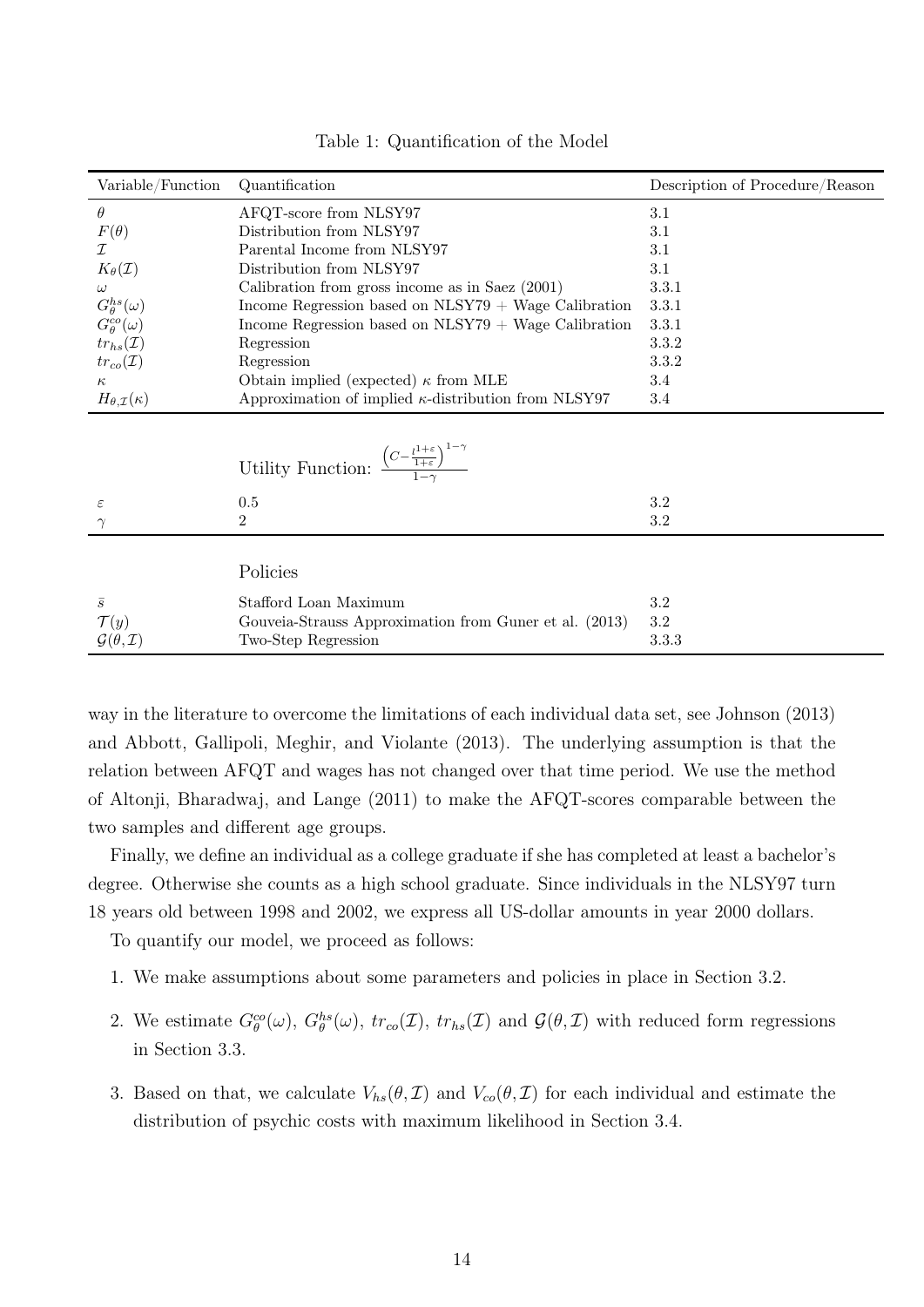### 3.2 Preset Parameters and Policies

We assume the following utility function

$$
U=\frac{\left(C-\frac{l^{1+\varepsilon}}{1+\varepsilon}\right)^{1-\gamma}}{1-\gamma},
$$

where we set  $\varepsilon = 2$ , which implies a compensated labor supply elasticity of .5, and  $\gamma = 2$ . Microevidence suggests that the compensated elasticity is probably lower, around .33 (Chetty, Guren, Manoli, and Weber 2011). Given that our elasticity reflects the labor supply responsiveness over the life cycle, we take a larger value of .5. We assume that college takes 4.5 years (i.e.  $T_e = 4.5$ ) and assume that individuals spend 43.5 or 48 years on the labor market depending on whether they went to college before. The choice of 4.5 years for degree completion corresponds to the average years to graduation we observe in the NLSY97, which is 4.57 years. This lines up well with numbers from other sources, for example, from the National Center for Education Statistics (NCES).<sup>14</sup> We set the risk free interest rate to 3\%, i.e.  $R = 1.03$  and assume that individuals' discount factor is  $\beta = \frac{1}{6}$  $\frac{1}{R}$ .

To capture current tax policies, we use an approximation of Guner, Kaygusuz, and Ventura  $(2013)$  for effective marginal tax rates in the year  $2000$ .<sup>15</sup> We use the year 2000 because individuals in the NLSY97 are 18 in the year 2000 on average. Marginal tax rates concavely increase and converge to roughly 32%. We set the lump sum element of the tax code  $\mathcal{T}(0)$  to minus \$1,800 a year. For average incomes this fits the deduction in the US-tax code quite well.<sup>16</sup> For low incomes this reflects that individuals might receive transfers such as food stamps.<sup>17</sup> We set the value of exogenous government spending to 11.2% of the GDP, which is the value that leads to a balanced government budget. This value is a bit low, but this should not be too surprising as we do not take into account corporate taxes or capital income taxes.

For tuition costs, we take average values for the year 2000 from Snyder and Hoffman (2001) for the regions Northeast, North Central, South and West, as they are defined in the NLSY. For all these regions we also take into account the amount of money coming from the taxpayer that is spent per student, which has to be taken into account for the fiscal externality. Both procedures are described in detail in Appendix A.1.1. The average values are \$7,434 for annual tuition and \$4,157 for the annual subsidy (public appropriations) per student. Besides these implicit subsidies, student receive explicit subsidies in the form of grants and tuition waivers.

<sup>14</sup>See http://nces.ed.gov/fastfacts/display.asp?id=569.

<sup>&</sup>lt;sup>15</sup>We use the "Gouveia-Strauss"-specification including local sales taxes and take the average over all individuals. The parameters can be found in Table 12 of Guner, Kaygusuz, and Ventura (2013).

<sup>&</sup>lt;sup>16</sup>Guner, Kaygusuz, and Ventura (2013) report a standard deduction of \$7,350 for couples that file jointly. For an average tax rate of 25% this deduction could be interpreted as a lump sum transfer of slightly more than \$1,800.

<sup>&</sup>lt;sup>17</sup>The average amount of food stamps per eligible person was \$72 per month in the year 2000. Assuming a two person household gives roughly \$1,800 per year. Source: http://www.fns.usda.gov/sites/default/files/pd/SNAPsummary.pdf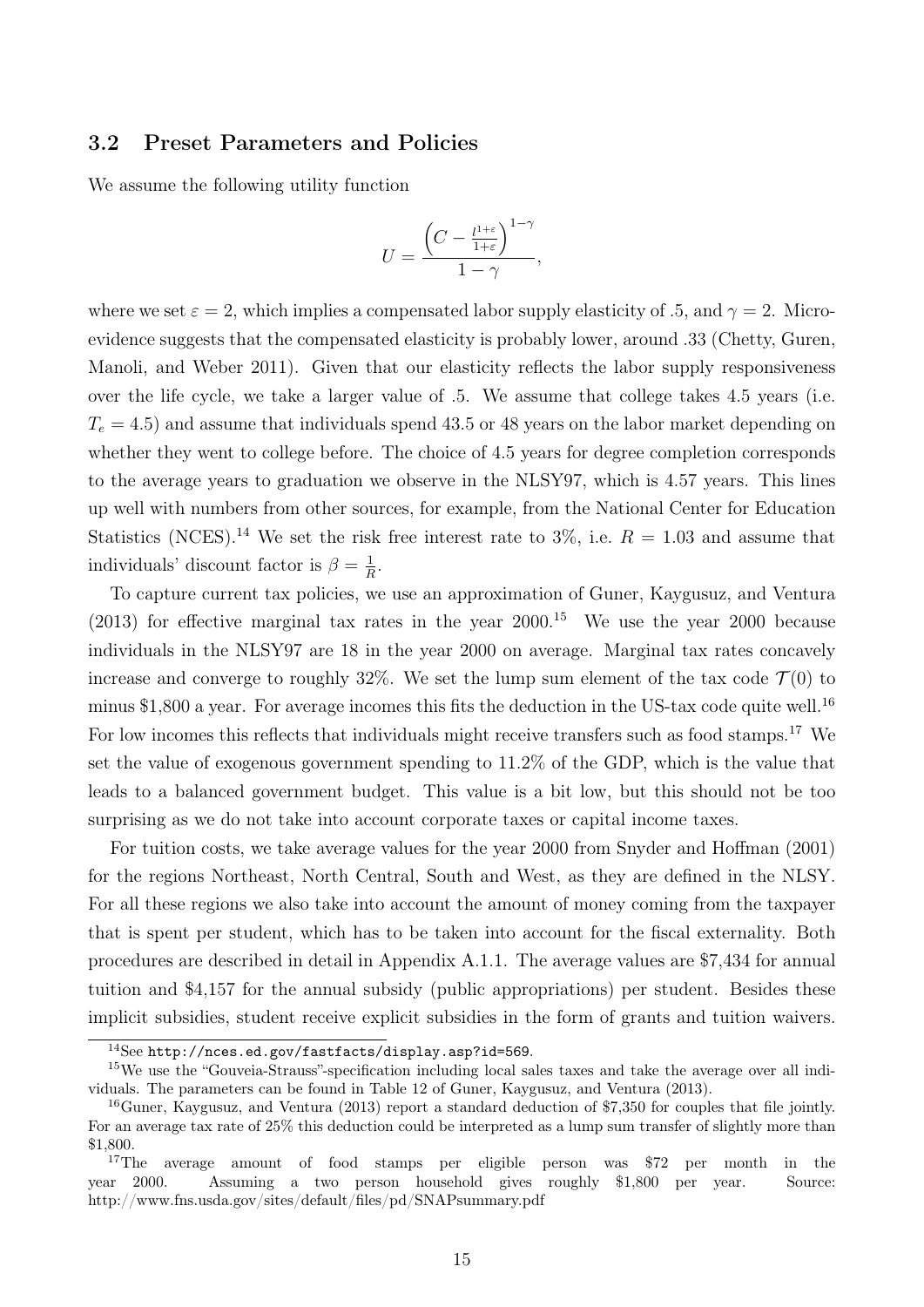We estimate how this grant receipt varies with parental income and ability in Section 3.3.3 using information provided in the NLSY. Finally, we make the assumption that individuals can only borrow through the public loan system. In the year 2000, the maximum amount for Stafford loans per student was \$23,000. The latter assumption does not seem innocuous. For our results about the desirability of increasing college subsidies, it is rather harmless because we show how our results can be understood in terms of sufficient-statistics and our quantified model predicts values for these sufficient statistics that are in line with empirical evidence. For the results about the excess burden of income taxation and optimal taxes, this assumption plays a role and we provide robustness checks below.

### 3.3 Reduced Form Regressions

#### 3.3.1 Estimation of Wage Functions

As a first step, we estimate  $G_{\theta}^{co}(w)$  and  $G_{\theta}^{hs}(w)$ . Our approach to estimate the relationship between innate ability, education and labor market outcomes relates to Abbott, Gallipoli, Meghir, and Violante (2013) and Johnson (2013).

In our model, y refers to an average income over the lifetime as we only have one labor market period. Assume that for a high school graduate i, one observes  $y_t^i$  for  $t = 1, ..., 48$ – i.e. from 18 to 65. The discounted present value of earnings (at age 18) is then given by  $\sum_{t=0}^{48}$  $\frac{y_t^i}{(1+r)^{t-1}}$ . Simply taking the average over  $y_t$  to obtain the relevant income for our model would be misleading since discounting is not taken into account. Thus, we use annuitized income  $\tilde{y}_i$  which is given by:

$$
\tilde{y}_i = \frac{\sum_{t=1}^{48} \frac{y_t^i}{(1+r)^{t-1}}}{\sum_{t=1}^{48} \frac{1}{(1+r)^{t-1}}}.
$$

For some more details on calculating  $\tilde{y}_i$ , see Appendix A.1.2. Everyone with less than 16 years of schooling is defined as a high school graduate.<sup>18</sup> Everyone with 16 or more years of schooling is defined as a college graduate.

We run separate regressions, one for high school graduates and one for college graduates, of the form:

$$
\ln \tilde{y}_i = \alpha_{ce} + \beta_e^{IN} ln(AFQT_i) + \varepsilon_{ei}^{inc},\tag{6}
$$

for  $e = hs, co.$   $\alpha_{ce}$  is a cohort-education fixed effect. We find that a one percent increase in AFQT-test scores leads to a 1.88% increase in income for college graduates and 1.28% increase in income for high school graduates, which reflects a complementarity between skills and education.

<sup>&</sup>lt;sup>18</sup>Note that this definition also includes high school dropouts and individuals with community college degrees. We also worked with different specifications but our main results were not significantly affected.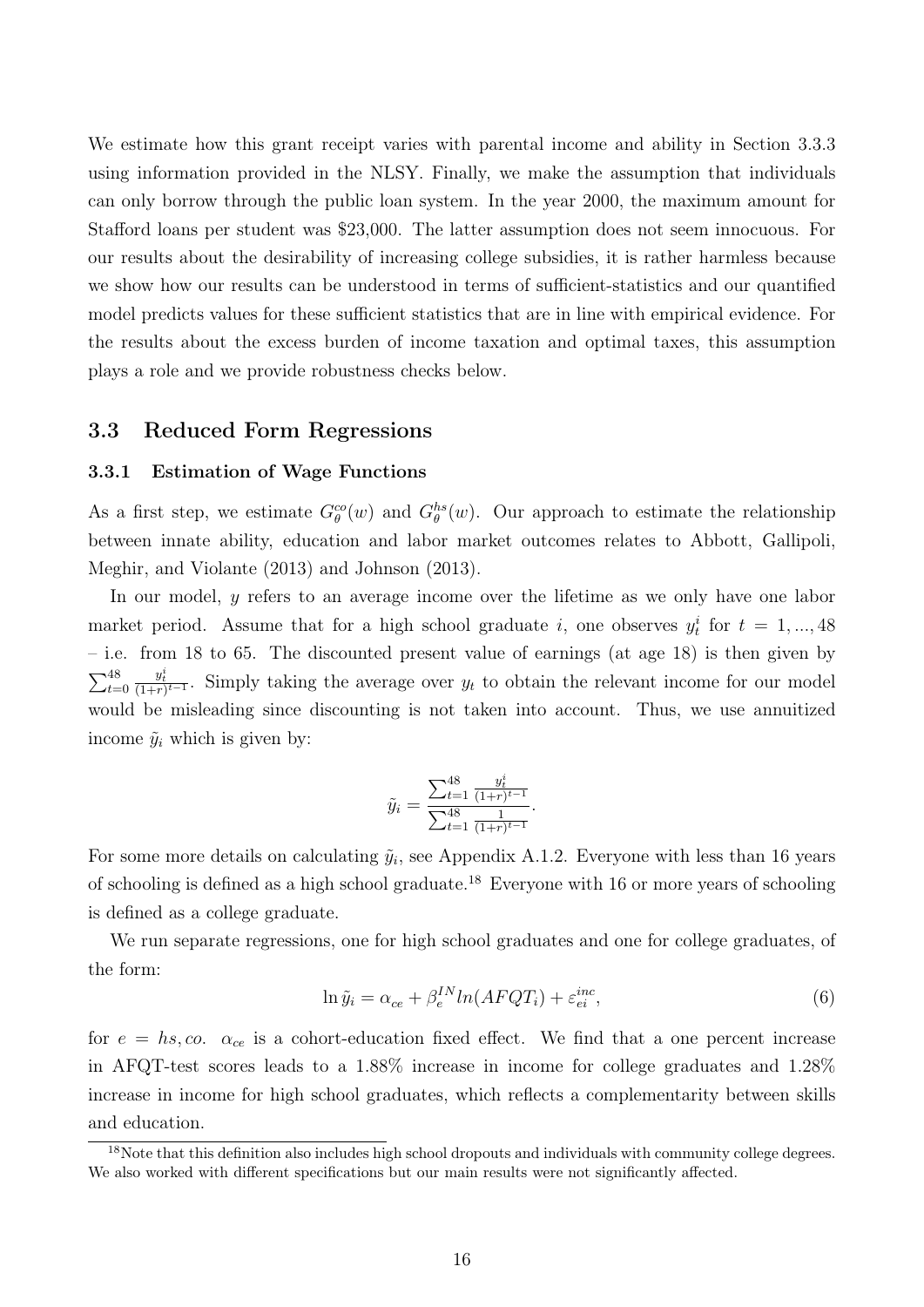This procedure gives us the mean of log incomes as a function of an individual's AFQT-score and education level. Based on that, we then calculate the respective average annual income over the life cycle for each AFQT-score and education level. We assume errors are normally distributed, so income is distributed log-normally. To determine the second moment of this log-normal distribution across education and innate ability levels, we use the sample variances of the error terms from (6) for each education level.

Top incomes are underrepresented in the NLSY as in most survey data sets. Following common practice in the optimal tax literature (Piketty and Saez 2013), we therefore append Pareto tails to each income distribution, starting at incomes of \$350,000. We set the shape parameter a of the Pareto distribution to 2 for all income distributions.<sup>19</sup> Figure 1(a) shows the expected annual before tax income as a function of the AFQT (in percentiles) for both education levels and clearly demonstrates the complementarity between innate ability and education, which has also been highlighted in previous papers (Carneiro and Heckman 2005). The red bold line in Figure 1(b) shows how this translates into an expected NPV difference in lifetime earnings. As was argued in the theoretical section, the returns to education play an important role for the fiscal effects of an increase in college enrollment. The additional tax payment (again in NPV) is clearly increasing in AFQT (black dotted line). To get the overall impact on the government budget, subsidies have to be subtracted, which are given by the black dashed-line. Subsidies are increasing in ability which reflects the fact individuals with higher ability currently obtain higher scholarships (merit-based financial aid), which we elaborate in Section 3.3.3. The net impact on public funds is given by the blue dashed-dotted line.



<sup>19</sup>Diamond and Saez (2011) find that starting from  $\approx$  \$350,000 the Pareto parameter is constant and 1.5. Since their data are for 2005 and our data are also for earlier periods, we choose a Pareto parameter of 2 because top incomes were less concentrated earlier. The rationale for having the Pareto parameter independent of education and innate ability is that we estimated this parameter separately for each education group, obtaining estimates very close to 3 in both cases. Additionally, we tested for any systematic patterns for a direct relationship between this parameter and  $\theta$  without finding any robust or significant patterns. The next consideration is the well-known problem that high incomes are severely under-sampled in survey data as the NLSY or the PSID. We choose 2 as explained in the beginning of this footnote.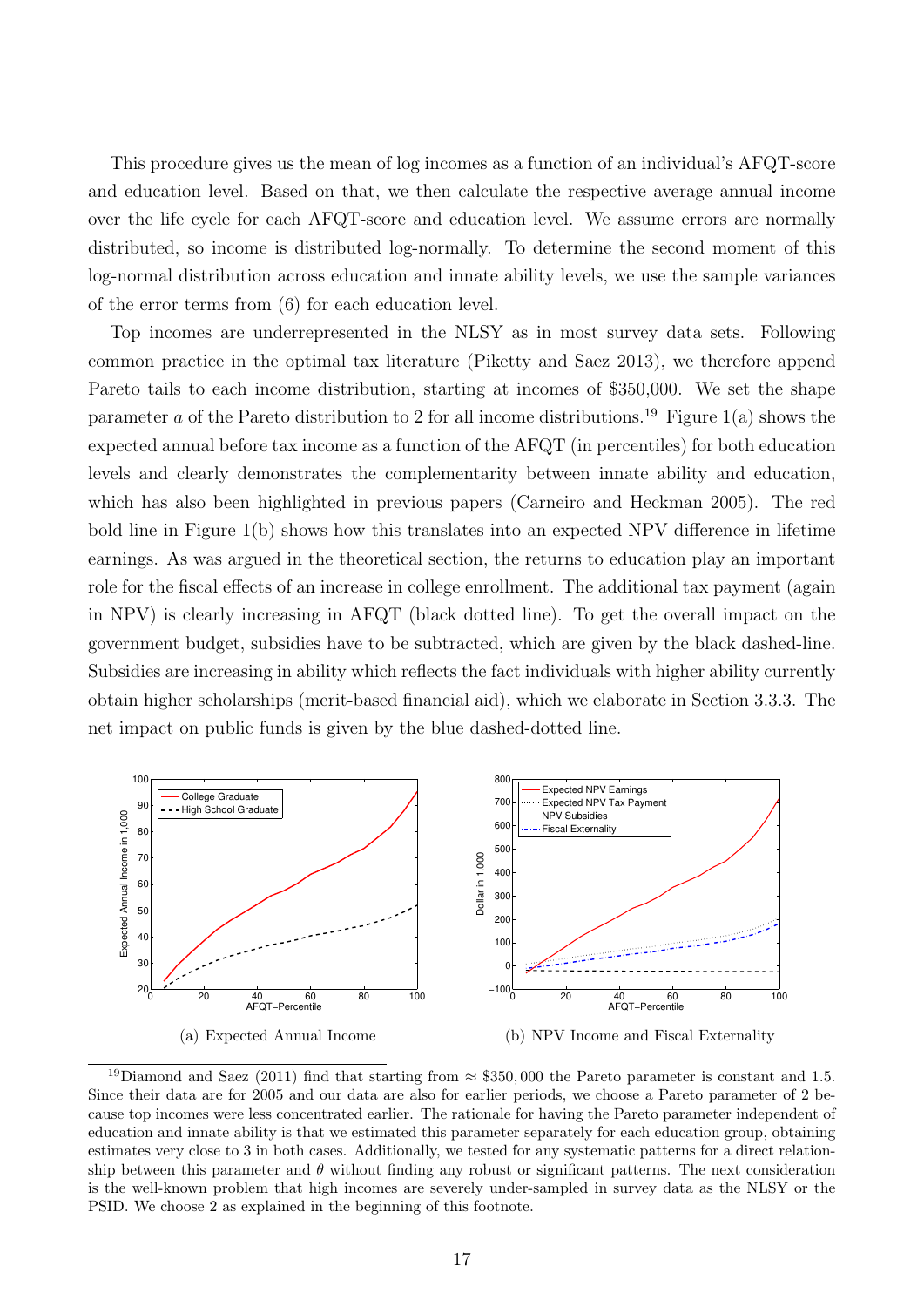Table 2: Transfer Equation

|                | Parental Income | College    | Dependent Children |
|----------------|-----------------|------------|--------------------|
| Coefficient    | $3136***$       | $.5829***$ | $-.0667**$         |
| Standard Error | (.0449)         | (.0563)    | (.0329)            |

N=3,238. Robust standard errors. \* p  $\leq$  0.10, \*\* p  $\leq$  0.05, \*\*\* p  $\leq$  0.01.

The last step consists of calibrating the respective skill/wage distribution from the income distributions by using the approximation of the US tax system from Guner, Kaygusuz, and Ventura (2013) and exploiting the first-order condition of individuals as pioneered by Saez (2001) and done in many papers after that.

### 3.3.2 Estimation of Parental Transfer Functions

In the NLSY97 we can observe the amount of transfers an individual obtained from its parents as well as family income. We take the constructed variable for parental transfers from Johnson (2013), who also takes into account the value of living at home as part of the parental transfer, for those individuals who cohabitate with their parents. We take yearly averages of those transfers for the ages 19-23. The sample average is \$6,703. We estimate the following equation:  $^{20}$ 

$$
log(tr_i) = \alpha^{tr} + \beta_1^{tr} log(\mathcal{I}_i) + \beta_2^{tr} co_i + \beta_3^{tr} depthids_i + \varepsilon_i^{tr}, \qquad (7)
$$

where *depkids* is the number of dependent kids living in the household of the parents. The coefficients are provided in Table 2. A 1% increase in parental income increases parental transfers by  $0.31\%$  and college graduates receive transfers that are 79%  $(exp(.5829) - 1)$  higher than for high school graduates. Note that this implies that the absolute increase of parental transfers because of going to college is higher for high income kids. Johnson (2013) and Winter (2014) have argued that it is crucial to take this effect into account to explain the large impact of parental income on college enrollment and completion.

Besides transfers that individuals receive during that time, they can also have some assets when they decide to study. In the NLSY97, information is provided on individual net worth at age 20. Certainly, this is not the best number for our purposes since it is highly influenced by choices at ages 18 and 19. We nevertheless take this noisy measure into account because it gives our quantitative model a better fit concerning the importance of parental income. To measure how net wealth varies with parental income, we estimate the following regression:

$$
w_i = \alpha^w + \beta^w \mathcal{I}_i + \varepsilon_i^w. \tag{8}
$$

<sup>20</sup>We also estimated models with an interaction term between log parental income and college graduation. The coefficient on the interaction term is statistically insignificant.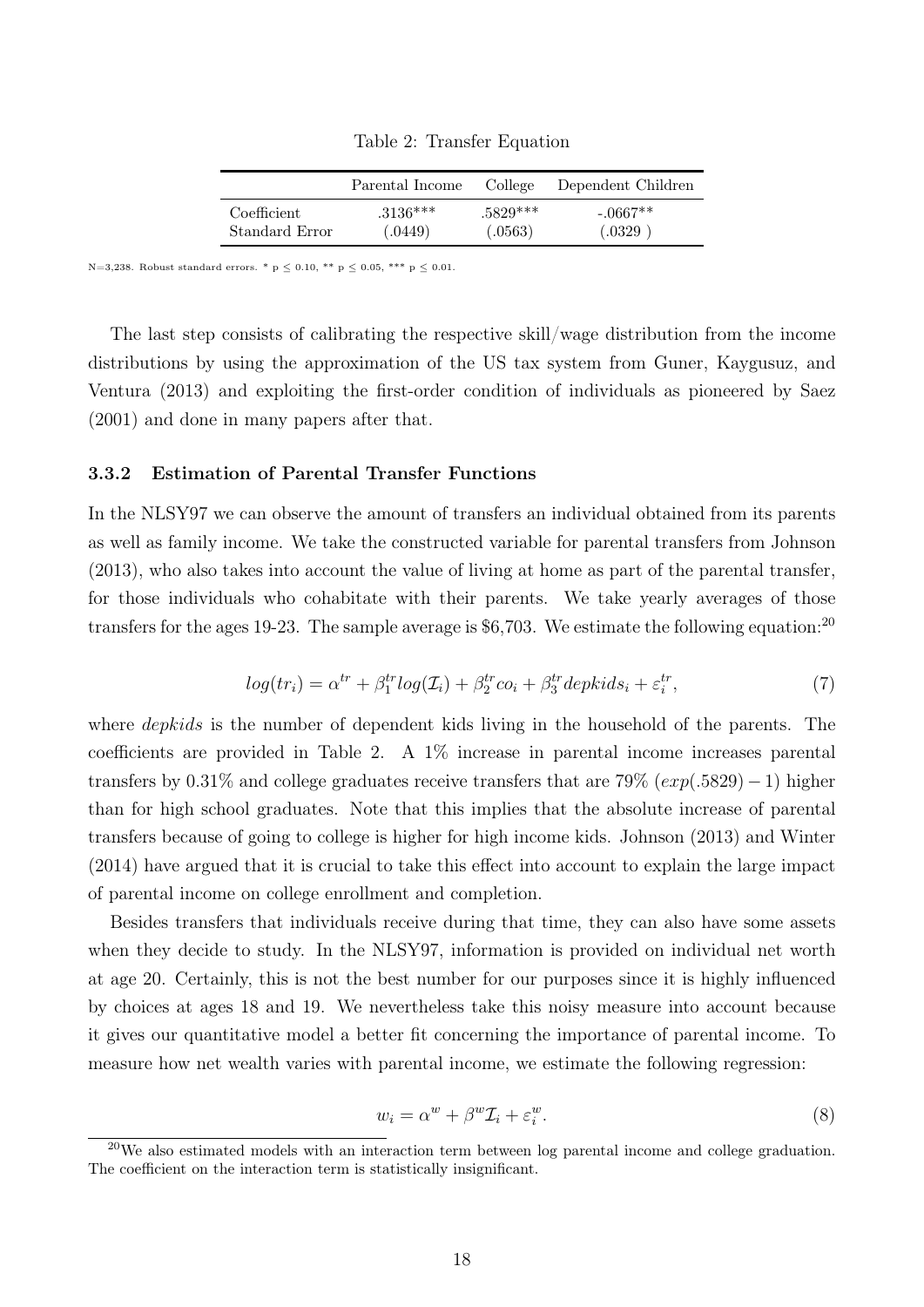|                | Parental Income | Black      |
|----------------|-----------------|------------|
| Coefficient    | $-4.47e-06$ *** | $.2804***$ |
| Standard Error | $(4.81e-07)$    | (.0623)    |

Table 3: Probit Estimation of Grants

N=3,897. \*  $p \le 0.10$ , \*\*  $p \le 0.05$ , \*\*\*  $p \le 0.01$ .

We find a gradient for parental income of .127 (0.02) and an intercept of \$7,950 (1164). To obtain the parental transfer for the model, we take the implied parental transfer from equation (7) and adjust it by the implied level of wealth from equation (8) and thereby recalculate the wealth into an annual transfer.

#### 3.3.3 Estimation of Grant Receipt

In practice, grants and tuition subsidies are provided by a variety of different institutions. Pell grants, for example, are provided by the federal government. In addition, there exist various state and university programs. To make progress, similar to Johnson (2013) and others, we go on to estimate the probability of grant receipt and the expected sum of the yearly grant directly from the data. Since many students do not receive any grants at all, we first estimate a binary model of whether an individual receives a grant.

$$
P(\mathcal{G}_i > 0) = Prob(Y_i^* > 0)
$$

where

$$
Y_i^* = \alpha^{gr1} + \beta_1^{gr1} \mathcal{I}_i + \beta_2^{gr1} black_i + \varepsilon_i^{gr1}.
$$

Interestingly, neither family size nor ability have a statistically significant effect at the extensive margin of grant receipt. As Table 3 reveals, blacks and low income children are more likely to obtain grants which captures affirmative action and need-based grants.

Next, we estimate the amount of grants conditional on receiving grants:

$$
log(gr_i) = \alpha^{gr2} + \beta_1^{gr2}log(\mathcal{I}_i) + \beta_2^{gr2}black_i + \beta_3^{gr2}AFQT_i + \varepsilon_i^{gr2}.
$$
\n(9)

Interestingly, family size is again not statistically significant. Besides grant generosity being need-based and in favor of blacks, generosity is also merit-based as  $\hat{\beta}_3^{gr2} > 0$ . The implied average grant is \$1,153 per year academic year. To calibrate the grant for an individual in our model we then multiply the implied grant from (9) with the probability of grant receipt implied by the probit equation of grant receipt. Finally we add the level of public appropriations  $-$  i.e. the level of subsidies that colleges receive from the government – that we obtain as described in Section 3.2.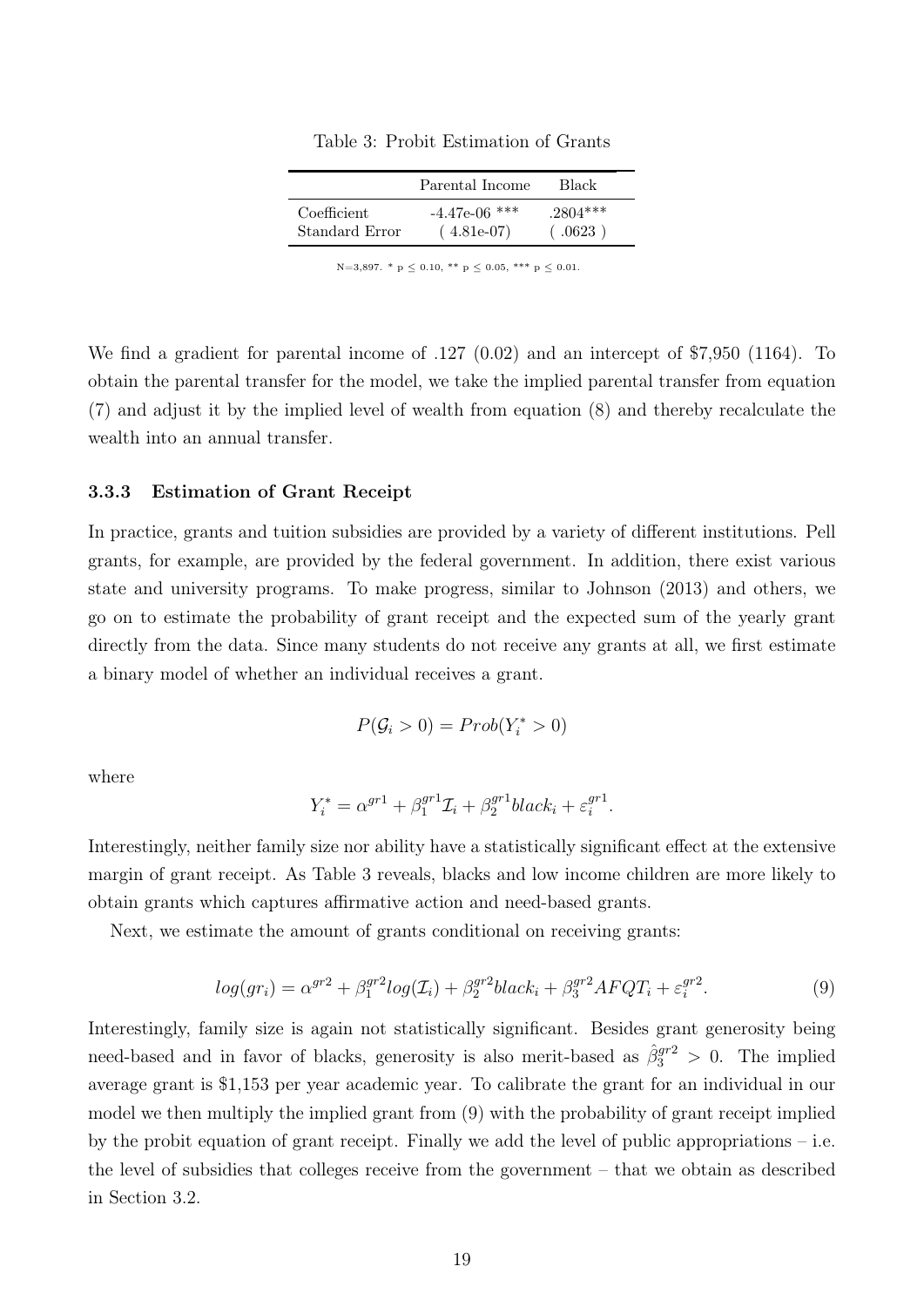|                | Parental Income | Black       | AFQT         |
|----------------|-----------------|-------------|--------------|
| Coefficient    | $-2405***$      | $.3709$ *** | $2.1203$ *** |
| Standard Error | (0.0586)        | (0.1143)    | (0.3493)     |

Table 4: OLS for Grants

N=968. \*  $p \le 0.10$ , \*\*  $p \le 0.05$ , \*\*\*  $p \le 0.01$ .

Table 5: Probit Estimation of College Graduation

|                | AFOT.      |             | Father's Education Mother's Education |
|----------------|------------|-------------|---------------------------------------|
| Coefficient    | $.0140***$ | $0.0832***$ | $0.0504***$                           |
| Standard Error | (.0011)    | (.0097)     | (.0105)                               |

N=3,897. \*  $p \le 0.10$ , \*\*  $p \le 0.05$ , \*\*\*  $p \le 0.01$ .

# 3.4 Estimation of Psychic Costs

Based on the estimated reduced form relationships, we can calculate two value functions for each individual in the data:  $V_{co}^i$  and  $V_{hs}^i$ . These value functions are determined by innate ability and parental income.<sup>21</sup> In line with the empirical literature, we assume that the decision to go to college is also influenced by heterogeneity in preferences for college. We assume that these psychic costs are determined by parental education and by innate ability – see Cunha, Heckman, and Navarro (2005), among others.<sup>22</sup> These assumptions give us the following binary choice model

$$
P(co_i=1)=Prob(Y^*_i>0)
$$

where

$$
Y_i^* = V_{co}^i - V_{hs}^i + \beta_1^{pc} + \beta_2^{pc} A F Q T_i + \beta_3^{pc} S_i^{father} + \beta_4^{pc} S_i^{mother} + \varepsilon_i^{pc}
$$

and where  $\varepsilon_i^{pc} \sim N(0, \sigma)$ . We restrict the coefficient on the difference in the value function to be one, as utility is our unit of measurement. For the power of the estimation, however, this is no restriction as a binary choice model always leaves one degree of freedom in parameter choice. As expected, all the variables have a positive and significant impact on the college choice, see Table 5.

Based on these estimations, we can calculate the estimated psychic costs for each individual:

<sup>&</sup>lt;sup>21</sup>As parental transfers also depend on the variable *depkids*, we set the variable *depkids* to its sample mean when calculating the implied transfers for an individual as a function of parental income. The same is true for the variable black because it determines grant receipt. Given the correlation of black with parental income and AFQT, we do not take the overall sample mean but rather the respective share of blacks for each combination of parental income and AFQT.

 $22$ The literature also suggests that individuals that grew up in urban areas are more likely to go college. The coefficient did not turn out as significant in our estimation and we therefore do not include it in our analysis. The inclusion of the variable does not affect any of our results.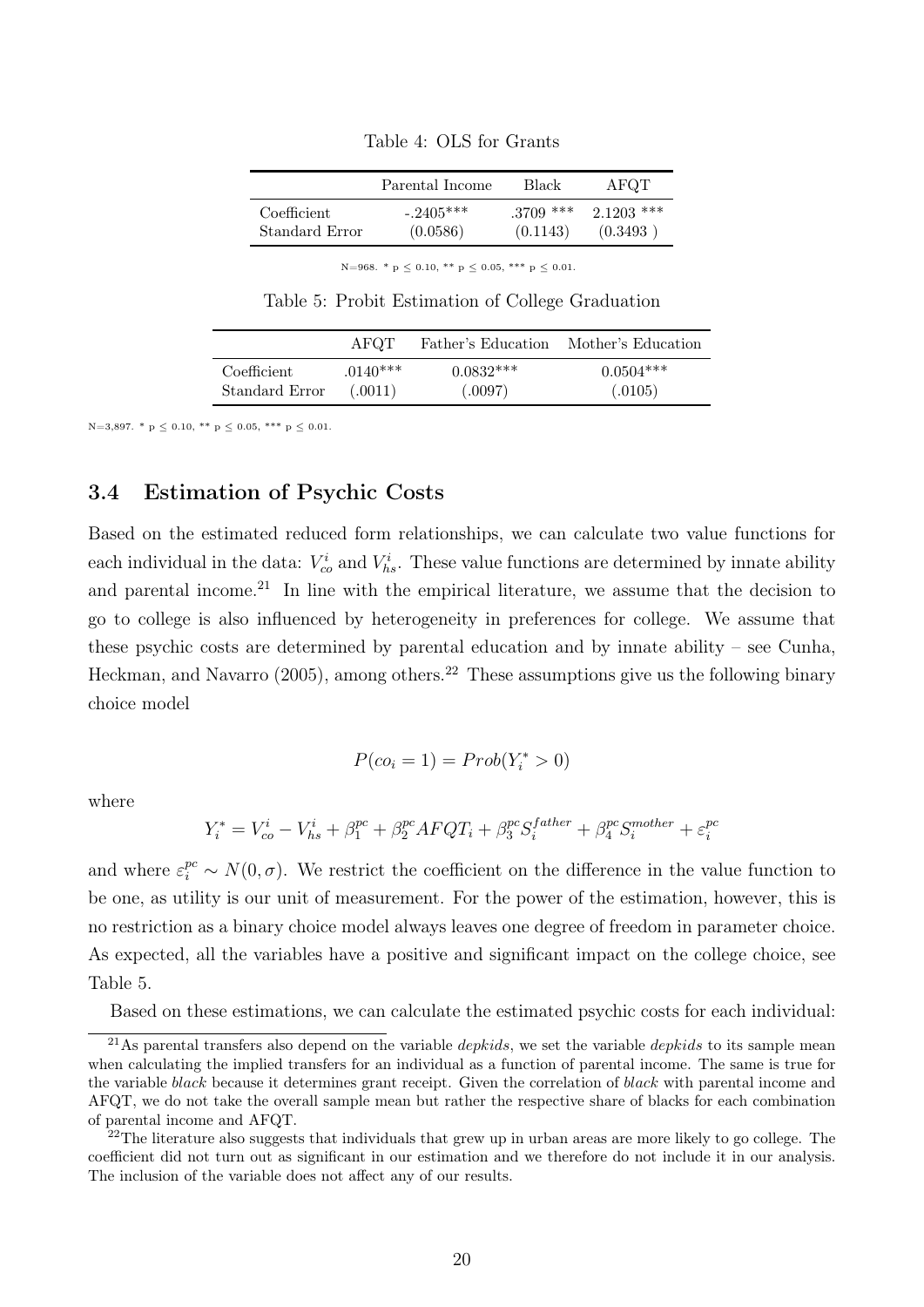$$
\hat{\kappa}_i = -\hat{\beta}_1^{pc} - \hat{\beta}_2^{pc} A F Q T_i - \hat{\beta}_3^{pc} S_i^{father} - \hat{\beta}_4^{pc} S_i^{mother} - \hat{\varepsilon}_i^{pc}.
$$

where  $\hat{\epsilon}_i^{pc} \sim N(0,\hat{\sigma})$ . We draw 1,000 values for each  $\epsilon_i$  and then fit a normal distribution of  $\kappa$ conditional on innate ability and parental income. Finally, we are then equipped with the joint distribution of parental income, innate ability and psychic costs.

### 3.5 Model Performance

In order to assess the suitability of the model for policy analysis, we look at how well it replicates well known findings from the empirical literature and especially quasi-experimental studies. Note that the performance is also evaluated on moments which were not targeted in the estimation.

Graduation Shares. Figure 1 illustrates graduation rates as a function of parental income and AFQT in percentiles respectively. The bold lines indicate results from the model and the dashed lines are from the data. We slightly underestimate the parental income gradient. The correlation between AFQT and college graduation, however, is fitted well. The overall number of individuals with a bachelor degree is 30.56% in our sample and 30.95% in our model. Data from the United States Census Bureau are very similar: the share of individuals aged 25-29 in the year 2009 holding a bachelor degree is 30.6% – this comes very close to our data, where we look at cohorts born between 1980 and 1984.



(d) Graduation Rates and AFQT

Figure 1: Removing Borrowing Constraints

Responsiveness of Graduation to Grant Increases. There is a large and established literature on the impact of increases in grants or decreases in tuition on college enrollment. Kane (2006) and Deming and Dynarski (2009) survey the literature. The estimated impacts of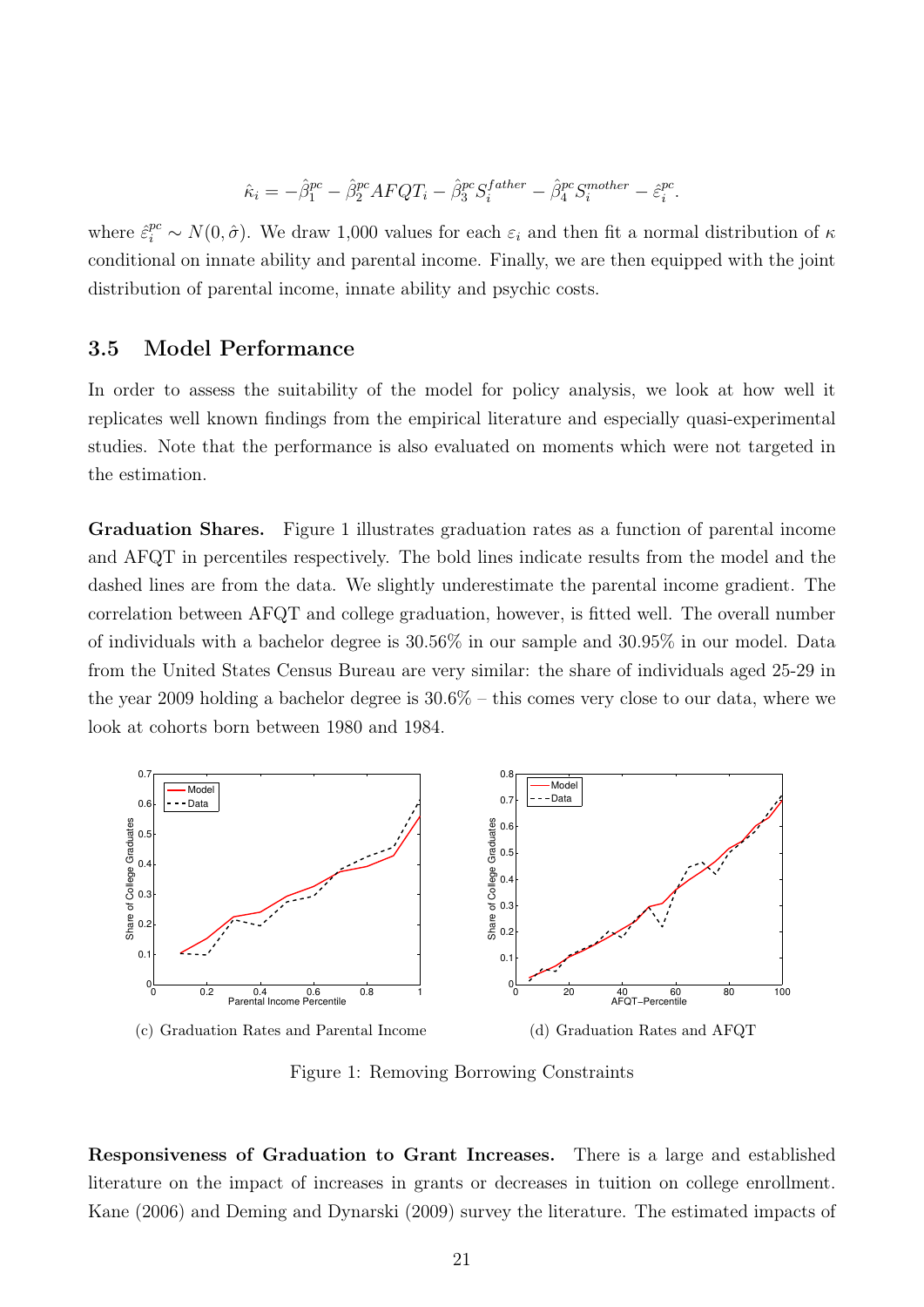a \$1,000 increase in yearly grants (or a respective reduction in tuition) on enrollment ranges from 1-6 percentage points, depending on the policy reform and research design. Numbers differ since some of the evaluated programs were targeted towards low income groups and others were not, and sometimes the higher amount of grants was associated with a lot of paperwork, which might create selection. The majority of studies arrive at numbers between 3 and 5 percentage points, however. As our model is a model of college graduation instead of college enrollment, the numbers are not directly comparable for two reasons: (i) not all of the newly enrolled students will indeed graduate with a bachelor's degree, (ii) some of the newly enrolled students enroll in community colleges and (iii) students that have enrolled also for lower grants are less likely to drop out of college. Relatively little is known about (iii). Concerning (i), we know that in the year 2000 roughly 66% of newly enrolled students enroll in 4-year institutions (Table 234 of Snyder and Dillow (2013)). Of those 66%, only slightly more than half should be expected to graduate with a bachelors degree. In Section A.2.2, we estimate that the dropout probability of the marginal students in our model is 45%. However, of those initially enrolled at two year colleges, also  $10\%$  graduate with a bachelors degree (Figure 6 of Shapiro et al. (2012)).<sup>23</sup> Thus, translating the 3-5 percentage points increase in enrollment into numbers for graduation rates, we get 1.2-2 percentage points when taking into account (i) and (ii). Taking into account (iii) would yield slightly higher numbers, however, there is no strong empirical evidence about this effect that would guide us about the quantitative importance.

In order to test our model, we increase the grant for each individual by \$1,000: bachelor degree completion rises by 1.48 percentage points. This number clearly lies within the reasonable range of estimates of 1.2-2.

A more recent study by Castleman and Long (2013) looks at the impact of grants targeted to low income children. Applying a regression-discontinuity design for need-based financial aid in Florida (Florida Student Access Grant), they find that a \$1,000 increase in yearly grants for children with parental income around \$30,000 increases enrollment by 2.5 percentage points. Interestingly, they find an even larger increase in the share of individuals that obtain a bachelor degree after 6 years by 3.5 percentage points. After 5 years the number is also quite high at 2.5 percentage points. These results show that grants can have substantial effects on student achievement conditional on enrollment.

Importance of Parental Income. It is a well known empirical fact that individuals with higher parental income are more likely to receive a college degree, see also Figure 1(c). However, it is not obvious whether this is primarily driven by parental income itself or variables correlated with parental income and college graduation. Using income tax data and a research design exploiting parental layoffs, Hilger (2014) finds that a \$1,000 increase in parental income leads to an increase in college enrollment of 0.43 percentage points. Using a similar back of the

 $23$ The numbers are for students initially enrolled in 2006 and therefore do not directly apply.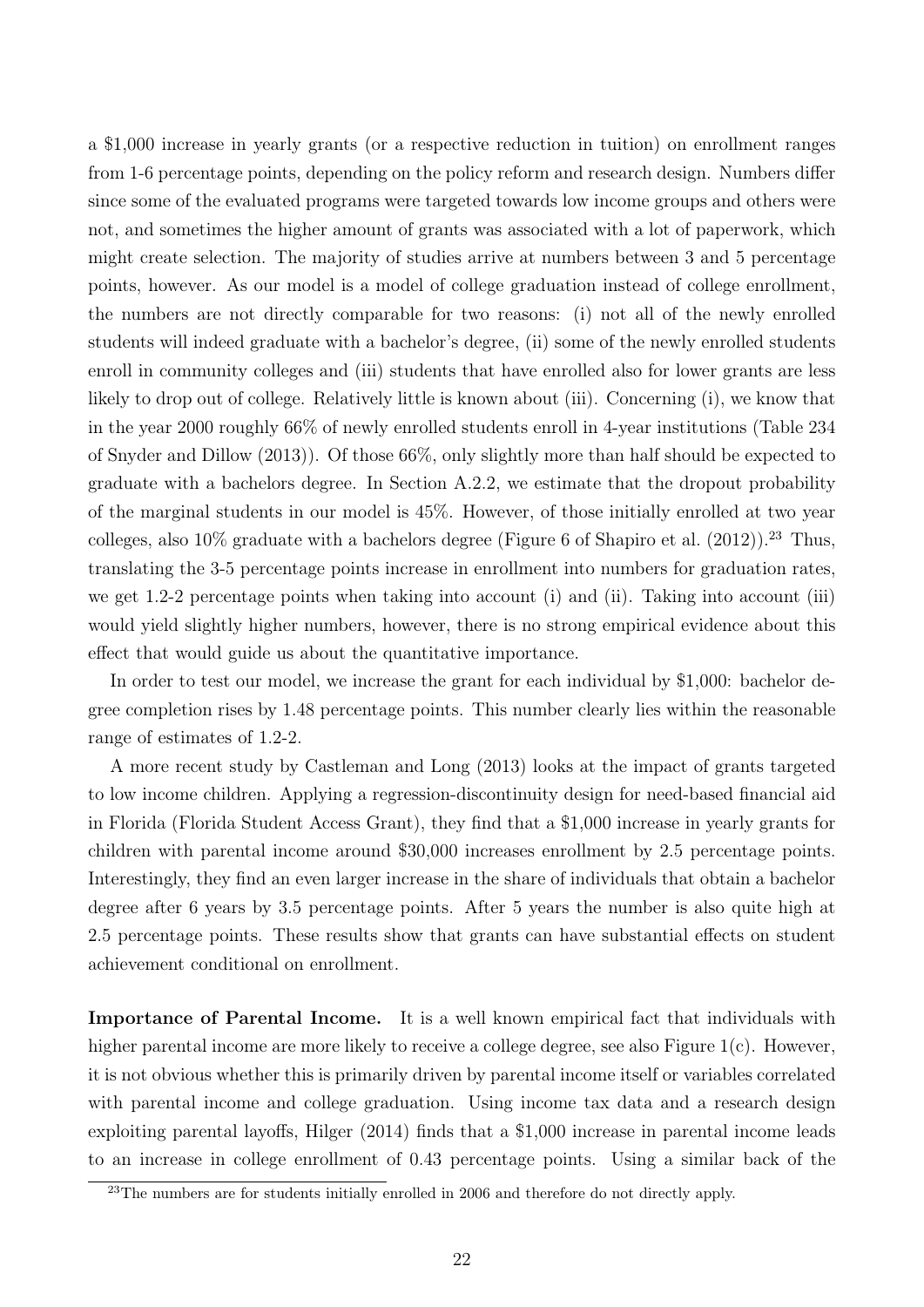envelope calculation as in the previous paragraph  $-$  i.e. that a 1 percentage point enrollment increase leads to a 0.40 percentage points increase in graduation rates – this implies an increase in graduation rates of .17 percentage points.

To test our model, we increased parental income for each individual by \$1,000 and obtained increases in bachelors completion by 0.10 percentage points. In line with Hilger (2014), our model predicts a small effect of parental income, even a bit smaller than that of Hilger (2014). A likely explanation for why our model slightly understates the importance of parental income is that we assume that students cannot borrow on the private market. By assuming additional private borrowing that depends on parental income, we can get closer to the number of Hilger (2014). Given that there is no guidance from the empirical literature about how borrowing constraints might vary with parental income, we chose to stick to the case without private borrowing for our benchmark case.

The College Wage Premium and Marginal Returns. The college-earnings premium in our model is 100%, i.e. the average income of a college graduate is twice as high as the average income of a high-school graduate. As our earnings data are for the 1990s and the 2000s, this is well in line with empirical evidence in Oreopoulos and Petronijevic (2013); see also Lee, Lee, and Shin (2014). Doing the counterfactual experiment and asking how much the college graduates would earn if they had gone to college, we find that the returns to college are 64.40%. This implies a return of 12.43% for one year of schooling, which is in the upper half of the range of values found in Mincer equations (Card 1999, Oreopoulos and Petronijevic 2013).<sup>24</sup>

The more important number for our analysis is the return to college for *marginal students*. We find it to be slightly lower at 59.71%, which implies a return to one year of schooling of 11.71%. This reflects that marginal students are of lower ability on average than inframarginal students and also is in line with Oreopoulos and Petronijevic (2013). The probably cleanest study to infer returns for marginal students is Zimmerman (2014). In his study marginal refers to the academically marginal around a GPA admission cutoff. He finds returns of about 9.9% per year.<sup>25</sup> However, his number refers to the academically marginal students (implying a GPA of 3), whereas in our thought experiment we refer to those students who are marginal w.r.t. to a small change in financial aid – these students are likely to be of higher ability than the academically marginal students. We explore this issue and make use of the fact that the NLSY also provides GPA data. In fact our model gives a return to college of 52.29% for students

 $24$ The calculation is as follows. In a Mincer regression, the log of earnings is regressed on years of schooling. The difference in  $log(1.64y)$  and  $log(y)$  is equal to  $log(1.64)$ . Dividing by four years of schooling (for a bachelor degree) yields 12.43% per year of schooling.

 $^{25}$ He finds gains of  $22\%$  to obtain four-year college admission, which should be compared to the return of community colleges, which are the most frequent outside options for those students and take on average about 2 year less to complete. In addition, his findings are for earnings around 8 and 14 years after high school completion. Given that college students have a steeper earnings profile (see, e.g., Lee et al. 2014), these numbers are likely to underestimate the return to lifetime earnings.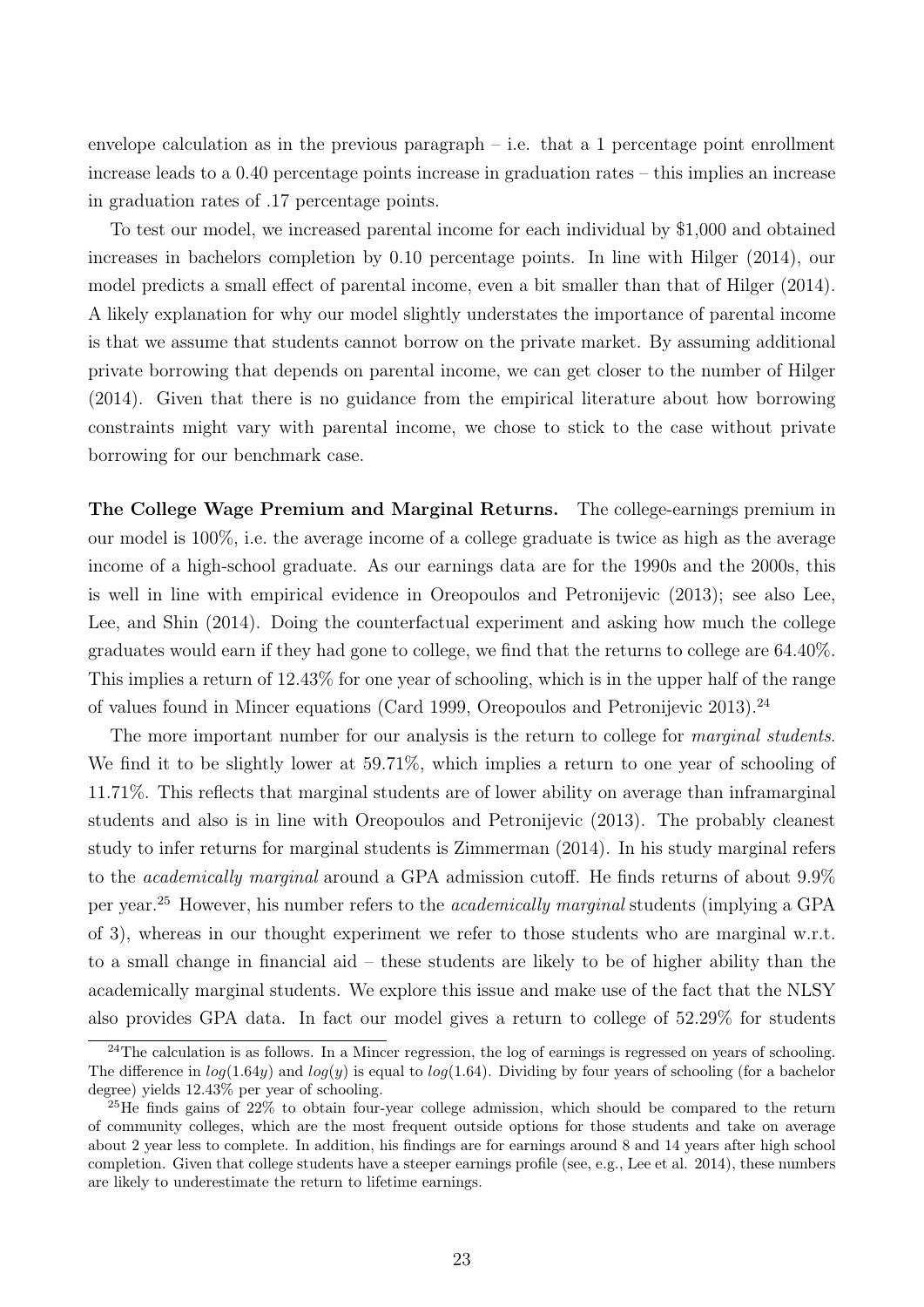with a GPA in the neighborhood of 3, which implies a Mincer return of  $10.51\%$  for one year of schooling – which comes very close to the 9.9% from Zimmerman (2014).

Finally, in these calculations we do not account for differing rates of unemployment and disability insurance rates. Both numbers are typically found to be only half as large for college graduates (See Oreopoulos and Petronijevic (2013) for unemployment and Laun and Wallenius (2013) for disability insurance). Further, the fiscal costs of Medicare are likely to be much lower for individuals with college degree. Lastly, we assume that all individuals work until 65 not taking into account that college graduates on average work longer (Laun and Wallenius 2013). These facts would strengthen our case for an increase in college subsidies in Section 4.

The Role of Borrowing Constraints. To assess the importance of borrowing constraints, we completely remove them to ask by how much graduation increases. In this experiment enrollment increases by 4.10 percentage points from 30.95% to 35.05%. This value is in the realm of values the literature has found, see, e.g., Johnson (2013) and Navarro (2011). As Figure 2(a) reveals, the removal of borrowing constraints has larger effects for low income children. Figure 2(b) illustrates the importance of borrowing constraints for individuals with different innate abilities. Naturally, individuals with high ability have the strongest need for more borrowing because of high expected future earnings.



(a) Borrowing Constraints and Parental Income

(b) Borrowing Constraints and AFQT

Figure 2: Removing Borrowing Constraints

# 4 College Policy Reforms

We have outlined the formal framework in Section 2 and described the parameterization and estimation in Section 3. In this section, we analytically and quantitatively assess the revenue consequences of various college subsidy reforms. In Section 4.1, we assess to what degree increasing tuition subsidies or college grants is self-financing through higher tax revenue in the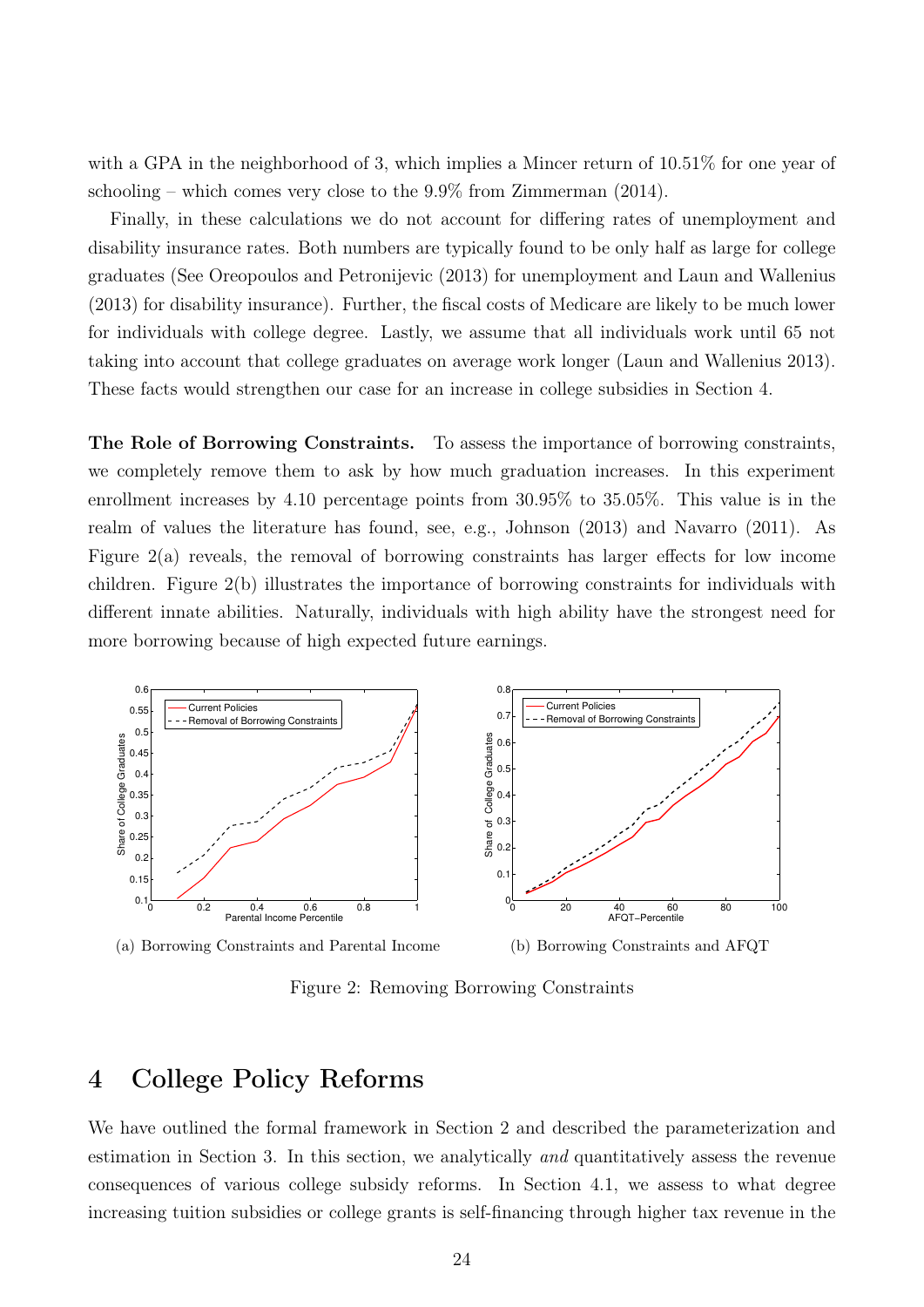future. In Section 4.2 we ask this question for need and merit-based grants. In the appendix we also provide some robustness checks. In Appendix A.2.2, we discuss how our results would change if individuals can drop out of college. Finally, in Appendix A.2.3 we show that not taking into account general equilibrium effects seems to be a minor problem for our results.

### 4.1 Uniform Increase of Education Grants

We first derive the effect on government revenue of marginally increasing all grants by  $d\mathcal{G}$ . First of all, a grant increase has a mechanical effect on revenue because additional money is paid to all students. This impact on the government budget is given by

$$
M^{\mathcal{G}} = -d\mathcal{G} \times \beta^{co1} G^{co}(\overline{\omega}), \qquad (10)
$$

recall that  $G^{\rm co}(\overline{\omega})$  (as defined in (4)) is the share of college graduates. Everything is multiplied by  $\beta^{col}$  because we define the grant increase such that it is equally increased in all years during college.

Apart from this mechanical revenue effect, the small grant increase also has a behavioral effect on public funds. Higher grants induce some students to go to college that would not have gone otherwise – we label these students as marginal students. These marginal students matter for the government budget since subsidies have to be paid to them and since they will pay a different amount of taxes over their life cycle. This change depends on innate ability and parental income because (i) grants depend on ability as well as parental income and (ii) additional tax revenue due to returns depends on ability:

$$
\Delta \mathcal{T}(\theta, \mathcal{I}) = \beta^{co2} \int_{\Omega} \mathcal{T}^{co}(y_{co}(\omega)) dG_{\theta}^{co}(\omega) - \beta^{co1} \mathcal{G}(\theta, \mathcal{I}) - \beta^{hs} \int_{\Omega} \mathcal{T}^{hs}(y_{hs}(\omega)) dG_{\theta}^{hs}(\omega).
$$
 (11)

The impact on the government budget of the increase in college graduation – that we call the college graduation effect  $-$  is given by:

$$
CG^{\mathcal{G}} = d\mathcal{G} \times \int_{\Theta} \int_{\mathbb{R}_+} \Delta \mathcal{T}(\theta, \mathcal{I}) \xi^{\mathcal{G}}(\theta, \mathcal{I}) H_{\theta, \mathcal{I}}(\tilde{\kappa}(\theta, \mathcal{I})) dK_{\theta}(\mathcal{I}) dF(\theta), \tag{12}
$$

where  $\xi^{\mathcal{G}}(\theta, \mathcal{I})$  is the semi-elasticity of college graduation with respect to grants as defined in Section 2.3.1. The overall impact on public funds of increasing  $\mathcal{G}(\theta,\mathcal{I})$  is then given by:

$$
\Gamma^{\mathcal{G}} = CG^{\mathcal{G}} + M^{\mathcal{G}}.\tag{13}
$$

If  $\Gamma^{\mathcal{G}}$  is negative, this implies that increasing public subsidies is not a free lunch. Otherwise, increasing subsides is (dynamically) self-financing as the additional tax revenue outweighs the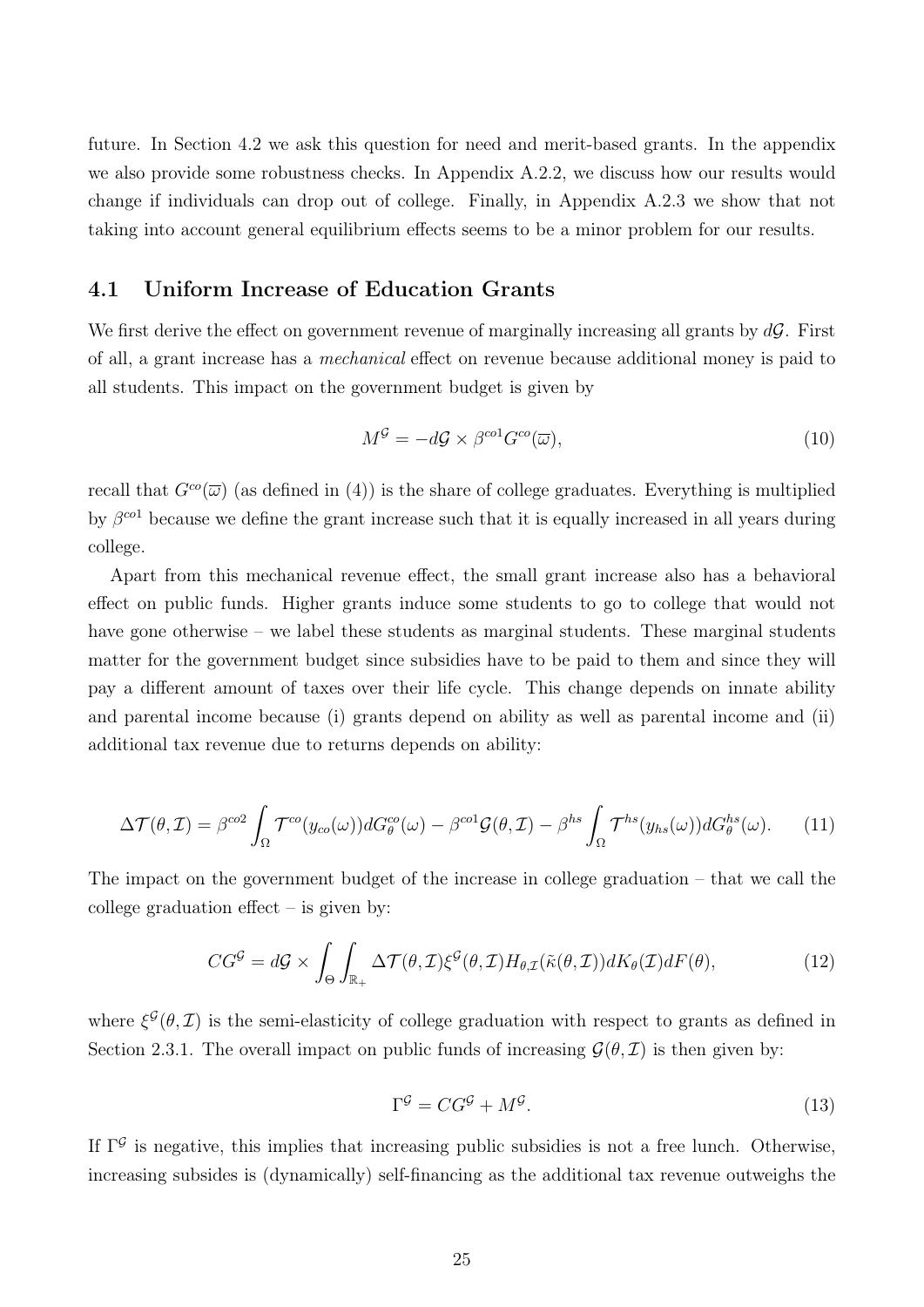direct fiscal costs of the increase in subsidies. Dividing by the negative of the mechanical effect, one gets

$$
\gamma^{\mathcal{G}} = \frac{\Gamma^{\mathcal{G}}}{\beta^{co1} d\mathcal{G} G^{co}(\overline{\omega})}.
$$
\n(14)

This expression can be interpreted as the rate of return on one dollar invested in additional college subsidies. If it takes the value .2, it says that the government gets \$1.20 in additional tax revenue for one marginal dollar invested into college subsidies. If it is -.5, it implies that the government gets 50 Cents back for each dollar invested. Inserting (12) and (13) into (14) gives

$$
\gamma^{\mathcal{G}} = \frac{\int_{\theta} \int_{\mathcal{I}} \Delta e(\theta, \mathcal{I}) \Delta \mathcal{T}(\theta, \mathcal{I}) d\mathcal{I} d\theta}{\beta^{co1} G^{co}(\overline{\omega})} - 1,\tag{15}
$$

where  $\Delta e(\theta, \mathcal{I}) \equiv \xi^{\mathcal{G}}(\theta, \mathcal{I}) H_{\theta, \mathcal{I}}(\tilde{\kappa}(\theta, \mathcal{I})) k_{\theta}(\mathcal{I}) f(\theta)$  is the mass of marginal students of type  $(\theta, \mathcal{I})$ .

Next, define the normalized overall share of marginal students  $\bar{\Delta}e = \int_{\theta} \int_{\mathcal{I}} \Delta e(\theta, \mathcal{I}) d\mathcal{I} d\theta / \beta^{col}$ : It is normalized such that it refers to a marginal increase of  $1/\beta^{col}$  of grants, i.e. a grant increase that costs the government exactly one dollar for each inframarginal student. Further, we define the average fiscal externality for marginal students  $\bar{\Delta}T = \frac{\int_{\theta} \int_{\mathcal{I}} \Delta e(\theta, \mathcal{I}) \Delta T(\theta, \mathcal{I}) d\mathcal{I} d\theta}{\int_{\theta} \int_{\mathcal{I}} \Delta e(\theta, \mathcal{I}) d\mathcal{I} d\theta}$ . This simplifies notation to get

$$
\gamma^{\mathcal{G}} = \frac{\bar{\Delta}e \times \bar{\Delta}\mathcal{T}}{G^{co}(\overline{\omega})} - 1.
$$

Thus, whether the return on one dollar of additional college subsidies is positive depends on three measures: (i) the share of inframarginal students  $G^{co}(\overline{\omega})$ , (ii) the share of marginal students  $\bar{\Delta}e$  and (iii) the average fiscal externality per marginal student  $\bar{\Delta}T$ . This formula does not depend on the exact modeling specification but can instead be considered as a sufficientstatistics formula (Chetty 2009).

Having derived these effects, we now quantify (i)-(iii) using our quantified model which produces numbers for these three sufficient statistics that are very much in line with empirical evidence as argued in Section 3.5. The share of inframarginal students is 30.95%. The share of marginal students is .000381%. The fiscal externality per marginal student is \$70,940. This back of the envelope calculation reveals that  $\gamma_R^{\mathcal{G}} = -.13$ . Thus, the return on one marginal dollar invested into education grants is -13%. In other words, an increase in universal college subsidies is close to being self-financing; for every marginal invested dollar, the taxpayer gets  $$0.87$  back. Thus, increasing subsidies is to a large degree self-financing.<sup>26</sup> It is straightforward to evaluate this formula for other values of these sufficient statistics. A lower responsiveness to a grant increase would make it smaller. It would increase for higher returns to education, a

 $^{26}$ Holter (2014) studies the impact of public educational expenditure and income taxes on intergenerational earnings persistence and as a side result finds that implementing the Danish education subsidies in the US would be self-financing.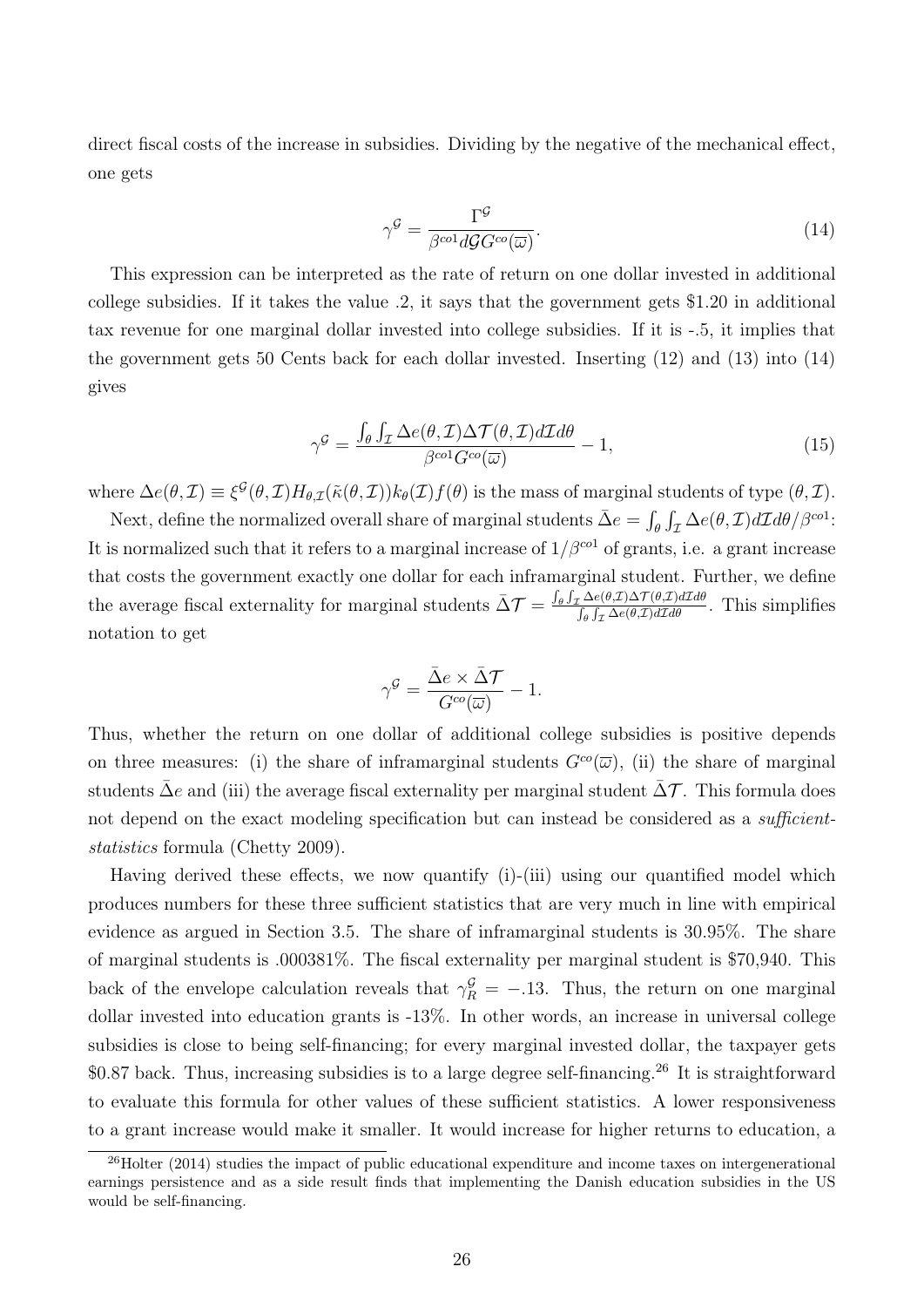lower interest rate at which the government discounts and for a more progressive tax system. If one sets the real interest rate to 1% instead of 3%, for example,  $\gamma^{\mathcal{G}} = .46$  and increasing subsidies would be a free lunch. Finally, the lower the share of inframarginal students, the more profitable is a grant increase for the government.

The Role of Parental Transfers. Throughout our analysis we assume that parental transfers are policy invariant. In a large scale OLG model Abbott, Gallipoli, Meghir, and Violante (2013) argue that each dollar of government transfers to students crowds out 20-30 Cents of parental transfers on average. What would that imply for our results above? First of all, the fact that only 70-80 Cents would reach the inframarginal students would not affect our calculations at all because this would not affect their behavior. How about the marginal students? It is simple to show that the endogeneity of parental transfers with respect to policies would not affect the share of marginal students in our setting. The reason is that parental transfers are contingent on the education choice. Therefore, whenever there is no commitment problem of the parents in the sense that they provide a different amount of transfers than they announce before children make their education decision, the set of marginal students is exactly the same as in the case of policy invariant parental transfers.

Robustness. Our analysis abstracts from two important features: (i) college dropout as well as (ii) general equilibrium effects on the college wage premium. In Appendix A.2.2, we show how our results are altered by taking into account dropout – in that case the government does not only have to pay subsidies to those students who graduate but also to those that do not graduate. In that case an increase in  $G$  is less profitable than in the case without dropout. However, the effect is not huge:  $\gamma^{\mathcal{G}}$  decreases from -.13 to -.30. Further, we are not taking into account that higher subsidies should also decrease the dropout rate as recent empirical evidence has shown (Angrist, Autor, Hudson, and Pallais 2015) and which would make make the results more positive again. In Appendix A.2.3, we show how general equilibrium effects influence our results. In that case, a higher share of college graduates decreases wages for those with a college degree and increases wages for those without a college degree. As well explore in detail in the appendix, the second effect even seems to slightly dominate, so general equilibrium effects make the reform more likely to be self-financing.<sup>27</sup>

### 4.2 Reforming Grants for Subgroups of Students

The previous subsection has revealed that three empirical measures together provide a sufficient statistic for the profitability of increasing public investment into college education. It is

 $27$ These considerations imply that we are not looking at how individual college decisions might change in the presence of general-equilibrium effects. This is an important long-run questions that we leave for future research. See Abbott, Gallipoli, Meghir, and Violante (2013) for a discussion on the long-term effects.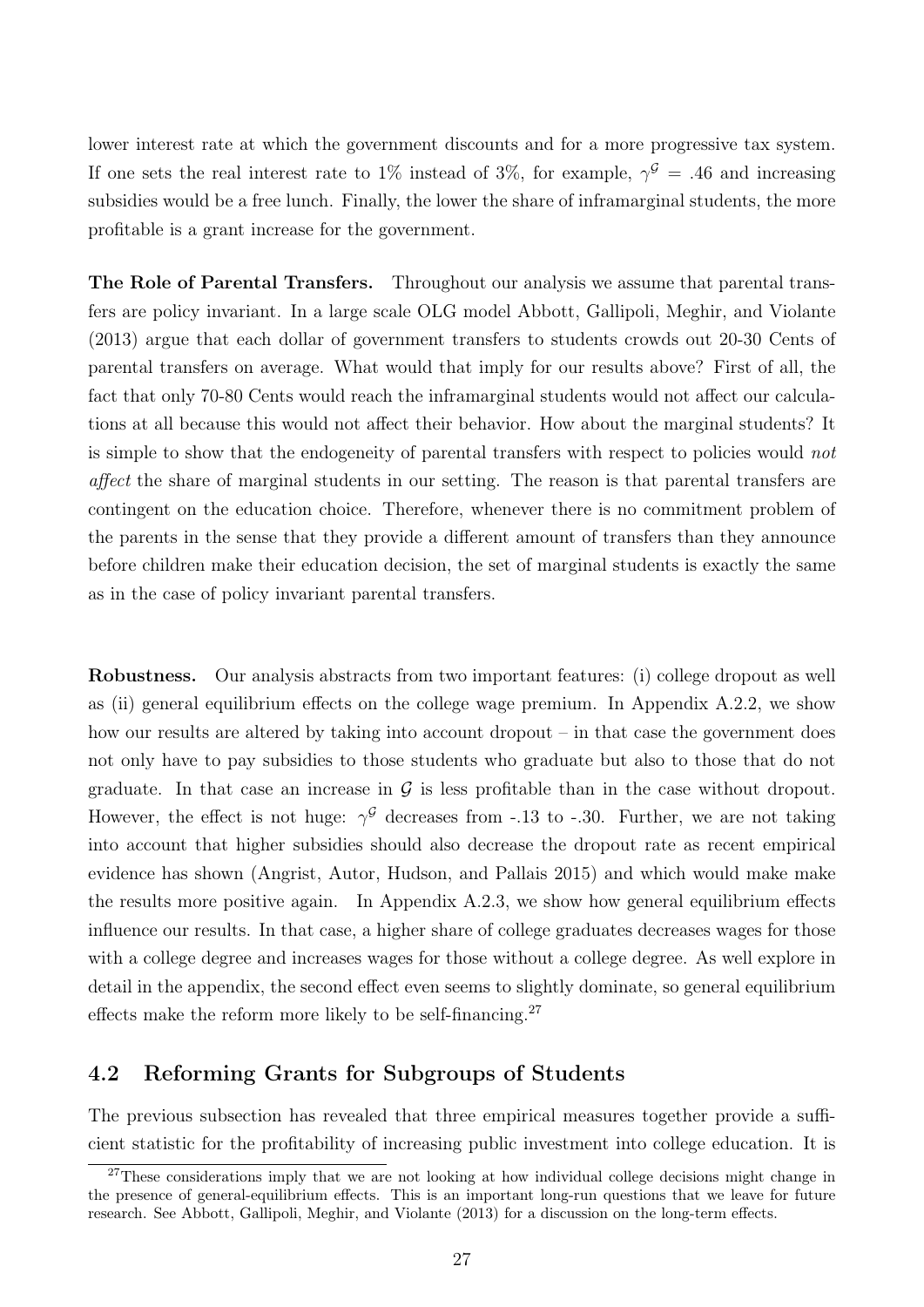likely that these empirical measures vary a lot between different subgroups of potential college students. In the following paragraphs, we assess the profitability of increasing grants for certain subgroups: individuals with low parental income (need-based grants) and individuals with certain ability (merit-based) grants.

### 4.2.1 Need-Based Grants

In our first experiment, we assess the profitability of public educational investment for students with different parental income. For example, if one thinks about increasing grants only for individuals with parental income below  $\mathcal{I}^*$ , formula (15) becomes

$$
\gamma_{\mathcal{I}^*}^{\mathcal{G}} = \frac{\bar{\Delta}e_{\mathcal{I}^*} \times \bar{\Delta}\mathcal{T}_{\mathcal{I}^*}}{G_{\mathcal{I}^*}^{co}(\bar{\omega})} - 1,\tag{16}
$$

where all variables are adjusted to take into account that the reform only affects a subset of the population.<sup>28</sup> Crucially, the behavioral responses, marginal returns and student shares may differ a lot across parental income groups.

Our first experiment is to calculate this number for incomes up to \$50,000. We find  $\gamma^{\mathcal{G}} = .37$ for this case. This striking result suggests very high returns to an expansion in targeted subsidies. To better understand what the mechanisms are, we calculate  $\gamma$  for many points of the parental income distribution. The reforms here are "pointwise" at some parental income  $\mathcal{I}$ , meaning that we only increase grants for those students who have parental income  $\mathcal{I}$ . This transparently illustrates the mechanisms at work. Figure 3(a) illustrates these experiments. The profitability is very high for low incomes and strictly decreasing in parental income. Increasing grants for individuals with parental income around \$15,000 has a very high return of 150%, so that a \$1 increase in subsidies is estimated to increase tax revenue by \$2.50.

Returns are positive up to an income of slightly above \$50,000 and become negative afterwards. This is a result which might go against a first intuition. One could have expected that the returns to college are larger for children with a better parental background, as those kids are, arguably, more apt to take advantage of the opportunities offered by a college education. Figure 3(b) shows that this intuition is indeed correct in our quantified model because the expected fiscal externality is clearly increasing in parental income stemming from the positive correlation between  $\theta$  and  $\mathcal{I}$ . However, this effect is counteracted and dominated by the fact that the share of marginal over inframarginal students (i.e. the semi-elasticity of enrollment) is heavily decreasing in parental income. As can be seen in Figures  $4(a)$  and  $4(b)$ , the share of marginal students (normalized to a "marginal" annual grant increase of \$1,000) mildly decreases

$$
\gamma_{\mathcal{I}^*}^{\mathcal{G}} = \frac{\int_{\theta} \int_0^{\mathcal{I}^*} \Delta e(\theta, \mathcal{I}) \Delta \mathcal{T}(\theta, \mathcal{I}) d\mathcal{I} d\theta}{\int_{\theta} \int_0^{\mathcal{I}^*} \int_{\Omega} dG_{\theta}(\omega) H_{\theta, \mathcal{I}}(\tilde{\kappa}(\theta, \mathcal{I})) dK_{\theta}(\mathcal{I}) dF(\theta)} - 1.
$$

<sup>28</sup>Formally, the terms are defined s.t.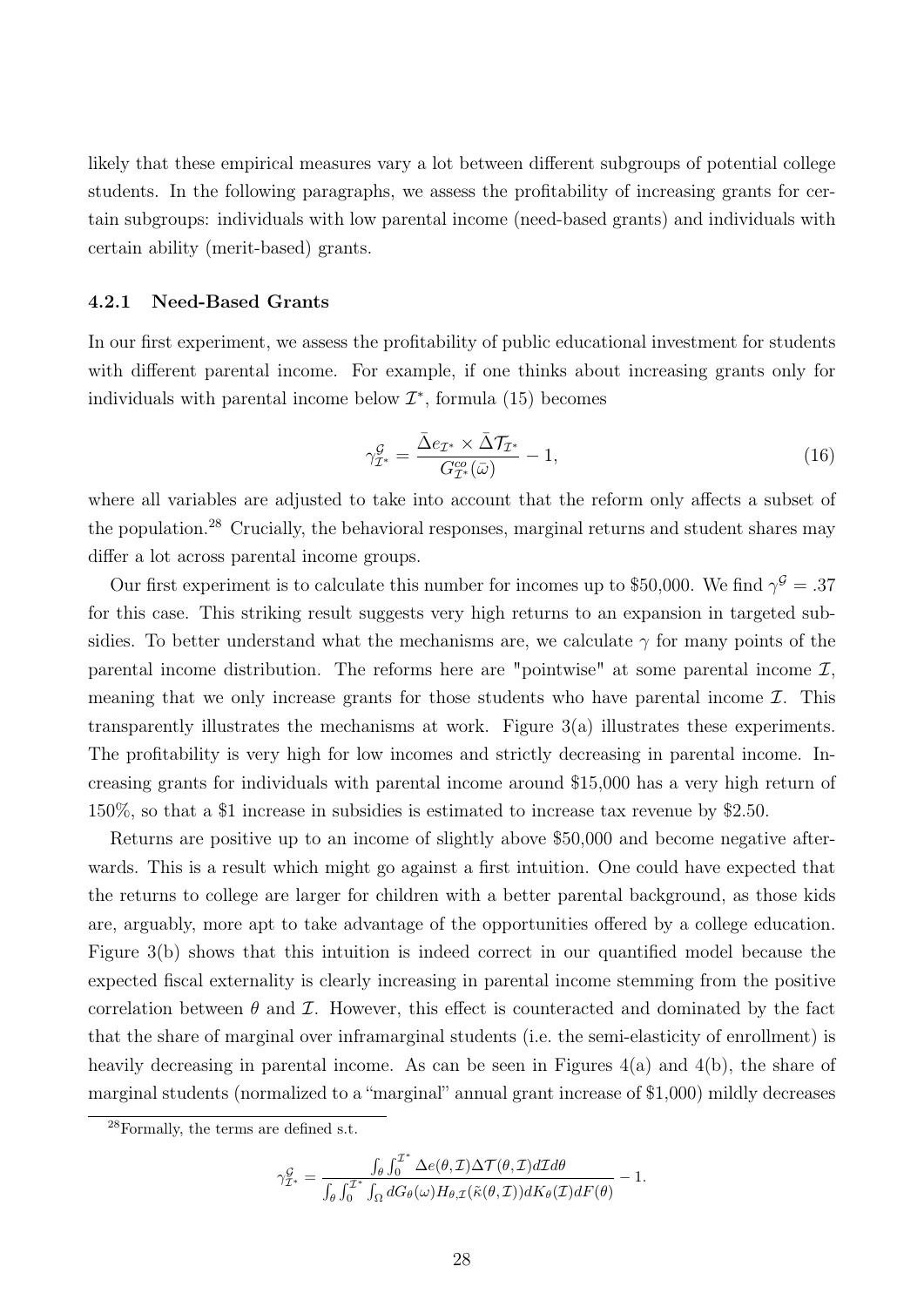

Figure 3: Grant Increase for Different Parental Income Groups



Figure 4: Fiscal trade-off of increase in subsidy

by a factor of roughly 2. Note that this in line Castleman and Long (2013) who find a strong responsiveness for children with low parental income. The share of inframarginal students varies more strongly and increases by a factor of roughly 4.5. Given that the fiscal costs of the reform are proportional to the share of inframarginal students, this implies that the marginal costs of subsidizing low income kids are 4.5 times lower than the costs of subsidizing high income children.

Our analysis shows that need-based education grants do not only favor social mobility and equity but are a good opportunity for the society to invest in future tax revenue. Remember that while the value of  $\Delta e$  for different income groups depends on our estimated model, the declining share of inframarginal students can be taken directly from the data. In fact, our results even underestimate the parental income gradient a bit, as discussed in Section 3.5. The fact that the result is to a large extent driven by those shares of inframarginal students across income groups should make the result particularly robust.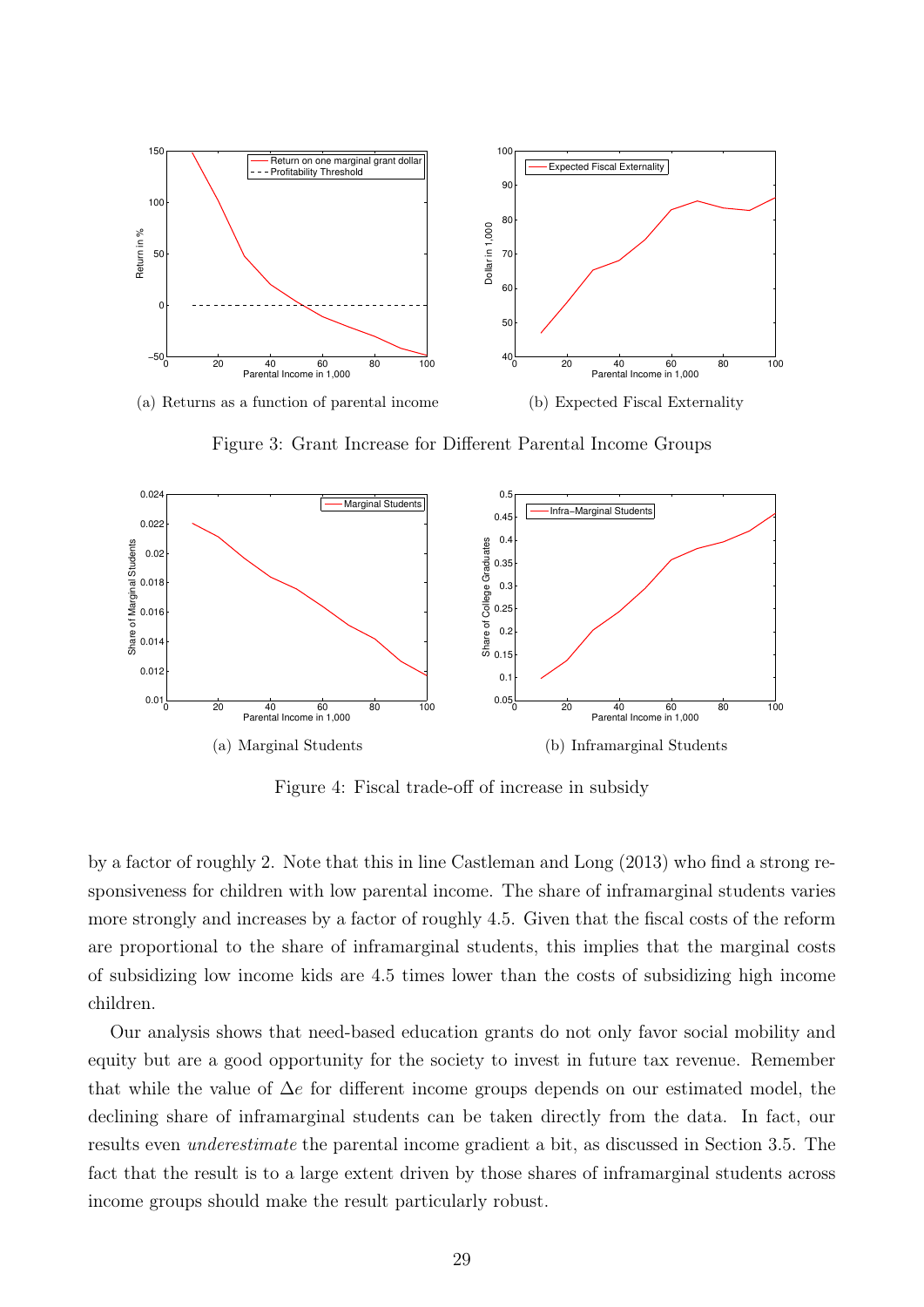

Figure 5: Need-based subsidy increase

Policy Reforms and Parental Incentives. We now go back to the idea of increasing grants only for children with parental income below a certain threshold. If grants are increased for kids whose parental income is below a fixed threshold, then parents with incomes just above this threshold face an incentive to reduce their earnings. Making grants more need based, hence, increases effective marginal tax rates for parents. If parents work less, this will decrease tax revenue and therefore the profitability of such reforms will be reduced. But how important are those effects empirically? As we show in Appendix A.2.1, formula (16) needs to be adjusted as follows:

$$
\gamma^{\mathcal{G}}_{\mathcal{I}^*}-\frac{h^{\mathcal{co}}_{\mathcal{I}^*}\cdot\epsilon^p_{\mathcal{I}^*,1-T'+\frac{\partial \mathcal{G}}{\partial \mathcal{I}}}\cdot \frac{T'-\frac{\partial \mathcal{G}}{\partial \mathcal{I}}}{1-T'+\frac{\partial \mathcal{G}}{\partial \mathcal{I}}}\cdot \mathcal{I}^*}{G^{\mathcal{co}}_{\mathcal{I}^*}(\bar{\omega})},
$$

where  $h_{\mathcal{I}^*}^{co}$  is the mass of parents with income level  $\mathcal{I}^*$  who have a child in college.

The additional term captures the reduced labor supply incentives of parents and the implied reduction in public funds. It is very similar to the budget effects of a marginal tax rate increase, triggered by a reduction in taxable in income (Piketty (1997), Saez (2001) and Golosov, Tsyvinski, and Werquin (2014)).  $\epsilon^p_{\tau}$  $\frac{p}{\mathcal{I}^*,1-T'+\frac{\partial \mathcal{G}}{\partial \mathcal{I}}}$  is the taxable income elasticity with respect to effective marginal tax rates for parents. The intuition here is that a small grant increase contingent on parental income implies an increase of the effective marginal tax rate for the affected parents. Although, to the best of our knowledge, there are no good estimates of how parental taxable income adjusts in response to need-based reforms, we can use estimates from the vast literature focusing on the taxable income elasticity. Finally, in the formula we have to use the total local labor wedge  $T' - \frac{\partial \mathcal{G}}{\partial \tau}$  $\frac{\partial \mathcal{G}}{\partial \mathcal{I}}$ , consisting of the marginal income tax rate and the reduction in college grants.

We set  $\epsilon^p_\tau$  $\frac{p}{L^*},_{1}-T',\frac{\partial \mathcal{G}}{\partial \mathcal{I}}}=0.33.$  Since the relevant period where the parents could adjust their labor supply is only 4 periods, we choose a lower number than for the children, for whom we consider a lifetime labor supply decision.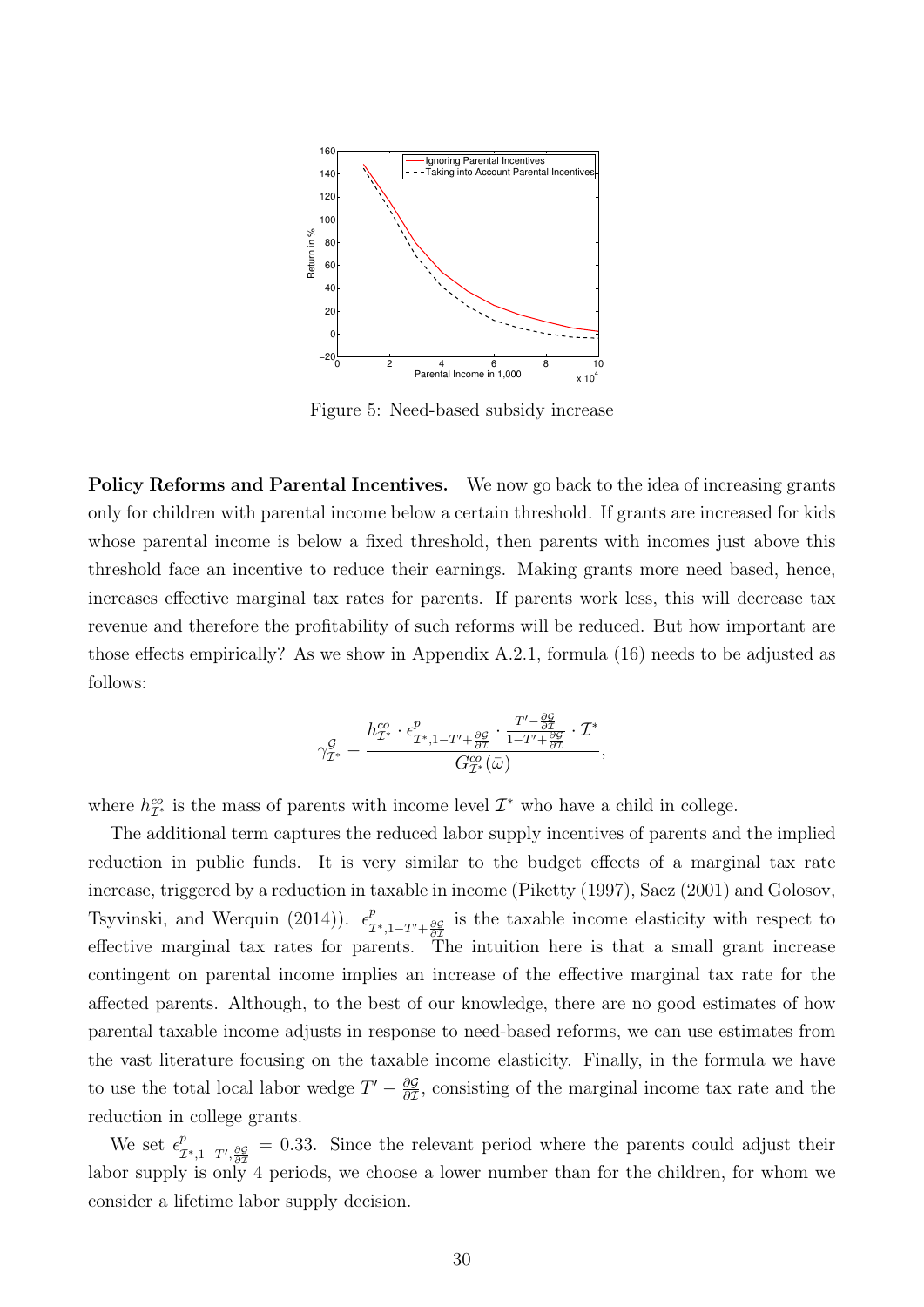Figure 5 illustrates the return on one dollar invested in grants for children with parental income below a certain threshold, taking into account parental incentives. The red bold line reflects the benchmark case (i.e. formula (16)) where parental incentives where not taken into account and the black dashed line reflects the case that they are taken into account. Returns are lowered, however, this effect is rather small. In particular, when the threshold is set at low parental income levels taking into account that parents might change their taxable income hardly affects the conclusions from the baseline case.

In Appendix A.2.2, we also study the effect of dropout for the profitability of need-based reforms. Since in particular low parental income children are typically more likely to dropout, taking into account dropout does have a substantial effect on the exact numbers. The main result, however, that subsidizing low parental income children is more profitable and constitutes a free lunch, also hold in the presence of dropout.



Figure 6: Returns as a function of AFQT

### 4.2.2 Merit-Based Grants

Another form of targeted student aid are merit-based grants. Figure 6 illustrates the return on one marginal dollar of aid as a function of the AFQT-score. As in Figure 3(a), we illustrate a hypothetical pointwise reform. Returns are positive if grant increases are targeted at individuals with AFQT-score above the 40th percentile. Afterwards it is almost flat. Two opposing effects cancel each other: whereas the fiscal externality is increasing in AFQT (see Figure 1(b)), the ratio of marginal over inframarginal students decreases.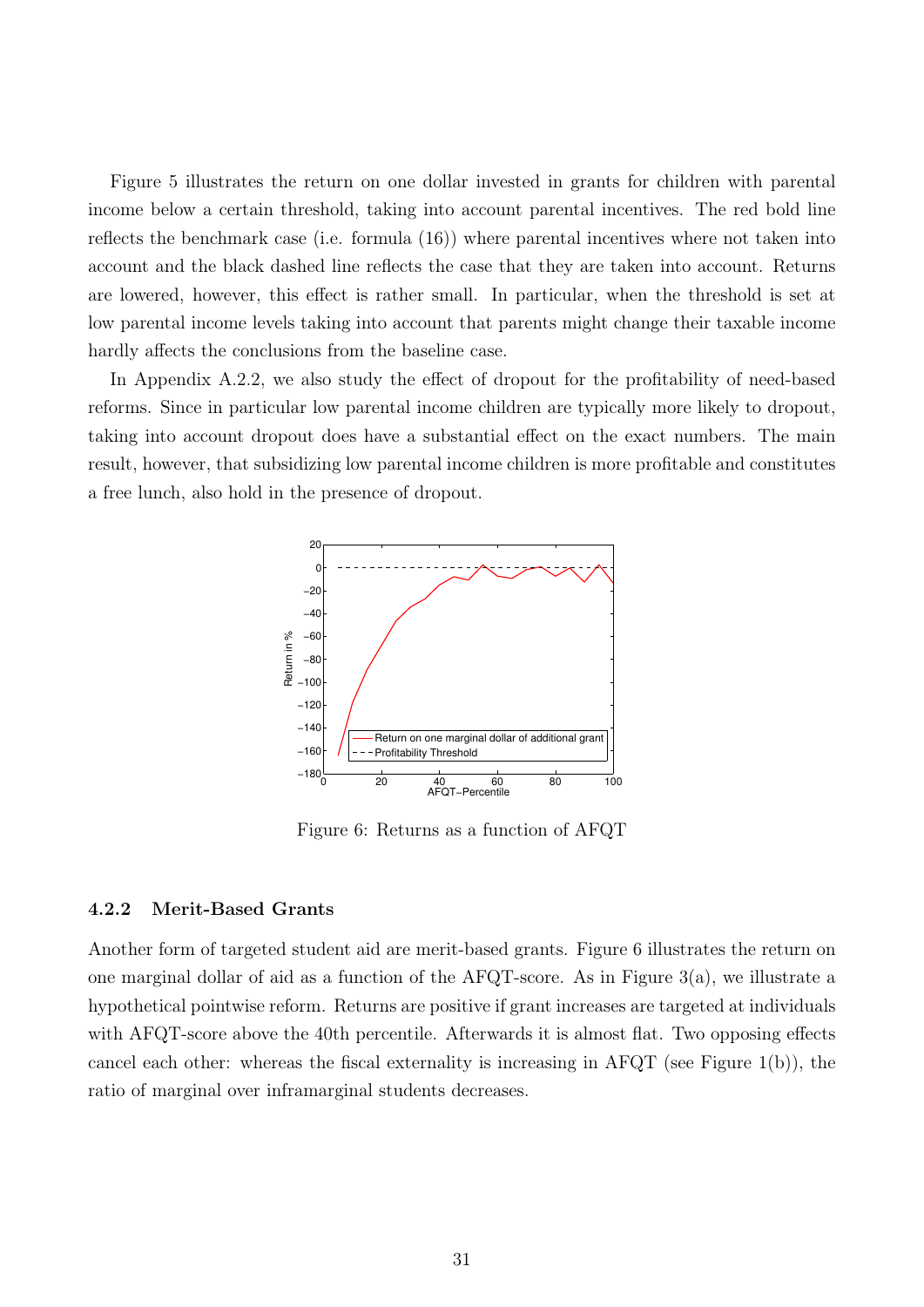

Figure 7: Tax Reform

# 5 Income Tax Reforms

In this section we derive formulas for the revenue effects of tax reforms and quantitatively assess them. We employ tax perturbation methods as in Piketty (1997), Saez (2001) and Golosov, Tsyvinski, and Werquin (2014). We consider reforms of the progressivity of the tax system. Concretely, we ask how much revenue the government obtains from increasing marginal tax rates and how these numbers are affected by the college enrollment channel.<sup>29</sup>

We now consider the revenue effects of slightly changing marginal tax rates in small income intervals as originally considered by Piketty (1997) and Saez (2001) in a static framework and by Golosov, Tsyvinski, and Werquin (2014) in a dynamic framework. Figure 7 illustrates such a tax reform, where the marginal tax is increased by an infinitesimal amount  $d\mathcal{T}'$  in an income interval of infinitesimal length  $[y(\omega^*), y(\omega^*) + dy]$ .

As a consequence of this reform, all individuals with  $y > y(\omega^*)$  (and therefore  $\omega > \omega^*$ ) face an increase of the absolute tax level of  $d\mathcal{T}' dy$ . The tax reform therefore induces a mechanical increase in tax revenue of

$$
M(y(\omega^*)) = d\mathcal{T}' dy \left( \beta^{\text{co2}} \left( G^{\text{co}}(\overline{\omega}) - G^{\text{co}}(\omega^*) \right) + \beta^{hs} \left( G^{hs}(\overline{\omega}) - G^{hs}(\omega^*) \right) \right).
$$

The increase in taxes for individuals with  $\omega > \omega^*$  also changes incentives for college education. In fact, graduation will increase by:

$$
d\mathcal{T}' dy \int_{\Theta} \int_{\mathbb{R}_+} \int_{\omega^*}^{\overline{\omega}} \xi^{ind}(\theta, \mathcal{I}, \omega) h_{\theta, \mathcal{I}}(\tilde{\kappa}(\theta, \mathcal{I})) dK_{\mathcal{I}}(\theta) dF(\theta).
$$

where  $\xi^{ind}(\theta, \mathcal{I}, \omega)$  is the semi-elasticity of college graduation as defined in Section 2.3.1. This increase in graduation has no first-order effect on welfare as these marginal individuals are

 $^{29}$ For completeness, we also analyze the effects of lump-sum tax reforms in Appendix A.3.2 and education dependent tax reforms in Appendix A.3.1.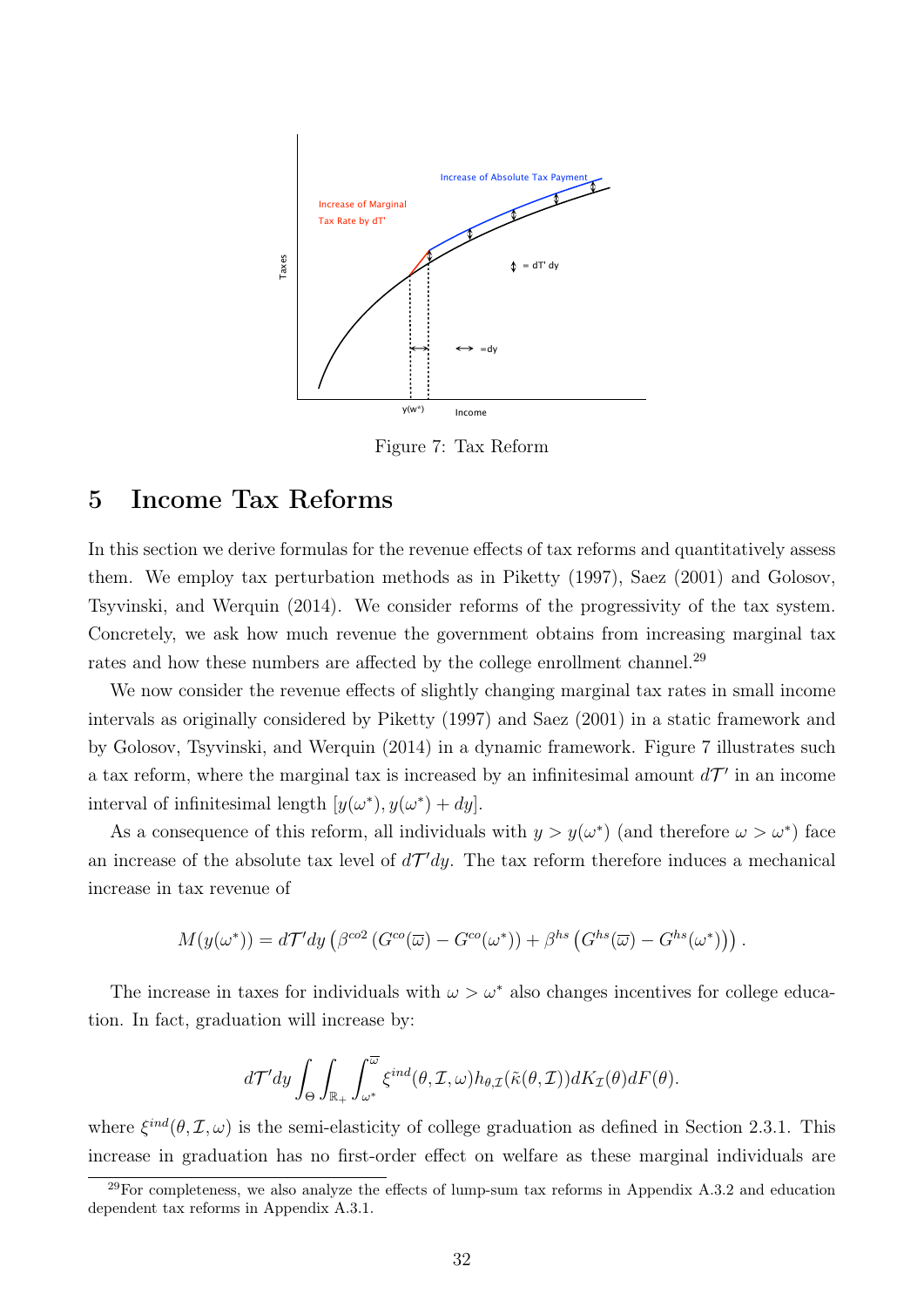just indifferent between obtaining a college degree or not. It has a first-order effect on the government budget which is given by:

$$
CG(y(\omega^*)) = d\mathcal{T}' dy \int_{\Theta} \int_{\mathbb{R}_+} \Delta \mathcal{T}(\theta, \mathcal{I}) \int_{\omega^*}^{\overline{\omega}} \xi^{ind}(\theta, \mathcal{I}, \omega) H_{\theta, \mathcal{I}}(\tilde{\kappa}(\theta, \mathcal{I})) dK_{\mathcal{I}}(\theta) dF(\theta).
$$

Note that discounting is already included in fiscal externality term  $\Delta \mathcal{T}$ , as formally defined in (11) in Section 4.1. In addition, an increase in the marginal tax rate also affects labor supply behavior for individuals within the interval  $[y(\omega^*), y(\omega^*) + dy]$ . Individuals within this infinitesimal interval change their labor supply by

$$
\frac{\partial y(\omega^*)}{\partial \mathcal{T}'} d\mathcal{T}' = -\varepsilon_{y,1} - \tau' \frac{y}{1 - \mathcal{T}'} d\mathcal{T}'.\tag{17}
$$

Whereas this change in labor supply has no first-order effect on welfare on individual utilities by the envelope theorem, it has an effect on tax revenue. To obtain a measure for this tax revenue loss, define by  $\tilde{g}^i(y) = g^i(\omega)\frac{\partial \omega}{\partial y}$  the density of income.<sup>30</sup> The mass of these individuals is then given by

$$
\left(\tilde{g}^{co}(y(\omega^*)) + \tilde{g}^{hs}(y(\omega^*))\right)dy = \left(g^{co}(\omega^*) + g^{hs}(\omega^*)\right)\frac{\partial\omega}{\partial y}dy.
$$

The overall impact on public funds (adjusted by period length and discounting) is therefore given by

$$
LS(y(\omega^*)) = -\mathcal{T}'\left(g^{co}(\omega^*)\beta^{co2} + g^{hs}(\omega^*)\beta^{hs}\right)\frac{\partial\omega}{\partial y}dy\varepsilon_{y,1} - \mathcal{T}'\frac{y}{1-\mathcal{T}'}d\mathcal{T}',
$$

which can be rewritten as

$$
LS(y(\omega^*)) = -\mathcal{T}'\left(g^{co}(\omega^*)\beta^{co2} + g^{hs}(\omega^*)\beta^{hs}\right) \frac{\varepsilon_{y,1-\mathcal{T}'} }{1+\varepsilon_{y,1-\mathcal{T}'}} \frac{\omega^*}{1+\mathcal{T}'} d\mathcal{T}' dy
$$

since  $\varepsilon_{y,\omega} = 1 + \varepsilon_{y,1-\mathcal{T}}$ . The overall impact on welfare of the considered tax reform is thus given by

$$
\Gamma(y(\omega^*)) = M(y(\omega^*)) + CG(y(\omega^*)) + LS(y(\omega^*)). \tag{18}
$$

As in Section 4, we also define a normalized version of the revenue effect:

$$
\gamma(y(\omega^*)) = \frac{\Gamma(y(\omega^*))}{d\mathcal{T}' dy \left(\beta^{co2} \left(G^{co}(\overline{\omega}) - G^{co}(\omega^*)\right) + \beta^{hs} \left(G^{hs}(\overline{\omega}) - G^{hs}(\omega^*)\right)\right)}.
$$

This term reads as follows: For each dollar that the government mechanically raises by increasing the marginal tax rate for individuals with income  $y(\omega^*)$ , it keeps  $\gamma(\omega^*)$  dollars. The number

<sup>&</sup>lt;sup>30</sup>More formally, let  $\tilde{G}^i(y)$  be the cdf of income. We then have  $\tilde{G}^i(y(\omega)) = G^i(\omega)$ . Taking the derivative with respect to y then yields  $\tilde{g}^i(y) = g^i(\omega) \frac{\partial \omega}{\partial y}$ .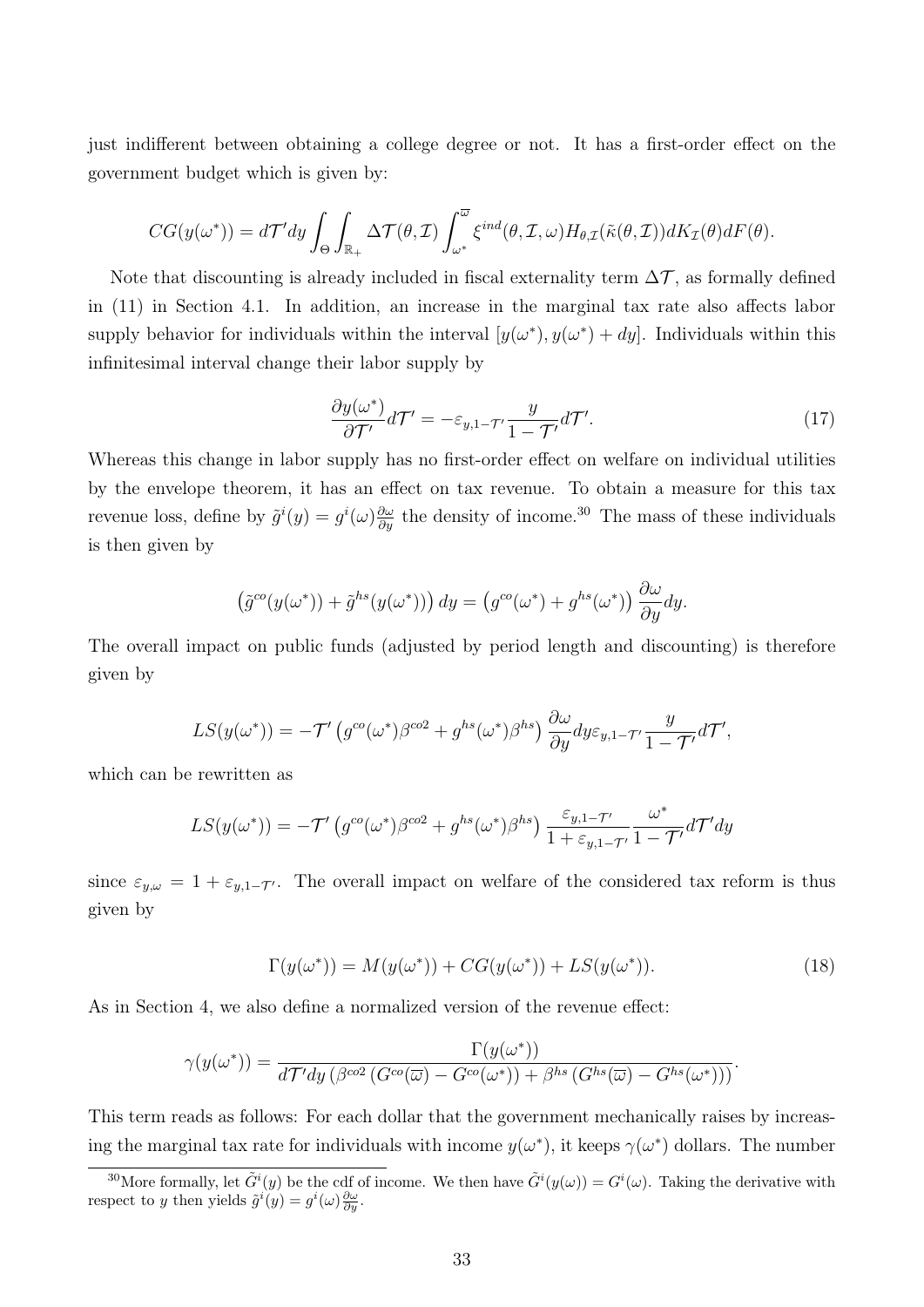

Figure 8: Revenue Gains as a Function of Annual Income

therefore reflects the idea of Okun's leaky bucket (Okun 1975). The smaller this number, the leakier is the bucket – in other words: the more tax money is lost through behavioral responses.

Quantitative Implications. Unfortunately, there is no empirical guidance for the values of the semi-elasticities of college education w.r.t. taxes. However, there is empirical evidence about the responsiveness of the college margin with respect to subsidies and our quantified model yields numbers in line with this evidence. Therefore, we can ask how this responsiveness w.r.t. subsidies translates – through the lens of our model – into a responsiveness w.r.t. taxes and what does this imply for the marginal excess burden? Our results for  $\gamma(y(\omega^*))$  are illustrated in Figure 8(a).

The intercept is slightly above one because the marginal tax rate at zero income has no labor supply effect. At the same time for marginal tax rates at very low income levels, the college graduation effect is positive by an income effect, see the discussion in Section 2.3.2. In general, the function is U-shaped. A similar quantitative result is obtained by Golosov, Tsyvinski, and Werquin (2014), who consider tax reforms in dynamic environments. As they elaborate, this is mainly driven by the way how hazard-rates of the income distribution vary with income. A related result is the U-shape of optimal marginal income taxes from the static literature (Diamond 1998, Saez 2001). Based on our results concerning the U-shape, we can carefully conclude that the endogeneity of college enrollment has no first-order effect on the shape of revenue gains. Figure 8(b) shows that the endogeneity also has no large effect on the size of the revenue gains. In this figure, the normalized revenue gain is decomposed into a normalized mechanical effect (which is by definition one), a normalized college graduation effect and a normalized labor supply effect. For income levels up to \$32,000 the college graduation effect is slightly positive. Through an income effect as described in Section 2.3.2, higher marginal tax rates increase incentives to acquire college education. For higher income levels it is slightly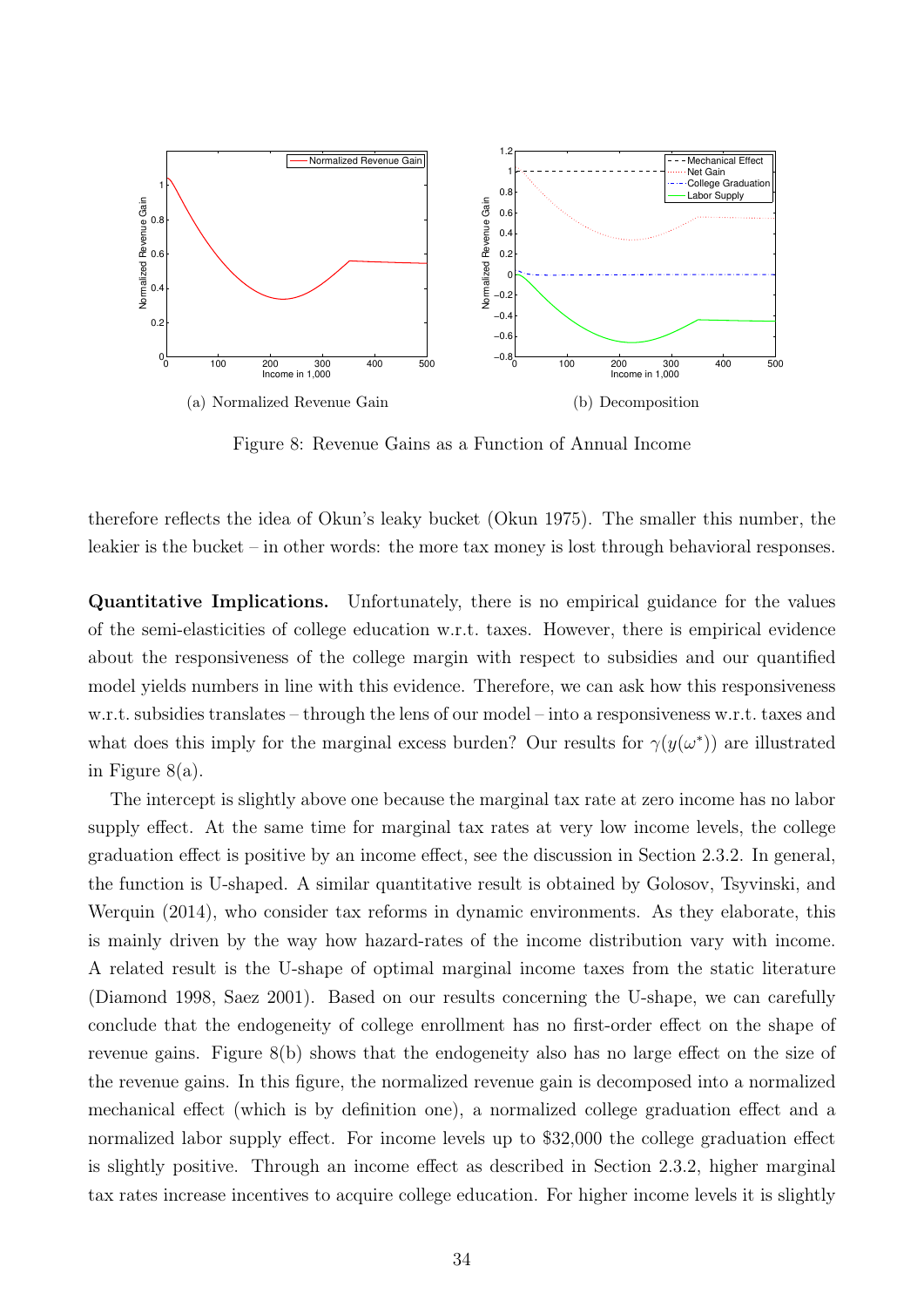

Figure 9: Robustness of Excess Burden Result

negative. The lower bound is -.006, which implies that not more than .6 Cents are lost for each mechanically redistributed dollar – this is the case for increasing the marginal tax rate at income level \$71,502. For a uniform increase in marginal tax rates, the marginal excess burden is even only -0.02 Cents. We conclude that for our benchmark scenario the endogeneity of the college decision has a rather small impact on the efficiency costs of income taxes. As we show in Appendix A.3.1, this changes if tax reforms are education dependent.

Robustness. Which parameters drive the above result that the additional excess burden is so low? Of those parameters which are preset, the coefficient of relative risk aversion and the borrowing maximum play an important role. We now illustrate what other value combinations for these parameters predict for the excess burden. In particular, we are interested in bounding the excess burden from above.

We fix the borrowing maximum at \$32,250, which is a case for which the excess burden was particularly strong because at this value, we typically find the strongest effects of tax reforms on graduation rates. We vary the CRRA between 1 and 2.7 – this is the range of values for which we obtain a responsiveness of the college margin to subsidies that is in line with empirical evidence.<sup>31</sup> For the values 1, 1.6 and 2.2, we illustrate the excess burden as a function of income in Figure 9(a). In all cases the college graduation effect is positive for incomes below  $\approx$  \$30,000. Raising marginal tax rates below this income level encourages college education. For higher values, the numbers get negative – college education is discouraged if marginal tax rates for income above  $\approx$  \$30,000 are increased. As can be seen this effect is decreasing in risk aversion. For  $\gamma = 1$ , up to 7 Cents for each mechanically raised dollar are lost through the college channel; this number applies for marginal tax rate increases at \$114,610.

 $31$ Concretely, in these cases a \$1,000 increase in grants leads to an increase in graduation between 1 and 2%. For the discussion of the empirical evidence about this value see the discussion in the paragraph "Response of Graduation to Grant Increases" in Section 3.5.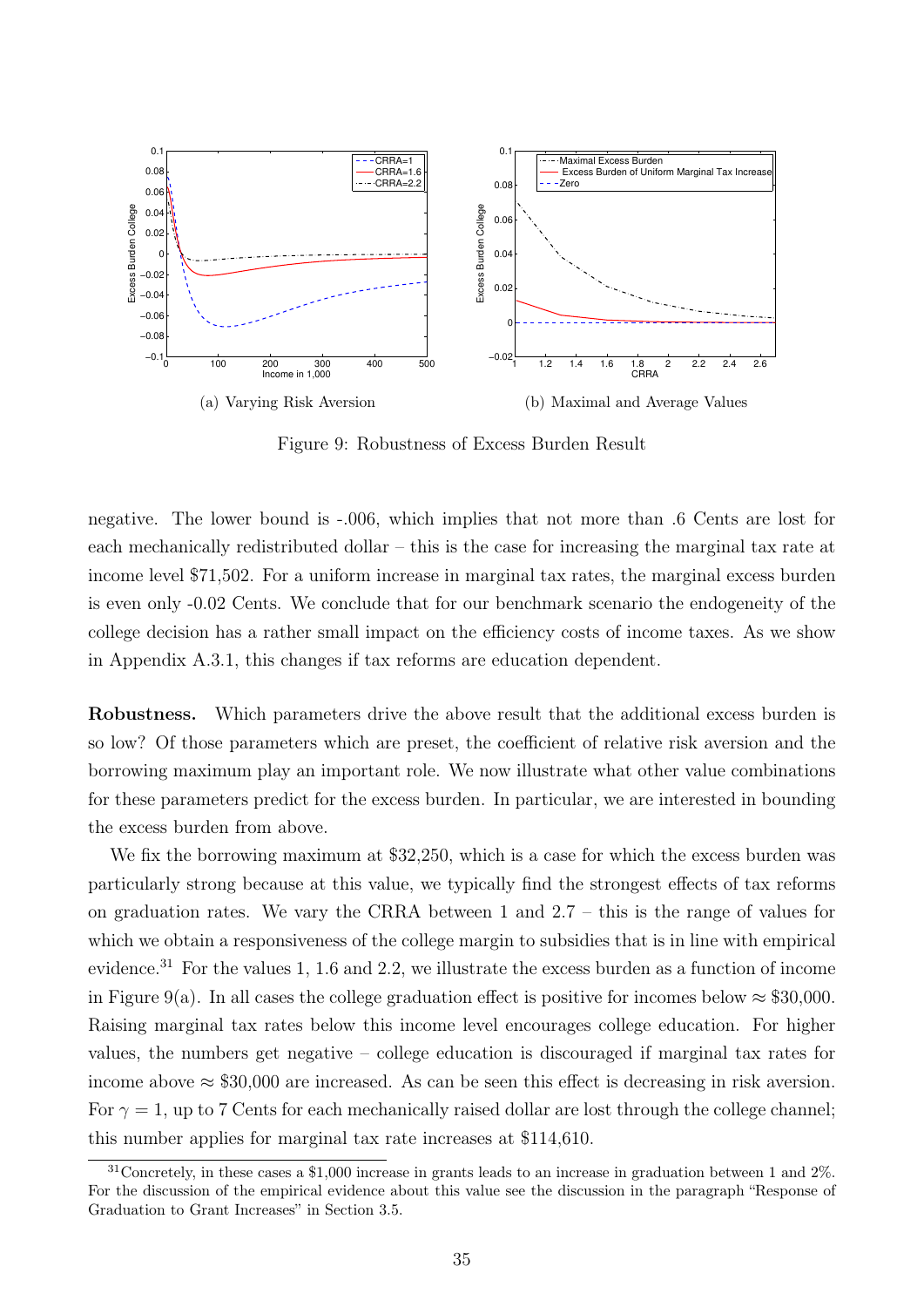The maximal value of the excess burden through the college education channel and the one of a uniform marginal tax rate increase are illustrated by the black dashed-dotted and the red bold line in Figure 9(b). The black dashed-dotted curve gives the maximal excess burden as a function of the CRRA coefficient. As just described, it is 7 Cents for  $\gamma = 1$ . It then quickly decreases and is below one if  $\gamma$  is above 2. Whereas this maximal value can get quite large, on average the excess burden through this channel is rather small. Average refers to a reform where the marginal tax rate is uniformly increased for all income levels. This is illustrated by the red bold line. Even for  $\gamma = 1$ , on average the additional loss for each mechanically raised tax dollar is below 1.2 Cents. We thus carefully conclude that on average the additional excess burden of income taxation caused by the college education channel is rather small.

# 6 Optimal Policies

In this section, we analytically and quantitatively elaborate optimal policies with various degrees of sophistication. Our main question is by how much quantitative results from the theory of optimal nonlinear income taxation (Saez 2001) are altered by the college margin and how this depends on the level of subsidies. We therefore restrict subsidies to be independent of parental background and ability in this section. In Section 6.2, we derive an intuitive formula for the optimal college subsidy that holds in the presence of optimal and suboptimal taxes. We also simulate the optimal subsidy given the current US tax system. In Section 6.3, we derive an expression for the optimal marginal income tax rate that can well be related to the literature on optimal nonlinear taxation going back to Mirrlees (1971) and quantitatively assess it taking the current US education policies as given. In Section 6.4, we consider the case of setting income taxes and college subsidies jointly. We elaborate a more sophisticated system of education dependent taxes in Appendix A.4.6.

For all quantitative explorations of optimal policies, we assume that the government can also overcome borrowing constraints. Alternatively one could have studied optimal policies in the presence of borrowing constraints. For this case, optimal policies would have played the additional role of relaxing borrowing constraints. Exploring this case as well would be a relatively straightforward extension. From a theoretical point of view, our formulas for optimal policies presented below also hold for binding borrowing constraints.

Robustness checks for our results in Sections 6.3 and 6.4 are provided in Appendix A.4.4, where different values of the CRRA coefficient are explored. It is shown that the most important results do not depend to heavily on that parameter value.

### 6.1 Social Objective and Constraints

We consider a social planner that designs  $\mathcal{T}^{hs}(\cdot), \mathcal{T}^{co}(\cdot)$  and  $\mathcal{G}$ . In the main body of the text, we focus on education independent taxes, i.e.  $\mathcal{T}^{hs}(\cdot) = \mathcal{T}^{co}(\cdot) = \mathcal{T}(\cdot)$ . In Appendix A.4.6, we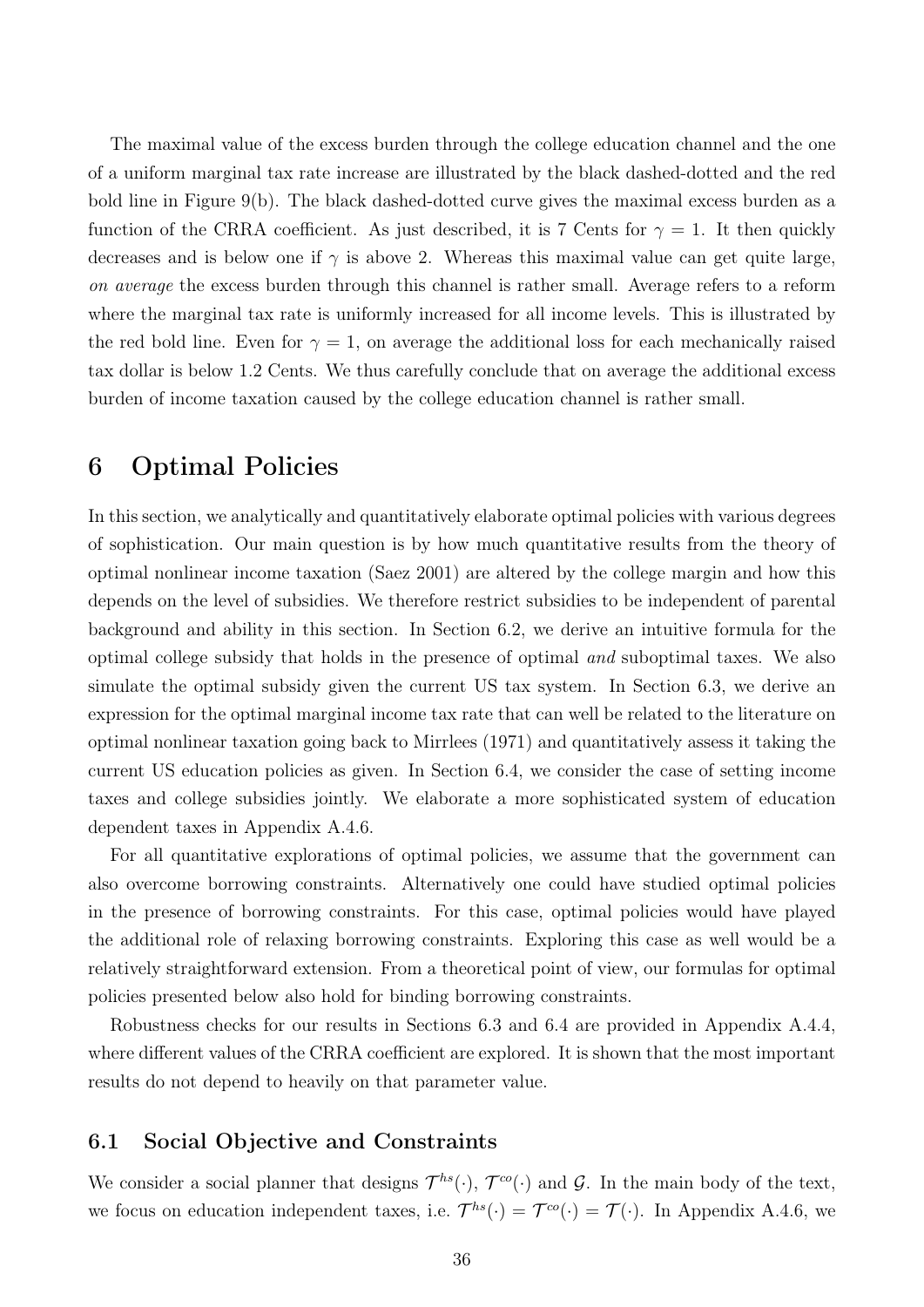also study the case of optimal education-dependent taxes. The planner's objective is assumed to be given by:

$$
\int_{\Theta} \int_{\mathbb{R}_+} \int_{\underline{\kappa}}^{\tilde{\kappa}(\theta,\mathcal{I})} (V_{co}(\theta,\mathcal{I}) - \kappa) d\tilde{H}_{\theta,\mathcal{I}}(\kappa) d\tilde{K}_{\theta}(\mathcal{I}) d\tilde{F}(\theta) \n+ \int_{\Theta} \int_{\mathbb{R}_+} \int_{\tilde{\kappa}(\theta,\mathcal{I})}^{\overline{\kappa}} V_{hs}(\theta,\mathcal{I}) d\tilde{H}_{\theta,\mathcal{I}}(\kappa) d\tilde{K}_{\theta}(\mathcal{I}) d\tilde{F}(\theta),
$$

where  $\tilde{\kappa}(\theta, \mathcal{I})$  is defined by (3) and  $V_{co}(\theta, \mathcal{I})$  and  $V_{hs}(\theta, \mathcal{I})$  are defined by (2) and (1).  $\tilde{H}_{\theta, \mathcal{I}}(\kappa)$ ,  $\tilde{K}_{\theta}(\mathcal{I})$  and  $\tilde{F}(\theta)$  denote the cumulated Pareto weights. If, e.g.,  $\tilde{H}_{\theta,\mathcal{I}}(\kappa) = H_{\theta,\mathcal{I}}(\kappa)$ ,  $\tilde{K}_{\theta}(\chi) =$  $K_{\theta}(\chi) \,\forall \,\theta, \chi$  and  $\tilde{F}(\theta) = F(\theta) \,\forall \,\theta$ , the social planner is Utilitarian.

Policies have to satisfy a government budget constraint:

$$
\int_{\Theta} \int_{\mathbb{R}_+} \left( -\beta^{co1} \mathcal{G} + \beta^{co2} \int_{\Omega} \mathcal{T}^{co}(y_{co}(\omega)) dG_{\theta}^{co}(\omega) \right) H_{\theta, \mathcal{I}}(\tilde{\kappa}(\theta, \mathcal{I})) dK_{\theta}(\mathcal{I}) dF(\theta) + \int_{\Theta} \int_{\mathbb{R}_+} \beta^{hs} \int_{\Omega} \mathcal{T}^{hs}(y_{hs}(\omega)) dG_{\theta}^{hs}(\omega) (1 - H_{\theta, \mathcal{I}}(\tilde{\kappa})) dK_{\theta}(\mathcal{I}) dF(\theta) \ge 0.
$$
\n(19)

Further, we denote as  $\rho$  the multiplier on (19), which reflects the marginal value of public funds.

We make use of welfare weights that are endogenous with respect to policies. We define the welfare weight of an individual of type  $(\theta, \mathcal{I}, \kappa, \omega)$  with  $\kappa < \tilde{\kappa}(\theta, \mathcal{I})$  as<sup>32</sup>

$$
\mathcal{W}(\theta,\kappa,\mathcal{I},\omega) = \frac{\beta^{co}}{\rho} U' \left( c_{co}(\theta,\mathcal{I},\omega) - v \left( \frac{y_{co}(\omega)}{\omega} \right) \right) \frac{\tilde{h}_{\theta,\mathcal{I}}(\kappa)\tilde{k}_{\theta}(\mathcal{I})\tilde{f}(\theta)}{h_{\theta,\mathcal{I}}(\kappa)k_{\theta}(\mathcal{I})f(\theta)}.
$$

Such a weight is endogenous because it depends on the marginal utility of consumption and therefore on policies. It can be read as follows: marginally increasing consumption for individuals of type  $(\theta, \mathcal{I}, \kappa, \omega)$  increases welfare in units of public funds by  $\mathcal{W}(\theta, \mathcal{I}, \kappa, \omega) \times$  $g_{\theta}^{co}(\omega)h_{\theta,\mathcal{I}}(\kappa)k_{\theta}(\mathcal{I})f(\theta)$ . Or, equivalently, increasing consumption of  $(\theta,\mathcal{I},\kappa,\omega)$  by one dollar is as desirable as obtaining  $W(\theta, \chi, \omega) \times g_{\theta}^{co}(\omega) h_{\theta, \mathcal{I}}(\kappa) k_{\theta}(\mathcal{I}) f(\theta)$  additional dollars of public funds. We now also define two aggregated welfare weights. The welfare weights of all individuals with wage  $\omega$  and with/without a college degree are given by:

$$
W^{co}(\omega) = \frac{1}{\rho} \frac{\int_{\Theta} \int_{\mathbb{R}_{+}} \int_{\underline{\kappa}}^{\tilde{\kappa}(\theta,\mathcal{I})} U'\left(c_{co}(\theta,\mathcal{I},\omega) - v\left(\frac{y_{co}(\omega)}{\omega}\right)\right) g_{\theta}^{co}(\omega) d\tilde{H}_{\theta,\mathcal{I}}(\kappa) d\tilde{K}_{\theta}(\mathcal{I}) d\tilde{F}(\theta)}{\int_{\Theta} \int_{\mathbb{R}_{+}} \int_{\underline{\kappa}}^{\tilde{\kappa}(\theta,\mathcal{I})} g_{\theta}^{co}(\omega) dH_{\theta,\mathcal{I}}(\kappa) dK_{\theta}(\mathcal{I}) dF(\theta)}\tag{20}
$$

<sup>32</sup>For  $\kappa > \tilde{\kappa}(\theta, \mathcal{I})$ , we only would have to replace subscript co by hs.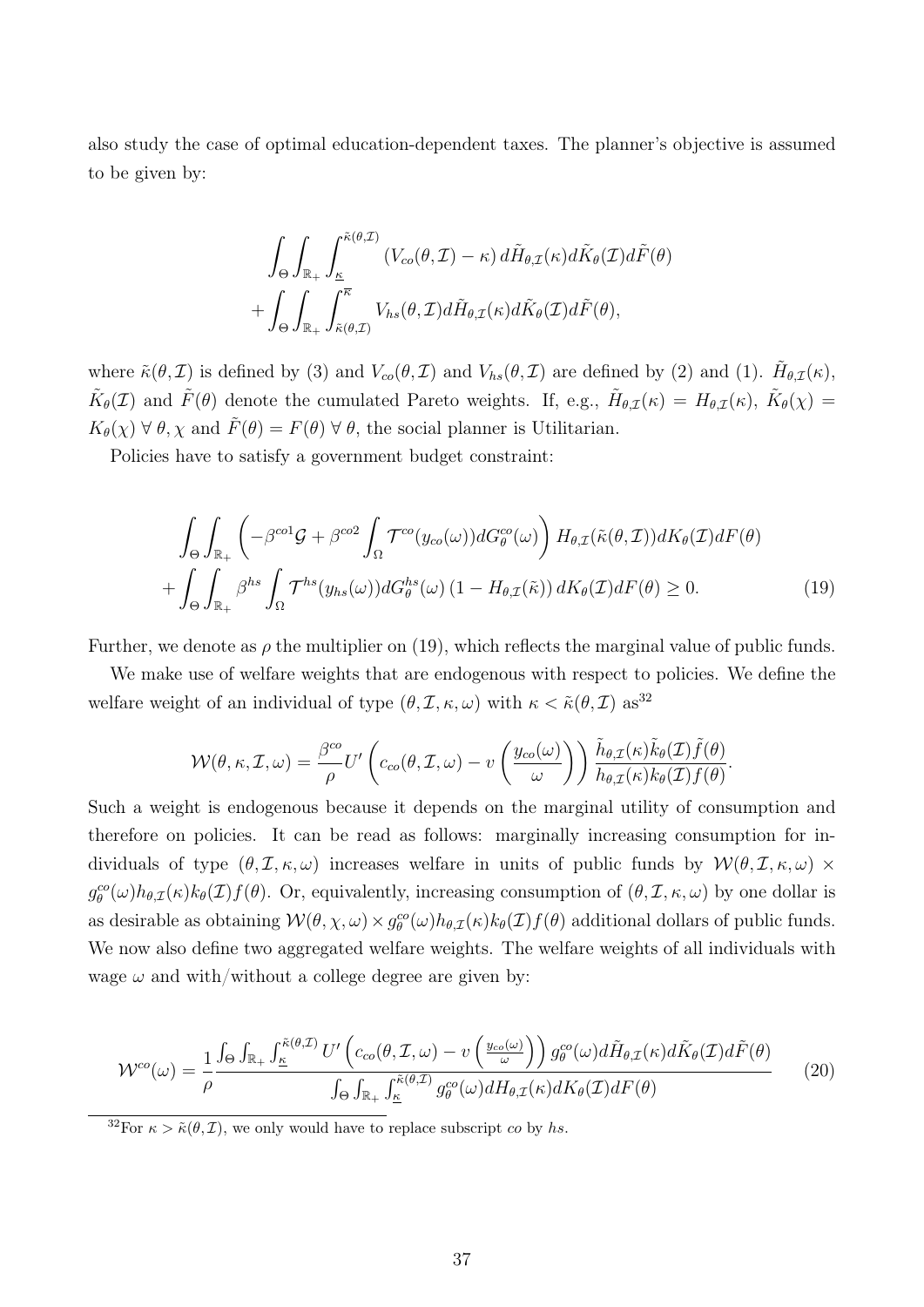and

$$
\mathcal{W}^{hs}(\omega) = \frac{1}{\rho} \frac{\int_{\Theta} \int_{\mathbb{R}_{+}} \int_{\tilde{\kappa}(\theta,\mathcal{I})}^{\overline{\kappa}} U' \left( c_{hs}(\mathcal{I},\omega) - v \left( \frac{y_{hs}(\omega)}{\omega} \right) \right) g_{\theta}^{hs}(\omega) d\tilde{H}_{\theta,\mathcal{I}}(\kappa) d\tilde{K}_{\theta}(\mathcal{I}) d\tilde{F}(\theta)}{\int_{\Theta} \int_{\mathbb{R}_{+}} \int_{\tilde{\kappa}(\theta,\mathcal{I})}^{\overline{\kappa}} g_{\theta}^{hs}(\omega) dH_{\theta,\mathcal{I}}(\kappa) dK_{\theta}(\mathcal{I}) dF(\theta)} \tag{21}
$$

Based on that, the social marginal welfare weight of all individuals with wage  $\omega$  is given by  $\mathcal{W}(\omega) = \mathcal{W}^{co}(\omega) + \mathcal{W}^{hs}(\omega).$ 

The above weights were defined for the working population. We also define the welfare weight of a college student of type  $(\theta, \mathcal{I}, \kappa)$  by

$$
\mathcal{W}^{st}(\theta, \mathcal{I}, \kappa) = \frac{1}{\rho} U'(c_e(\theta, \mathcal{I})) \frac{\tilde{h}_{\theta, \mathcal{I}}(\kappa) \tilde{k}_{\theta}(\mathcal{I}) \tilde{f}(\theta)}{h_{\theta, \mathcal{I}}(\kappa) k_{\theta}(\mathcal{I}) f(\theta)}.
$$

Similar as the aggregated worker weights, we also define an aggregated student weight

$$
\mathcal{W}^{st} = \frac{1}{\rho} \frac{\int_{\Theta} \int_{\mathbb{R}_+} \int_{\underline{\kappa}}^{\tilde{\kappa}(\theta,\mathcal{I})} U'(c_e(\theta,\mathcal{I})) d\tilde{H}_{\theta,\mathcal{I}}(\kappa) d\tilde{K}_{\theta}(\mathcal{I}) d\tilde{F}(\theta)}{\int_{\Theta} \int_{\mathbb{R}_+} \int_{\underline{\kappa}}^{\tilde{\kappa}(\theta,\mathcal{I})} dH_{\theta,\mathcal{I}}(\kappa) dK_{\theta}(\mathcal{I}) dF(\theta)}.
$$
(22)

### 6.2 Optimal Education Subsidies

We start with a simple formula for the optimal college grant:

**Proposition 1.** The optimal college grant  $\mathcal G$  satisfies:

$$
\mathcal{G} = \frac{\int_{\theta} \int_{\mathbb{R}_{+}} \Delta \mathcal{T}(\theta, \mathcal{I}) \eta^{co}(\theta, \mathcal{I}) H_{\theta, \mathcal{I}}(\tilde{\kappa}(\theta, \mathcal{I})) dK_{\theta}(\mathcal{I}) dF(\theta)}{\beta^{co1} G^{co}(\overline{w}) \left(1 - \mathcal{W}^{st}\right).}
$$
\n(23)

where  $\eta^{\circ\circ}(\theta,\mathcal{I})=\xi^{\mathcal{G}}(\theta,\mathcal{I})\cdot\mathcal{G}$  is the elasticity of college graduation w.r.t. the education subsidy for individuals of type  $(\theta, \mathcal{I})$  and  $\mathcal{W}^{st}$  is the average social welfare weight of a student as defined in (22).

Proof. See Appendix A.4.1

The intuition is very similar to the intuition behind the revenue gains from increasing college subsidies outlined in Section 4.1: The numerator captures the fiscal externality, i.e. the gains from subsidizing college. The stronger individuals respond to subsidies (captured by the elasticity  $\eta^{co}(\theta, \mathcal{I})$ , the larger subsidies should be. In addition, the higher taxes are and the higher the returns to college are, the larger is  $\Delta \mathcal{T}(\theta, \mathcal{I})$  and the larger subsidies should be.

The denominator reflects the cost of increasing college subsidies. Ceteris paribus, higher college graduation rates  $G^{co}(\overline{w})$  are associated with a lower subsidy, as all graduates receive the subsidy. But this cost term is corrected by the factor  $1 - \mathcal{W}^{st}$  since the planner also values the consumption of each marginal student by  $\mathcal{W}^{st}$  in terms of public funds. Note also that this

 $\Box$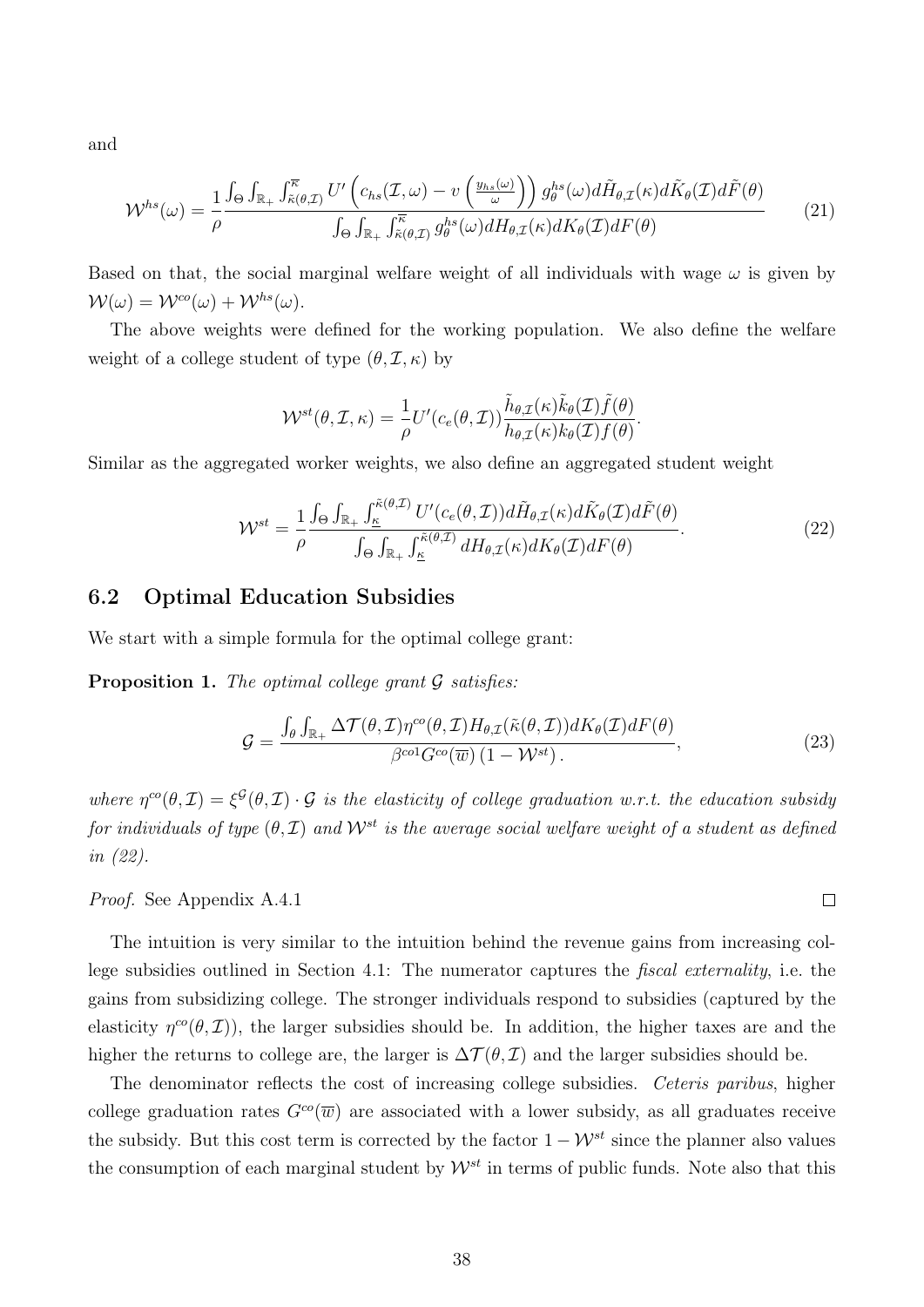formula for the optimal education subsidy does not only apply for the optimal income tax but also for any given suboptimal income tax function.<sup>33</sup>

The Role of Borrowing Constraints & Uncertainty. Formula (23) does not explicitly depend on the degree of uncertainty and the presence and tightness of borrowing constraints. Both aspects nevertheless influence the size of the optimal college grant  $\mathcal G$ . In this paragraph we argue that an increase in uncertainty and an increase in the tightness of borrowing constraints both are likely to increase the optimal level of college education subsidies. For the former, we think of a small mean-preserving spread of  $G_{\theta}^{co}(\omega)$ . For the latter, we think of a small increase in  $\bar{s}$ . Both changes in parameters will decreases the share of students. The former renders college less attractive because there is no full insurance and individuals are risk averse. The latter will trivially render college less attractive if borrowing constraints are binding. The decrease in the share of students in both cases decreases the marginal costs of the subsidy given in the numerator of (23); at least for the case that the social marginal welfare weight of college students is not too high, i.e.  $\mathcal{W}^{st} < 1$ .

An increase in uncertainty and a tightening of borrowing constraints also affects the marginal gain from increasing the subsidy by the behavioral response of enrollment w.r.t. grants. To better understand the impact, substitute for  $\eta^{co}(\theta, \mathcal{I})$  in the numerator of (23), which yields

$$
\int_{\theta} \int_{\mathbb{R}_{+}} \Delta \mathcal{T}(\theta, \mathcal{I}) \mathcal{G} \frac{\partial \tilde{\kappa}(\theta, \mathcal{I})}{\partial \mathcal{G}} h_{\theta, \mathcal{I}}(\tilde{\kappa}(\theta, \mathcal{I})) dK_{\theta}(\mathcal{I}) dF(\theta)
$$
\n(24)

where  $\frac{\partial \hat{\kappa}(\theta,\mathcal{I})}{\partial \mathcal{G}} = \beta^{co1} U'(c_e)$ . Tightening binding borrowing constraints implies a higher value for  $\partial \tilde{\kappa}(\theta,\mathcal{I})$  $\frac{\partial G}{\partial G}$  since  $c_e$  decreases. A mean-preserving spread will have no effect on  $c_e$  if individuals are borrowing constrained. If individuals are not borrowing constrained, it will imply a decrease of  $c_e$  – higher risk leads to an increase in precautionary savings. For arbitrary conditional distributions of psychic costs, it is in general unclear whether  $(24)$  increases or decreases. If these distributions are uniform, however, the above term unambiguously increases if borrowing constrained are tightened given that borrowing constraints are binding. It also increases if wage risk for college graduates is increasing given that borrowing constraints are not binding. To sum up – at least for a uniform distribution of psychic costs – marginal gains from increasing the college grant are weakly increasing if borrowing constraints are tightened or college wage risk is increased. Since marginal costs of increasing subsidies are decreasing in both cases, the optimal college grant is therefore increasing in both cases.  $34$ 

<sup>33</sup>Relatedly, Lawson (2014) also studies optimal college tuition subsidies to internalize fiscal externalities. Jacobs, Schindler, and Yang (2012) study optimal linear education subsidies in the presence of a fiscal externality and elaborate on the role of earnings risk.

 $34$ In a recent paper Jacobs and Yang (2015) study optimal linear education subsidies and income taxes in an environment with borrowing constraints and also elaborate the role of income taxes for alleviating borrowing constraints.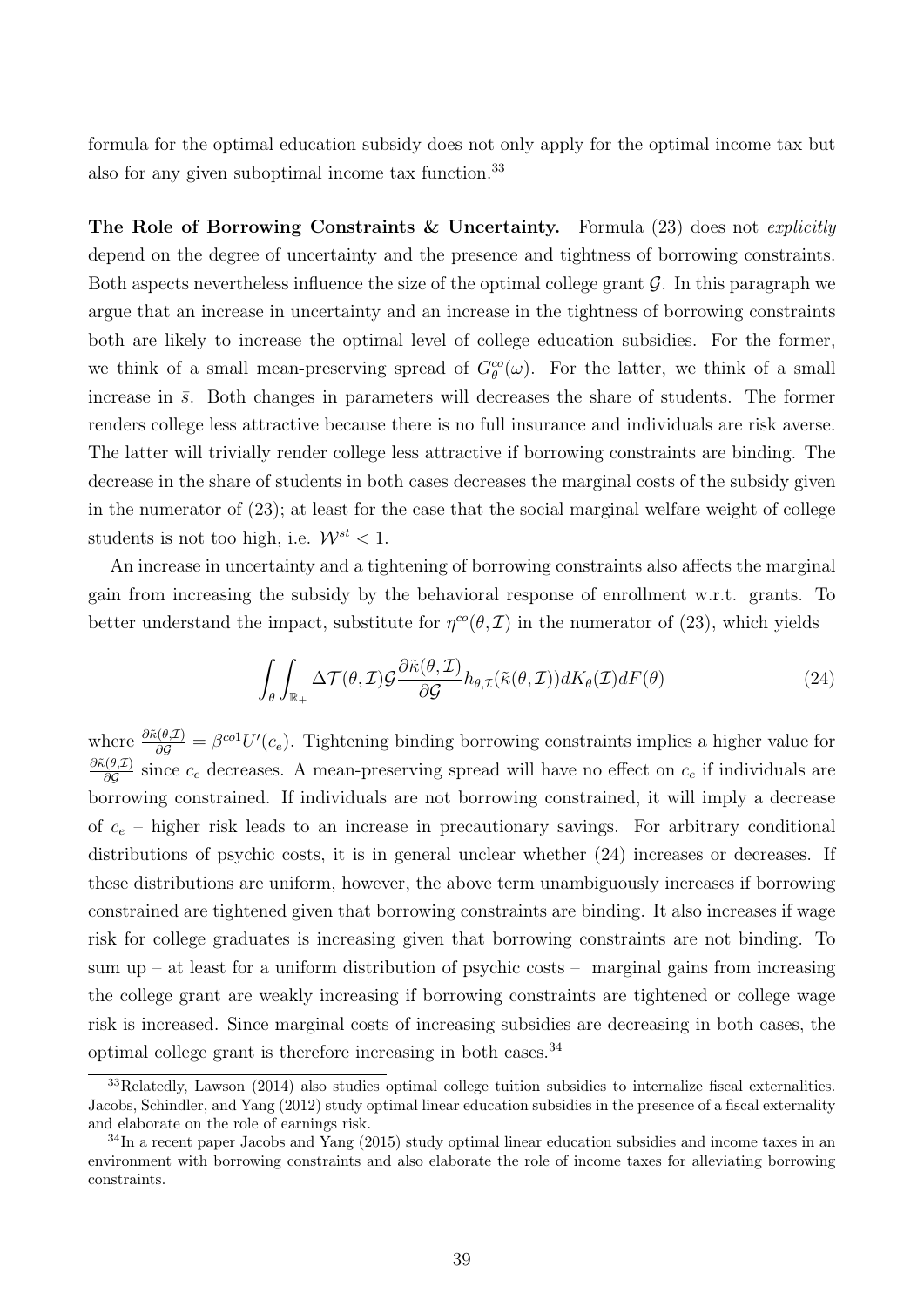

Figure 10: Optimal Education Subsidies for Given Income Taxes

Quantitative Exercise We look at the following scenario: the government cannot change marginal tax rates, however, it can adjust the lump sum element of the tax function and the college subsidy. Further, we assume that individuals can freely borrow. In this case the social planner slightly increases the lump-sum element to \$2,005 from \$1,938, where the latter is the value of the transfer that the government can provide for current policies, but in the absence of borrowing constraints. Grants decrease from \$5,231 to \$3,905. The implied small decrease in enrollment is shown in Figure 10. The optimal Utilitarian graduation (holding marginal tax rates fixed) is 34.44%, and therefore slightly lower than the graduation rate given current policies absent borrowing constraints (35.05%). These results might seem at odds with our results in favor of higher subsidies in Section 4. Why is the optimal subsidy here lower than the current level of subsidies? The reason is that we are considering a case where individuals can freely borrow. The additional effects of larger subsidies on enrollment are therefore significantly lower. Increasing subsidies would therefore require to lower the lump sum transfer that individuals receive (i.e. increase  $T(0)$ ). A Utilitarian planner does the opposite at the margin since the social marginal utility of college students (given that they can freely borrow) is relatively high. To provide more consumption for individuals with low income realizations (hence, insurance), the planner slightly increases the lump-sum transfer that individuals receive at the cost of reducing the subsidy even though the reduction in subsidies comes with additional costs from the reduction in college graduation.

# 6.3 Optimal Income Taxes

We start by showing a formula for the optimal marginal income tax rate in the spirit of Diamond (1998) and Saez (2001):<sup>35</sup>

 ${}^{35}$ In Appendix A.4.5, we also derive a formula for the optimal top tax rate.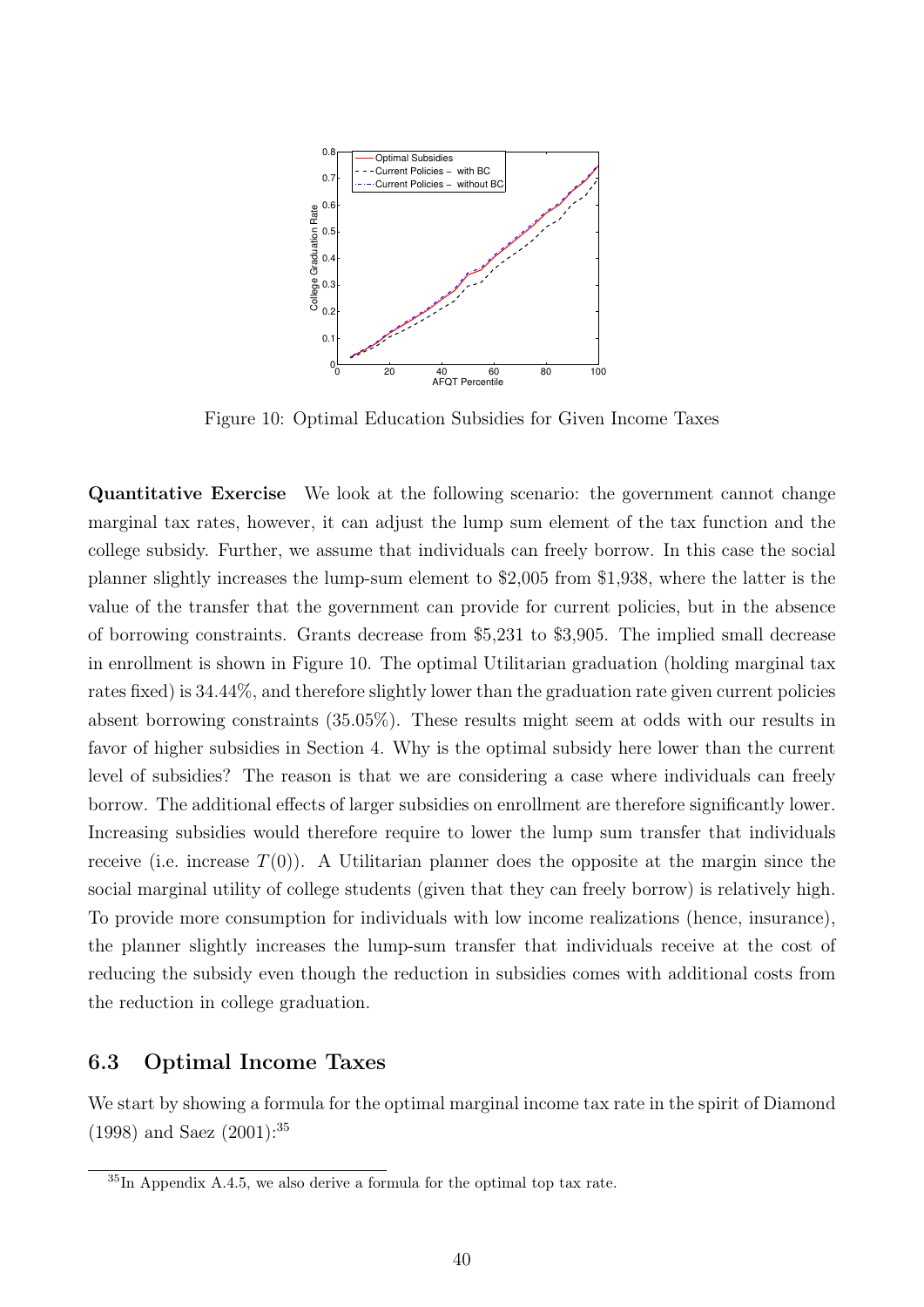Proposition 2. Optimal education independent marginal tax rates satisfy

$$
\frac{\mathcal{T}'(y(\omega^*))}{1 - \mathcal{T}'(y(\omega^*))} = \left(1 + \frac{1}{\varepsilon(\omega^*)}\right) \times \left(\frac{\int_{\omega^*}^{\overline{\omega}} \left(\beta^{co2} \left(1 - \mathcal{W}^{co}(\omega)\right) + \beta^{hs} \left(1 - \mathcal{W}^{hs}(\omega)\right)\right) dG(\omega)}{\left(g^{co}(\omega^*)\beta^{co2} + g^{hs}(\omega^*)\beta^{hs}\right)\omega^*} + \frac{\int_{\omega^*}^{\overline{\omega}} \int_{\Theta} \int_{\mathbb{R}_+} \Delta \mathcal{T}(\theta, \mathcal{I}) \xi^{ind}(\theta, \mathcal{I}, \omega) H_{\theta, \mathcal{I}}(\tilde{\kappa}(\theta, \mathcal{I})) dK_{\mathcal{I}}(\theta) dF(\theta) d\omega}{\left(g^{co}(\omega^*)\beta^{co2} + g^{hs}(\omega^*)\beta^{hs}\right)\omega^*}\right)
$$
\n(25)

where  $W^{co}(\omega)$  and  $W^{bs}(\omega)$  are as defined in (20) and (21).  $\varepsilon(\omega)$  is the labor supply elasticity as implicitly defined in (17) and the college semi-elasticities  $\xi^{ind}(\theta, \mathcal{I}, \omega)$  is as derived in Section 2.3.1.

 $\Box$ 

Proof. See Appendix A.4.2

First, note that this formula holds for optimal as well as for suboptimal college subsidies. This formula for the optimal marginal tax rate differs from the formula of Diamond (1998) in two respects. First of all, it is adjusted for period length and discounting. Second, the term

$$
\int_{\omega^*}^{\overline{\omega}} \int_{\Theta} \int_{\mathbb{R}_+} \Delta \mathcal{T}(\theta, \mathcal{I}) \xi^{ind}(\theta, \mathcal{I}, \omega) H_{\theta, \mathcal{I}}(\tilde{\kappa}(\theta, \mathcal{I})) dK_{\mathcal{I}}(\theta) dF(\theta) d\omega
$$

shows up in the numerator. The formula is therefore related to the formulas of Saez (2002) and Jacquet, Lehmann, and Van der Linden (2013), where the extensive margin is due to labor market participation, or Lehmann, Simula, and Trannoy (2014) where the extensive margin captures migration. In these papers, the extensive margin is an unambiguous force towards lower marginal tax rates whenever workers pay more taxes than non-workers (or individuals that are on the margin of emigrating pay positive taxes). In contrast, the endogeneity of college enrollment does not necessarily lead to lower marginal tax rates as the additional term is ambiguous in its sign. First, we do not know the sign of  $\Delta \mathcal{T}(\theta)$  in general. Second, we do not know whether higher taxes for individuals with  $\omega > \omega^*$  indeed lead to lower college enrollment because of possibly counteracting income and substitution effects as outlined in Section 2.3.2. Whether and to what extent the endogeneity of college enrollment leads to lower optimal marginal tax rates is a quantitative question, which we address below.

Quantitative Exercise. We consider the case where the government can set income taxes optimally given education subsidies as in the calibration. In Figure 11(a) optimal marginal tax rates are plotted as a function of yearly gross income. The shape of marginal tax rates is U-shaped, as is typically the case with exogenous education (Diamond 1998, Saez 2001). In order to illustrate the impact of the endogeneity of college enrollment, we also calculate a so called self-confirming policy equilibrium (SCPE) as defined in Rothschild and Scheuer (2013,14). Here a government is considered that naively sets policies under the assumption that college enrollment does not react to policies. A SCPE is defined as a situation where the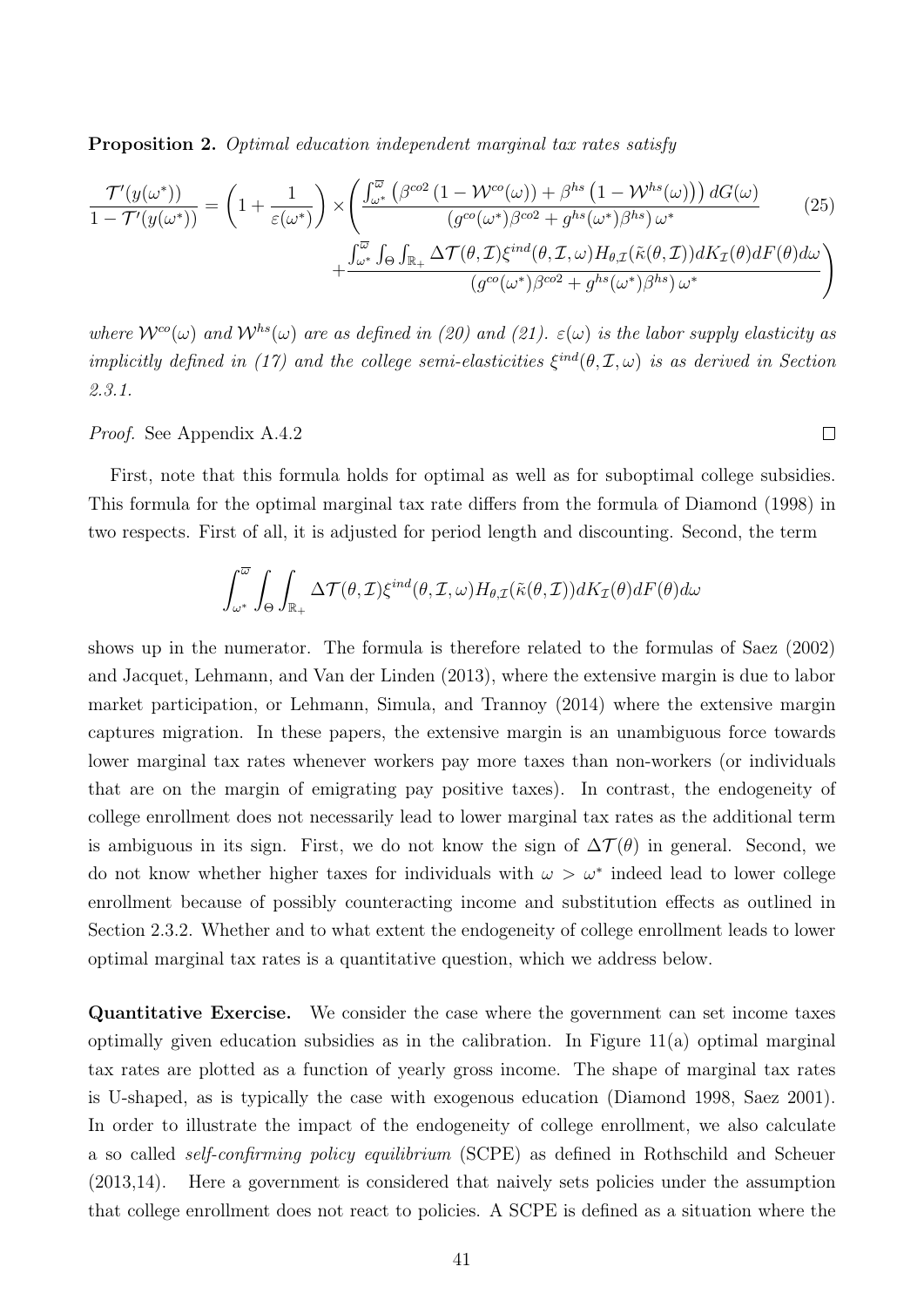

Figure 11: Optimal Income Taxes for Given Education Subsidies

college decisions implied by government's policies coincide with the expectation of the naive government. As can be seen in Figure  $11(a)$ , marginal tax rates are slightly higher in this case – the maximum difference is 1.2 percentage points. For top income tax rates, the endogeneity of enrollment plays no significant role.

The share of college graduates in this case is 31.88% – this number should be compared to 35.05% enrollment in the absence of borrowing constraints. Intuitively, the Utilitarian planner uses the tax system to redistribute leading to higher taxes. As the planner cannot use subsidies to offset the disincentive effects from labor taxes in this scenario, the higher level of redistribution necessarily implies a decrease in enrollment. Interestingly, however, enrollment/graduation increases for low ability individuals. The much higher lump sum transfer, which is now at \$12,738, implies more insurance against low earnings. This is particularly relevant for low AFQT levels, as these individuals are particularly likely to earn low income even with a college degree. The additional amount of insurance allows individuals to fail and therefore encourages them to go to college. This effect is similar as in the theory of the welfare state by Sinn (1995), who argues that insurance achieved by redistribution can promote risky but socially desirable investment if individuals are risk averse.

# 6.4 Joint Optimal Income Taxes and Education Subsidies

We now explore the case where the government can set income taxes and education subsidies jointly optimal. From a theoretical point of view, optimal subsidies are still characterized by the formula in Proposition 1 and optimal marginal tax rates by the formula in Proposition 3.

Optimal marginal tax rates are displayed in Figure 12(a). They are slightly higher as compared to the previous subsection. This result is intuitive as higher education subsidies can counteract tax distortions and therefore allow for more redistribution and social insurance.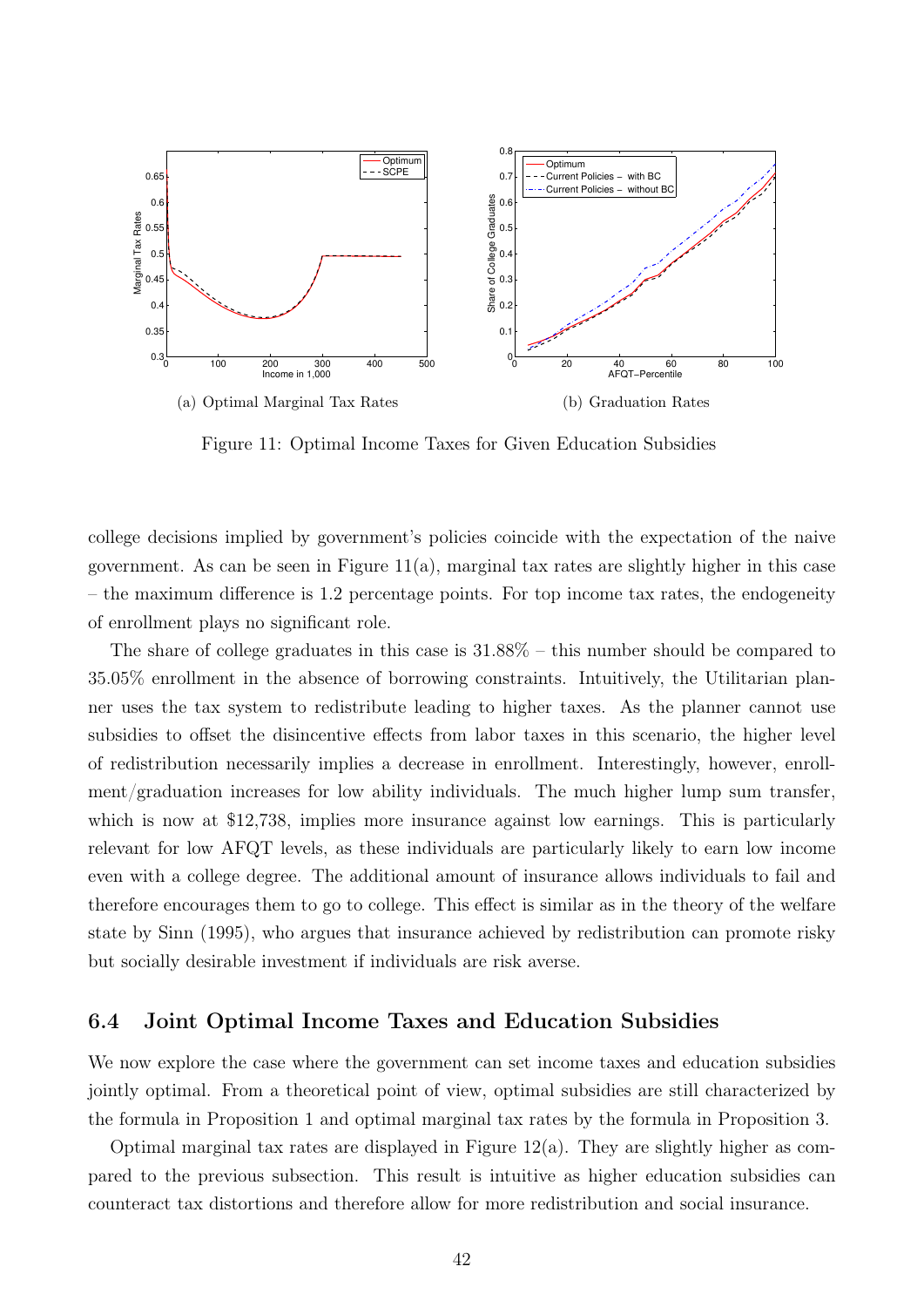

Figure 12: Optimal Income Taxes and College Subsidies

In this scenario, we allow the government also to set college subsidies optimally. The government sets optimal education subsidies to \$16,957. This number is much higher than the number in Section 6.2, where we calculated the optimal college subsidy taking the current tax system as given. This is intuitive. Since optimal Utilitarian marginal tax rates are much higher than the ones in the current tax system, the fiscal externality imposed by the decision to go to college are higher which in turn increases the gains from subsidizing college. In addition, higher tax rates allow for more public spending on education.

This also explains why there is not a big difference between optimal marginal tax rates and those in an SCPE. The new term in Proposition 3 is now smaller. Since subsidies are at much higher levels (about 3-4 times the level), the fiscal externality is much smaller.

Lastly, as Figure 12(b) reveals, optimal education subsidies boost college enrollment in particular for lower AFQT-levels far above the numbers in the previous subsection, where subsidies were fixed. Also compared to current policies without borrowing constraints, graduation slightly increases from 35.05% to 35.25%.

# 7 Conclusion

The goal of the paper is to build a transparent and empirically plausible public finance framework to explore the efficient design of college subsidies and income taxation. One of the main innovations is the close connection of the model to the empirical college literature and its successfulness in matching quasi-experimental evidence on individual responses along the college margin.

We obtain several analytical and quantitive results for the revenue effects of education and tax policy reforms and optimal education and tax policies. The main results for subsidies are that increasing college subsidies is to a large degree self-financing through higher tax revenue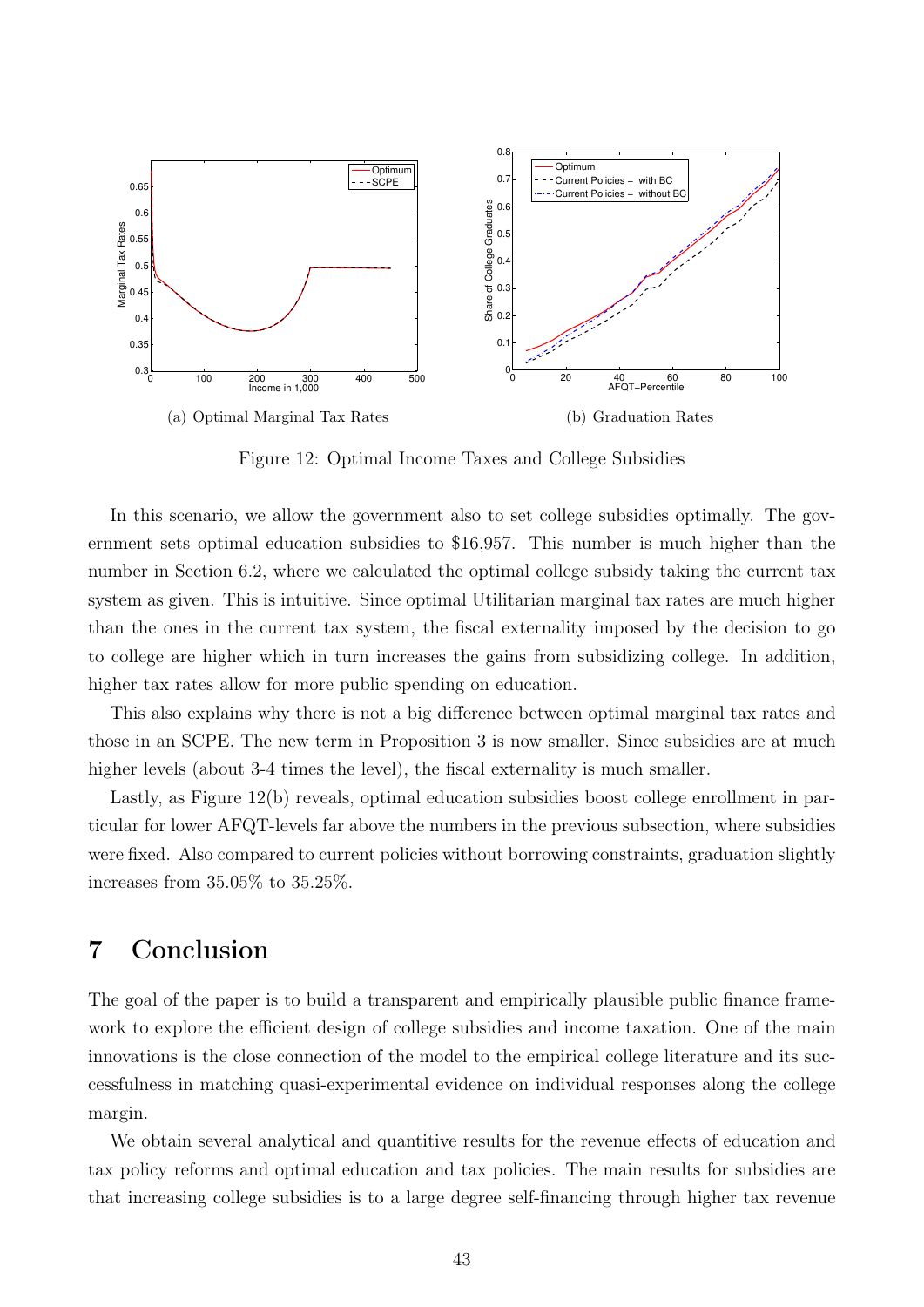in the future and that targeting different subgroups (e.g. based on parental background) can substantially increase the power of college subsidies and make an increase a free lunch. For income tax design, we find that the excess burden caused by the college margin is rather small. In accordance with this result, the impact of endogenous college graduation on optimal income taxes is rather small.

In future research it would be interesting to consider more levels of college education such as associate degrees, bachelor degrees and master degrees. Differentiating subsidies across college majors is also likely to be a powerful policy instrument that deserves consideration in future research. Investigating the interaction of education and taxation policies for other countries than the U.S. is an important task left open for future research. Finally, there might be more efficient policy instruments to incentivize college education in the presence of idiosyncratic risk. In Findeisen and Sachs (2015a) we have shown that student loans with income-contingent repayment or downstream tuition fees that depend on realized income are more powerful tools to incentivize education. In that paper, our focus was on a simper model, however, and we focused on studying the jointly optimal design of income taxes and such policies. In future work, we intend to study the welfare gains from income-contingent repayment of student loans within a model that is equally rich as the one studied in this paper.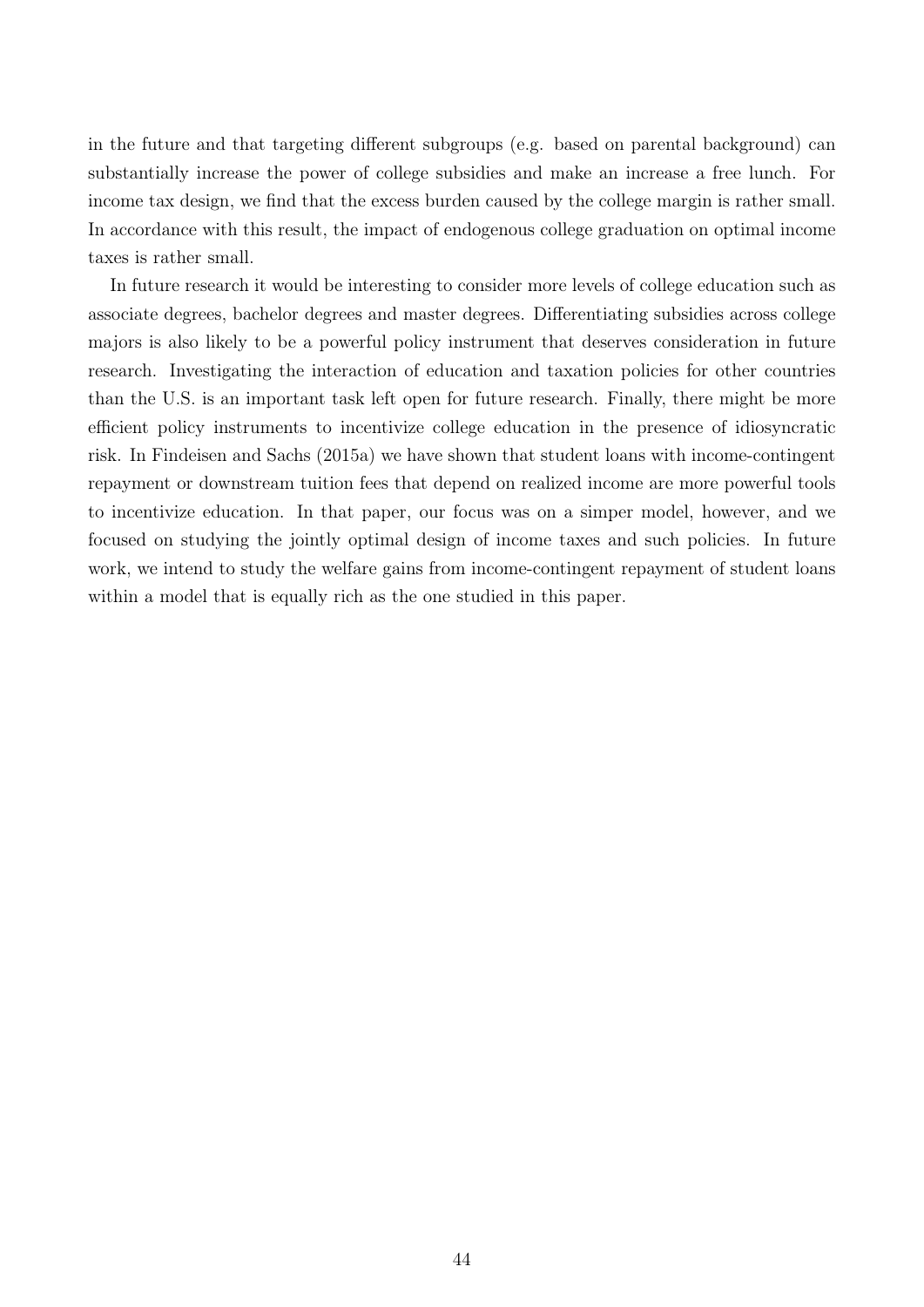# References

- Abbott, B., G. Gallipoli, C. Meghir, and G. L. Violante (2013): "Education Policy and Intergenerational Transfers in Equilibrium," NBER Working Paper No. 18782.
- AKERLOF, G. A. (1978): "The Economics of 'Tagging' as Applied to the Optimal Income Tax, Welfare Programs, and Manpower Planning," The American Economic Review, 68(1), 8–19.
- Altonji, J., P. Bharadwaj, and F. Lange (2011): "Changes in the characteristics of American youth: Implications for adult outcomes," *Journal of Labor Economics*, 30(4), 783– 828.
- Angrist, J., D. Autor, S. Hudson, and A. Pallais (2015): "Leveling Up: Early Results from a Randomized Evaluation of Post-Secondary Aid," Working Paper.
- Autor, D. H. (2014): "Skills, education, and the rise of earnings inequality among the "other 99 percent"," Science, 344(6186), 843–851.
- BELLEY, P., AND L. J. LOCHNER (2007): "The changing role of family income and ability in determining educational achievement," NBER Working Paper 13527.
- BEST, M., AND H. KLEVEN (2013): "Optimal Income Taxation with Career Effects of Work Effort," Working Paper, London School of Economics.
- Blundell, R., M. C. Dias, C. Meghir, and J. M. Shaw (2015): "Female labour supply, human capital and welfare reform," *Working Paper.*
- BOHACEK, R., AND M. KAPICKA (2008): "Optimal Human Capital Policies," Journal of Monetary Economics,  $55(1)$ , 1–16.
- BOVENBERG, L., AND B. JACOBS (2005): "Redistribution and Education Subsidies are Siamese Twins," Journal of Public Economics, 89(11-12), 2005–2035.
- CARD, D. (1999): "The causal effect of education on earnings," Handbook of labor economics, 3, 1801–1863.
- CARNEIRO, P., AND J. HECKMAN (2005): "Human Capital Policies," in *Inequality in America*: What Role for Human Capital Policies, pp. 77–240. The MIT Press.
- Castleman, B. L., and B. T. Long (2013): "Looking beyond enrollment: The causal effect of need-based grants on college access, persistence, and graduation," NBER Working Paper 19306.
- CHATTERJEE, S., AND F. IONESCU  $(2012)$ : "Insuring student loans against the financial risk of failing to complete college," Quantitative Economics, 3(3), 393–420.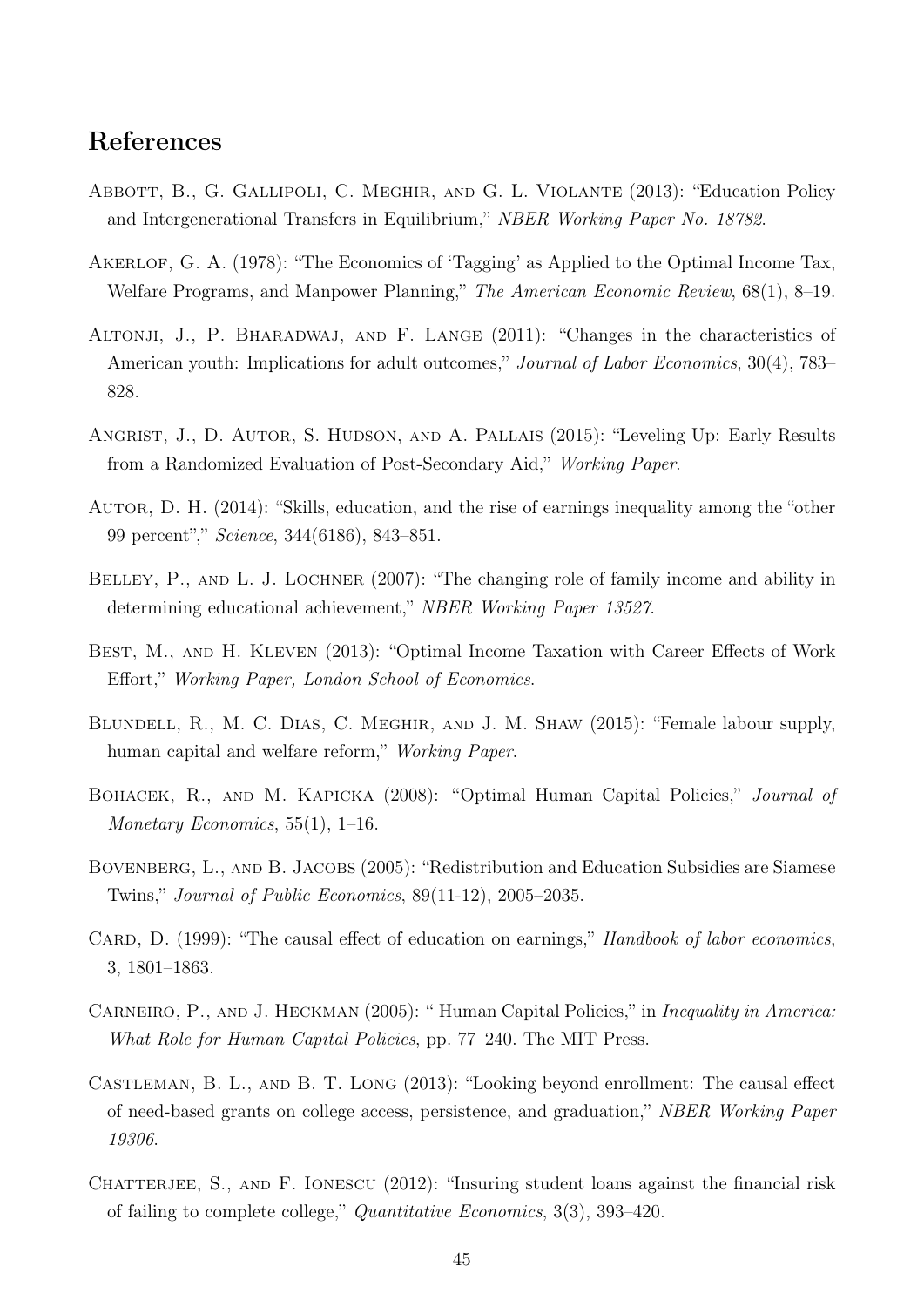- CHETTY, R., A. GUREN, D. MANOLI, AND A. WEBER (2011): "Are Micro and Macro Labor Supply Elasticities Consistent? A Review of Evidence on the Intensive and Extensive Margins," American Economic Review Papers and Proceedings, 101, 471–475.
- Cremer, H., G. Firouz, and J.-M. Lozachmeur (2010): "Tagging and Income Taxation: Theory and an Application," American Economic Journal: Economic Policy, 2(1).
- Cunha, F., J. Heckman, and S. Navarro (2005): "Separating uncertainty from heterogeneity in life cycle earnings," Oxford Economic Papers, 57(2), 191–261.
- Cunha, F., F. Karahan, and I. Soares (2011): "Returns to skills and the college premium," Journal of Money, Credit and Banking, 43(1), 39–86.
- DEMING, D., AND S. DYNARSKI (2009): "Into college, out of poverty? Policies to increase the postsecondary attainment of the poor," NBER Working Paper 15387.
- DIAMOND, P. A. (1998): "Optimal Income Taxation: An Example with a U-Shaped Pattern of Optimal Marginal Tax Rates," American Economic Review, 88(1), 83–95.
- DIAMOND, P. A., AND E. SAEZ (2011): "The Case for a Progressive Tax: From Basic Research to Policy Recommendations," Journal of Economic Perspectives, 25(4), 165–90.
- Findeisen, S., and D. Sachs (2015a): "Education and Optimal Dynamic Taxation: The Role of Income-Contingent Student Loans," Working Paper.
- (2015b): "Redistribution and Insurance with Simple Tax Instruments," Working Paper.
- GELBER, A., AND M. WEINZIERL (2012): "Equalizing Outcomes vs. Equalizing Opportunities: Optimal Taxation when Children's Abilities Depend on Parents' Resources," NBER Working Paper 18332.
- GOLDIN, C. D., AND L. F. KATZ (2009): The race between education and technology. Harvard University Press.
- GOLOSOV, M., A. TSYVINSKI, AND N. WERQUIN (2014): "A Variational Approach to the Analysis of Tax Systems," Working Paper.
- Greenwood, J., Z. Hercowitz, and G. W. Huffman (1988): "Investment, capacity utilization, and the real business cycle," The American Economic Review, pp. 402–417.
- GRUBER, J., AND E. SAEZ (2002): "The elasticity of taxable income: evidence and implications," Journal of Public Economics, 84(1), 1–32.
- GUNER, N., R. KAYGUSUZ, AND G. VENTURA (2013): "Income Taxation of U.S. Households: Facts and Parametric Estimates," Review of Economic Dynamics (forthcoming).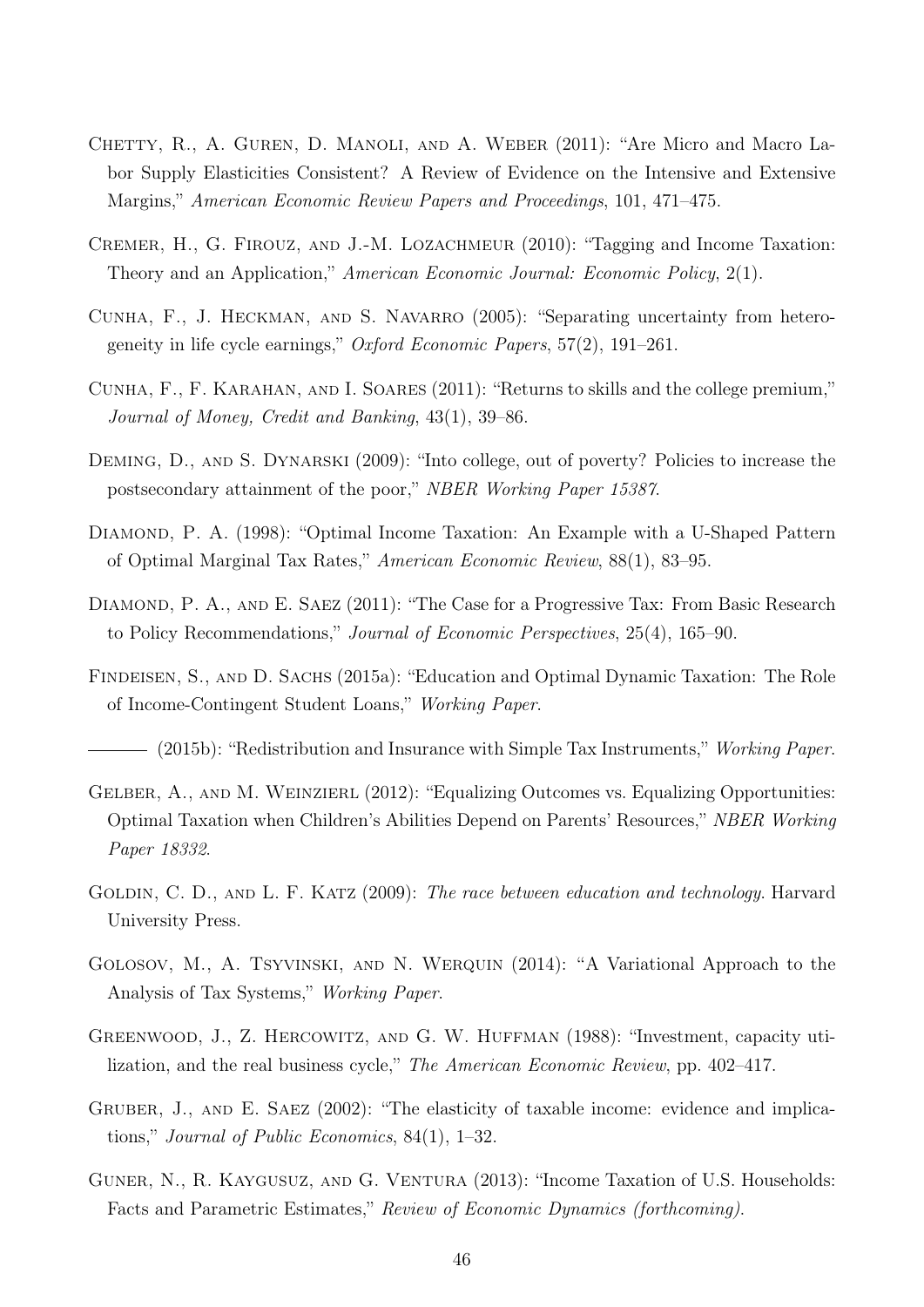- HEATHCOTE, J., K. STORESLETTEN, AND G. L. VIOLANTE (2014): "Optimal tax progressivity: An analytical framework," NBER Working Paper No. 19899.
- HECKMAN, J. J., L. J. LOCHNER, AND P. E. TODD (2006): "Earnings functions, rates of return and treatment effects: The Mincer equation and beyond," Handbook of the Economics of Education, 1, 307–458.
- Hilger, N. G. (2014): "Parental credit constraints and college attendance: Evidence from timing of parental layoffs," Working Paper.
- HOLTER, H. A. (2014): "Accounting for cross-country differences in intergenerational earnings persistence: the impact of taxation and public education expenditure," Quantitative Economics (forthcoming).
- JACOBS, B., D. SCHINDLER, AND H. YANG (2012): "Optimal Taxation of Risky Human Capital," Scandinavian Journal of Economics, 114(3), 908–931.
- Jacobs, B., and H. Yang (2015): "Second-Best Income Taxation and Education Policy with Endogenous Human Capital and Borrowing Constraints," *International Tax and Public* Finance (Forthcoming).
- JACQUET, L., E. LEHMANN, AND B. VAN DER LINDEN (2013): "The Optimal Marginal Tax Rates with both Extensive and Intensive Responses," Journal of Economic Theory, 148(5), 1770–1805.
- Johnson, M. T. (2013): "Borrowing Constraints, College Enrollment, and Delayed Entry," Journal of Labor Economics, 31(4), 669–725.
- KANE, T. J. (2006): "Public intervention in post-secondary education," *Handbook of the Eco*nomics of Education, 2, 1369–1401.
- Kapicka, M., and J. Neira (2015): "Optimal Taxation with Risky Human Capital," Working paper.
- Keane, M. P., and K. I. Wolpin (2001): "The effect of parental transfers and borrowing constraints on educational attainment," International Economic Review, pp. 1051–1103.
- Kleven, H., C. Kreiner, and E. Saez (2009): "The Optimal Income Taxation of Couples," Econometrica, 77(2), 537–560.
- Kleven, H. J., and E. A. Schultz (2012): "Estimating Taxable Income Responses using Danish Tax Reforms," Working Paper.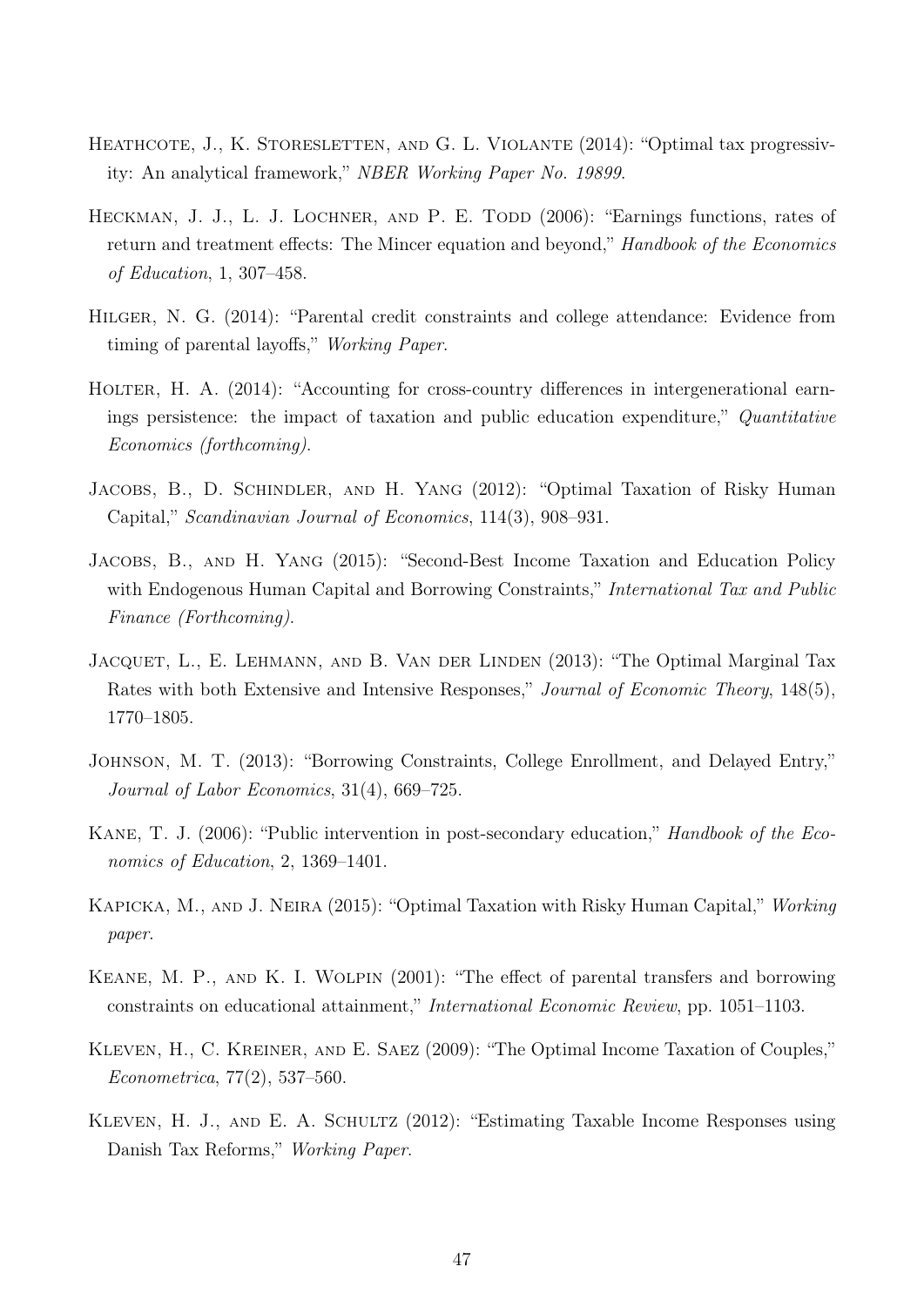- KRUEGER, D., AND A. LUDWIG (2013): "Optimal Progressive Labor Income Taxation and Education Subsidies when Education Decisions and Intergenerational Transfers are Endogenous," American Economic Review Papers & Proceedings, 103(3), 496–501.
- (2015): "On the Optimal Provision of Social Insurance. Progressive Taxation versus Education Subsidies in General Equilibrium," Working Paper.
- Laun, T., and J. Wallenius (2013): "Social Insurance and Retirement: A Cross-Country Perspective," Working Paper, Uppsala University.
- Lawson, N. (2014): "Optimal College Tuition Subsidies," Working Paper.
- LEE, D., S. Y. LEE, AND Y. SHIN (2014): "The Option Value of Human Capital," Working Paper.
- Lehmann, E., L. Simula, and A. Trannoy (2014): "Tax Me if You Can: Optimal Income Tax Competition between Competing Governments," Quarterly Journal of Economics (forthcoming).
- LOCHNER, L. J., AND A. MONGE-NARANJO (2011): "The Nature of Credit Constraints and Human Capital," The American Economic Review, 101(6), 2487–2529.
- LOCHNER, L. J., AND A. MONGE-NARANJO (2012): "Credit Constraints in Education," Annual Review of Economics, 4(1), 225–256.
- MANKIW, N., AND M. WEINZIERL (2010): "The Optimal Taxation of Height: A Case Study of Utilitarian Income Redistribution," American Economic Journal: Economic Policy, 2(1), 155–176.
- MENDOZA, E. G., AND V. Z. YUE (2012): "A general equilibrium model of sovereign default and business cycles," The Quarterly Journal of Economics, 127(2), 889–946.
- MIRRLEES, J. A. (1971): "An Exploration in the Theory of Optimum Income Taxation," The Review of Economic Studies, 38(2), 175–208.
- NAVARRO, S. (2011): "Using observed choices to infer agent's information: Reconsidering the importance of borrowing constraints, uncertainty and preferences in college attendance," CIBC Working Paper.
- OECD (2014): "Education at a Glance 2011: OECD Indicators, OECD Publishing," URL: http://dx.doi.org/10.1787/eag-2014-en.
- Okun, A. M. (1975): Equality and efficiency, the big tradeoff. Brookings Institution Press.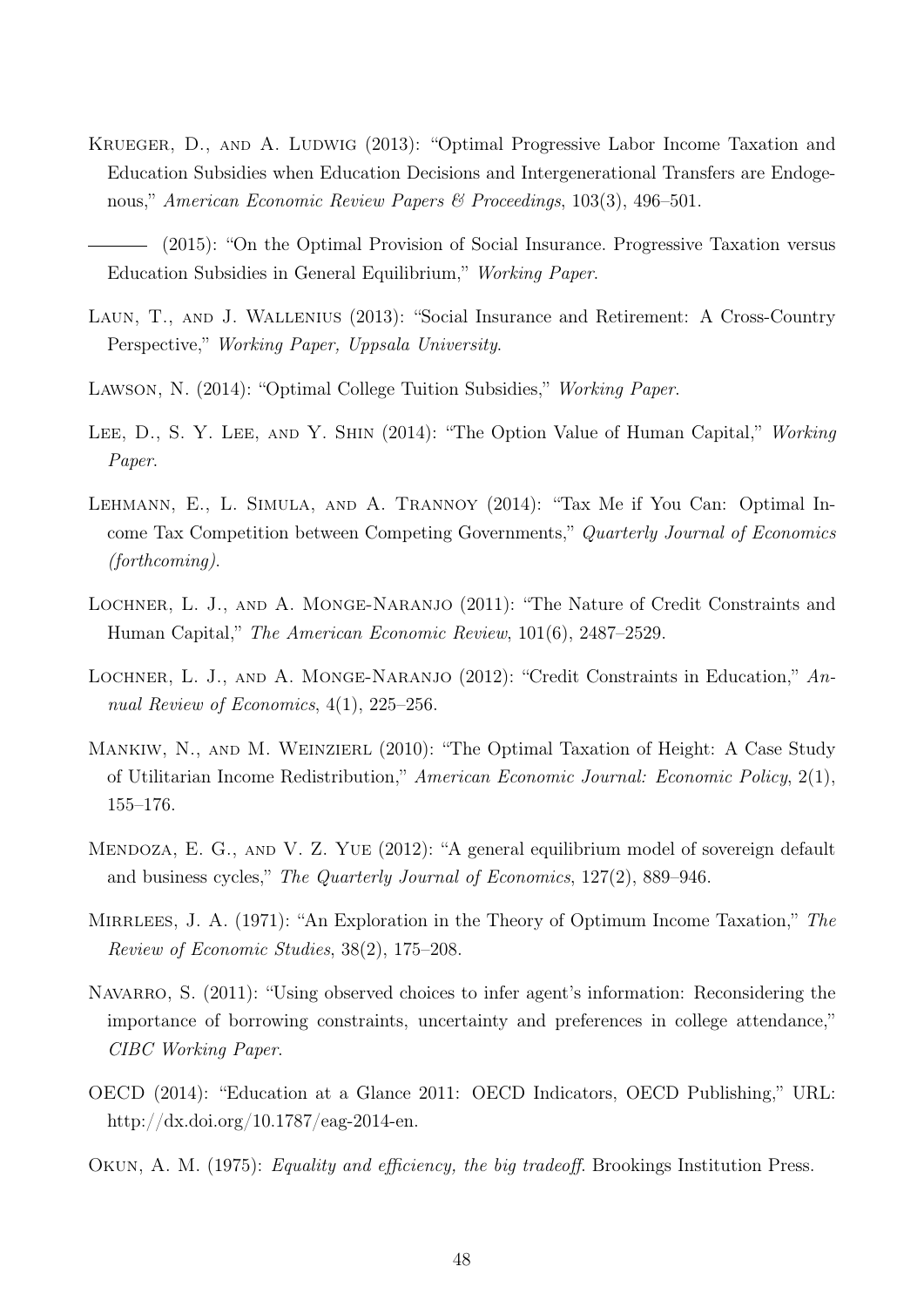- Oreopoulos, P., and U. Petronijevic (2013): "Making college worth it: A review of research on the returns to higher education," NBER Working Paper 19053.
- PAVONI, N., O. SETTY, AND G. L. VIOLANTE (2012): "Search and work in optimal welfare programs," NBER Working Paper No. 18666.
- PAVONI, N., AND G. L. VIOLANTE (2007): "Optimal welfare-to-work programs," The Review of Economic Studies, 74(1), 283–318.
- PIKETTY, T. (1997): "La redistribution fiscale face au chomage," Revue française d'économie, 12(1), 157–201.
- PIKETTY, T., AND E. SAEZ (2013): "Optimal labor income taxation," *Handbook of Public* Economics, Vol 5.
- RICHTER, W. F. (2009): "Taxing education in Ramsey's tradition," *Journal of Public Eco*nomics, 93(11), 1254–1260.
- ROTHSCHILD, C., AND F. SCHEUER (2013): "Redistributive Taxation in the Roy Model," The Quarterly Journal of Economics, 128(2), 623–668.
	- (2014): "Optimal Taxation with Rent-Seeking," Working Paper.
- Saez, E. (2001): "Using Elasticities to Derive Optimal Income Tax Rates," Review of Economic Studies, 68(1), 205–229.
- Saez, E. (2002): "Optimal Income Transfer Programs: Intensive versus Extensive Labor Supply Responses," Quarterly Journal of Economics, 117(3), 1039–1073.
- SCHEUER, F. (2014): "Entrepreneurial Taxation with Endogenous Entry," American Economic Journal: Economic Policy, 6, 126–163.
- SHAPIRO, D., A. DUNDAR, J. CHEN, M. ZISKIN, E. PARK, V. TORRES, AND Y.-C. CHIANG (2012): "Completing College: A National View of Student Attainment Rates. Signature [TM] Report 4.," National Student Clearinghouse.
- SINN, H.-W. (1995): "A Theory of the Welfare State," Scandinavian Journal of Economics, 97(4), 495–526.
- SNYDER, T. D., AND S. A. DILLOW (2013): Digest of education statistics 2012. National Center for Education Statistics.
- SNYDER, T. D., AND C. M. HOFFMAN (2001): Digest of education statistics 2000. National Center for Education Statistics.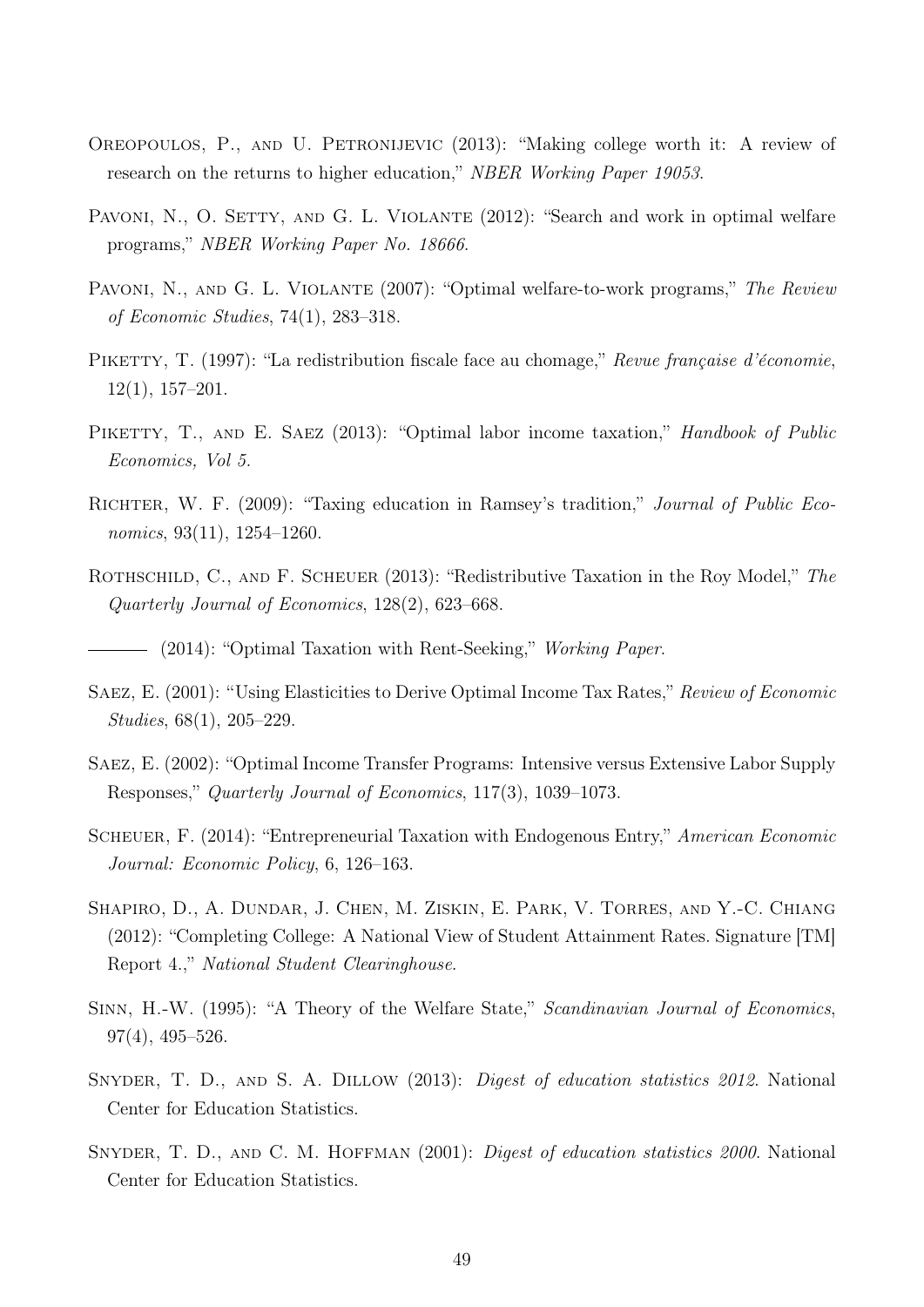- STANTCHEVA, S. (2014): "Learning and (or) Doing: Human Capital Investments and Optimal Taxation," Working Paper, Harvard University.
- (2015a): "Optimal Income, Education, and Bequest Taxes in an Intergenerational Model," NBER Working Paper No. 21177.
- $-$  (2015b): "Optimal Taxation and Human Capital Policies Over the Lifecycle," Working Paper, Harvard University.
- Stinebrickner, R., and T. R. Stinebrickner (2003): "Understanding Educational Outcomes of Students from Low-Income Families Evidence from a Liberal Arts College with a Full Tuition Subsidy Program," Journal of Human Resources, 38(3), 591–617.
- WEINZIERL, M. (2011): "The Surprising Power of Age-Dependent Taxes," The Review of Economic Studies, 78(4), 1490–1518.
- (2014): "The Promise of Positive Optimal Taxation," Journal of Public Economics (forthcoming).
- WINTER, C. (2014): "Accounting for the Changing Role of Family Income in Determining College Entry," Scandinavian Journal of Economics, 116(4), 909–963.
- ZIMMERMAN, S. (2014): "The returns to college admission for academically marginal students," Journal of Labor Economics, 32(4), 711–754.

# A Appendix

# A.1 Appendix for Section 3

### A.1.1 Tuition Fees and Public Costs of Colleges

First, we categorize the following 4 regions:

- Northeast: CT, ME, MA, NH, NJ, NY, PA, RI, VT
- North Central: IL, IN, IA, KS, MI, MN, MO, NE, OH, ND, SD, WI
- South: AL, AR, DE, DC, FL, GA, KY, LA, MD, MS, NC, OK, SC, TN , TX, VA, WV
- West: AK, AZ, CA, CO, HI, ID, MT, NV, NM, OR, UT, WA, WY

We base the following calculations on numbers presented by Snyder and Hoffman (2001). Table 313 of this report contains average tuition fees for four-year public and private universities.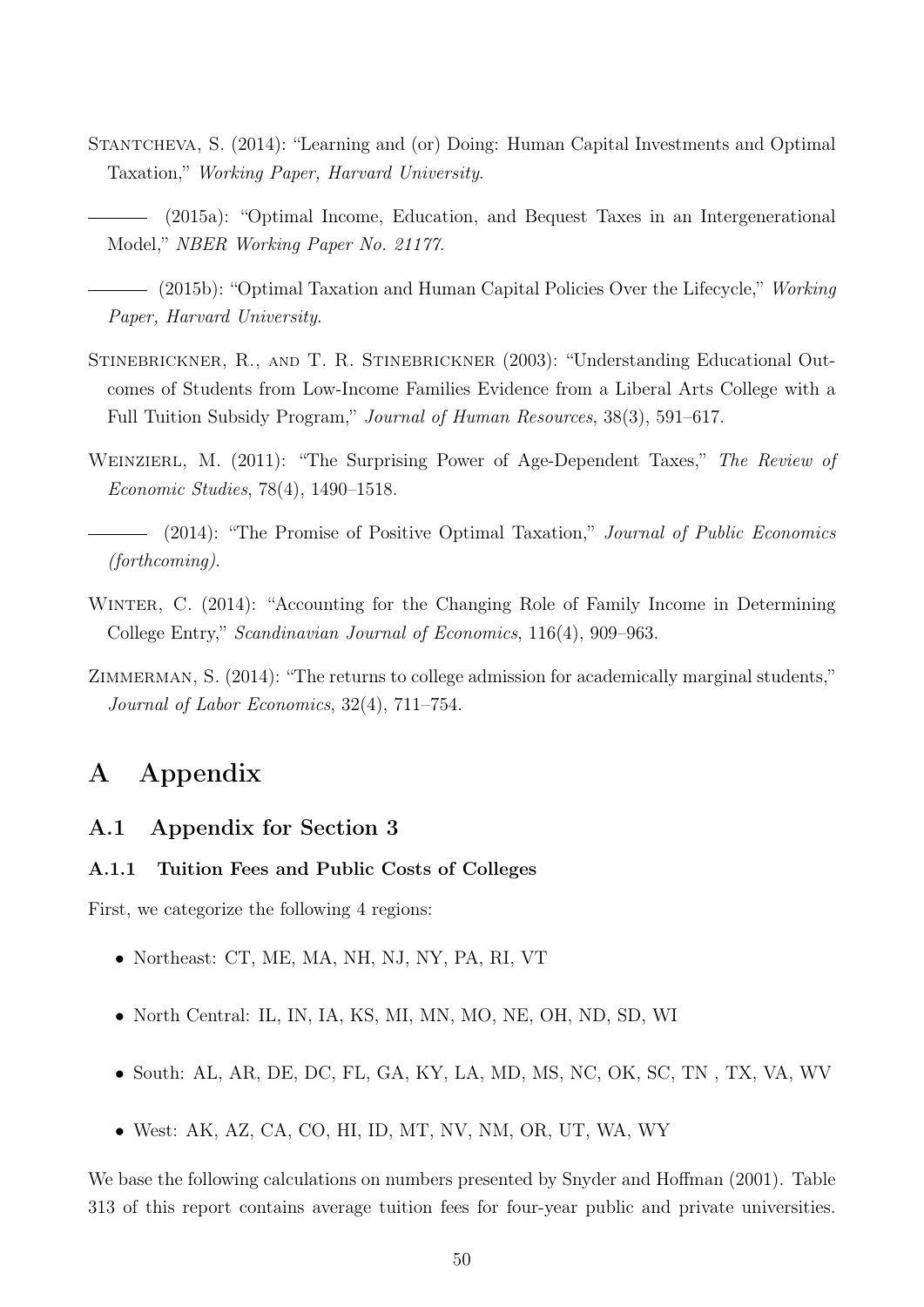According to Table 173, 65% of all four-year college students went to public institutions, whereas 35% went to private institutions. For each state we can therefore calculate the average (weighted by the enrollment shares) tuition fee for a four-year college. We then use these numbers to calculate the average for each of the four regions, where we weigh the different states by their population size. We then arrive at numbers for yearly tuition  $\&$  fees of \$9,435 (Northeast), \$7,646 (North Central), \$6,414 (South) and \$7,073 (West). For all individuals in the data with missing information about their state of residence, we chose a country wide population size weighted average of \$7,434.

Tuition revenue of colleges typically only covers a certain share of their expenditure. Figures 18 and 19 in Snyder and Hoffman (2001) illustrate by which sources public and private colleges finance cover their costs. Unfortunately no distinction between two and four-year colleges is available. From Figures 18 and 19 we then infer how many dollars of public appropriations are spent for each dollar of tuition. Many of these public appropriations are also used to finance graduate students. It is unlikely that the marginal public appropriation for a bachelor student therefore equals the average public appropriation at a college given that costs for graduate students are higher. To solve this issue, we focus on institutions "that primarily focus on undergraduate education" as defined in Table 345. Lastly, to avoid double counting of grants and fee waivers, we exclude them from the calculation as we directly use the detailed individual data about financial aid receipt from the NLSY (see Section 3.3.3). Based on these calculations we arrive at marginal public appropriations of \$5,485 (Northeast), \$4,514 (North Central), \$3,558 (South), \$3,604 (West) and \$4,157 (No information about region).

#### A.1.2 Details on Income Regressions

For most individuals, we do not have information in every year. First of all, we never have information after age 53. Second, since 1994 the survey is conducted biannually. Third, we often have to deal with missing values. To resolve the first issue, we assume that incomes are flat afterwards, which is roughly what one finds in data sets with information on earnings over the whole life cycle. See, e.g., Figures 13 and 14 in Lee, Lee, and Shin (2014). Concerning the second issue, we take the average of the income in the year before and after. Concerning the third issue, we proceed similarly but also take values that are two and three years away if information for the year before and after is missing as well. All other years that are still missing are then just not taken into account for calculating  $\tilde{y}_i$ . Assume, e.g., that only income at age 19, 33 and 46 were observable. Then we would calculate

$$
\tilde{y}_i = \frac{\frac{y_{i19}}{(1+r)} + \frac{y_{i33}}{(1+r)^{14}} + \frac{y_{i46}}{(1+r)^{27}}}{\frac{1}{(1+r)} + \frac{1}{(1+r)^{14}} + \frac{1}{(1+r)^{27}}}.
$$

All incomes are measured in 2000 dollars.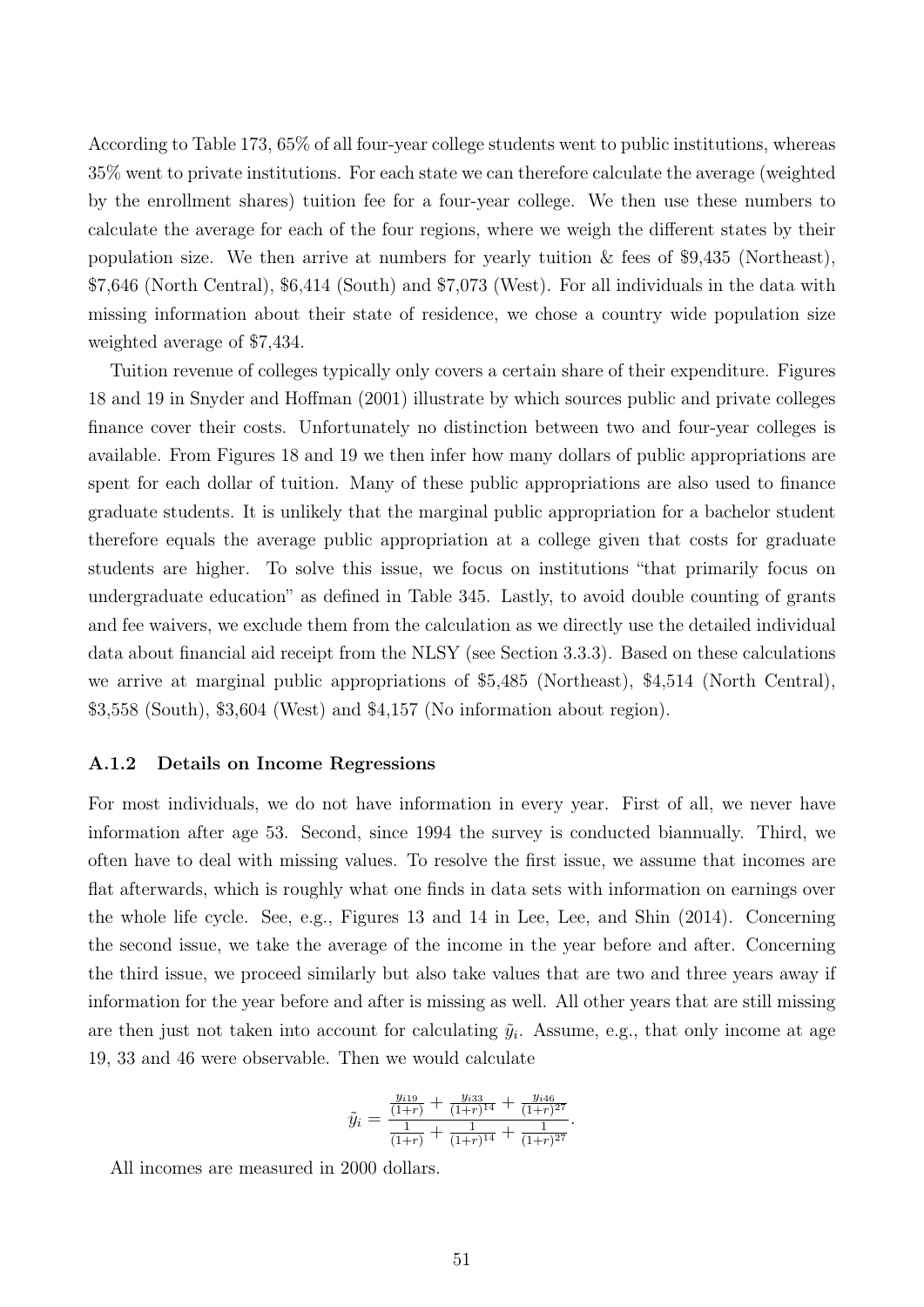Our estimates for the slopes are.  $\hat{\beta}_{co}^{IN} = 1.88$  (0.186) and  $\hat{\beta}_{hs}^{IN} = 1.28$  (0.074). As described in the main text, the second-moments of the log-normal parts are education dependent, so that until 350k, ln y is normal with standard deviation  $\sigma^e$ . We directly take the estimates for  $\sigma^e$ from the distribution of residuals from (6). The values are 0.6548 for college and 0.6631 for high-school.

### A.2 Appendix for Section 4

### A.2.1 Need-Based Grant Reforms and Parental Incentives

Assume that parents have preferences of the form:

$$
u(c, K, \mathcal{I}),
$$

where K is total resources available for their kids. For the child's resources, we have  $K =$  $tr_{co} + \mathcal{G}(\theta, \mathcal{I})$ . Parents choose their transfer  $tr_{hs}$ . The budget constraint of the parents is  $c = \mathcal{I} - T(\mathcal{I}) - tr_{co}$ . Their problem then reads as:

$$
\max_{tr_{co},\mathcal{I}} u\left(y - T(\mathcal{I}) - tr_{co}, tr_{co} + \mathcal{G}(\theta, \mathcal{I}), \mathcal{I})\right).
$$

The first-order conditions are

 $u_K = u_c$ 

and

.

$$
u_c \cdot [1 - T'(\mathcal{I})] + u_K \cdot \left[ \frac{\partial \mathcal{G}(\theta, \mathcal{I})}{\partial \mathcal{I}} \right] = -u_{\mathcal{I}}
$$

Combining the first-order conditions yields:

$$
u_c \cdot \left[1 - T'(\mathcal{I}) + \frac{\partial \mathcal{G}(\theta, \mathcal{I})}{\partial \mathcal{I}}\right] = -u_{\mathcal{I}}
$$

which implies that the parents will react to an decrease in  $\frac{\partial \mathcal{G}(\theta,\mathcal{I})}{\partial \mathcal{I}}$  in the same way as to an increase in  $\mathcal{T}'(\mathcal{I})$ . Denote by  $\varepsilon_{\mathcal{I}^*,1-T'+\frac{\partial\mathcal{G}(\theta,\mathcal{I})}{\partial\mathcal{I}}}$  the elasticity of income with respect to an increase of the effective marginal tax rate.

The reform we are considering is to increase grants for children with parental income below a certain threshold  $\mathcal{I}^*$  by  $d\mathcal{G}$ . This implies an increase of  $\frac{\partial \mathcal{G}(\theta,\mathcal{I})}{\partial \mathcal{I}}$  within a small interval  $[\mathcal{I}^*, \mathcal{I}^*$ +  $\Delta \mathcal{I}$  by

$$
\Delta \left( \frac{\partial \mathcal{G}(\theta, \mathcal{I})}{\partial \mathcal{I}} \right) = \frac{d\mathcal{G}}{\Delta \mathcal{I}}
$$

The impact of the change in parents behavior on public funds is then given by: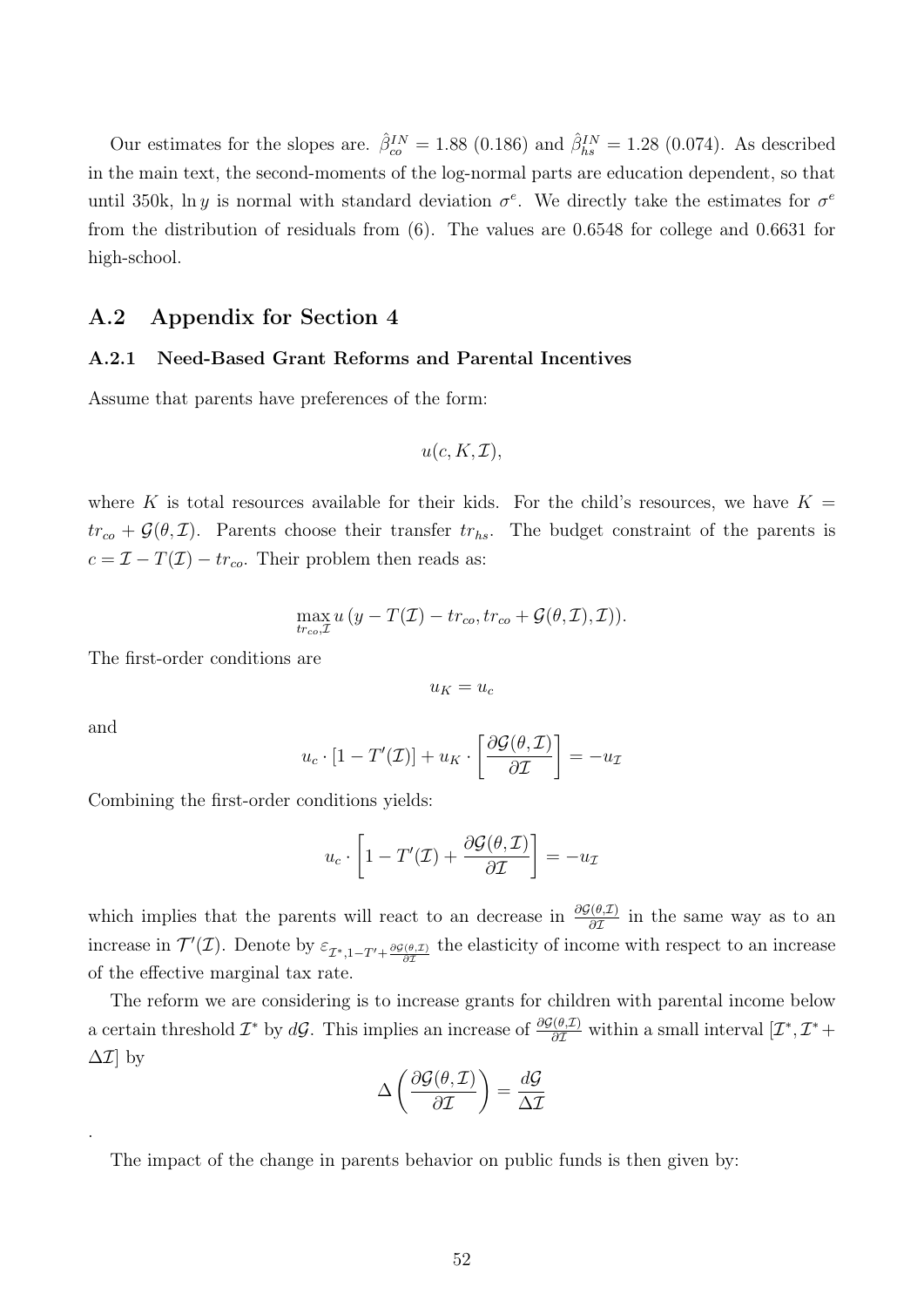$$
\left(\mathcal{T}'-\frac{\partial \mathcal{G}(\theta,\mathcal{I})}{\partial \mathcal{I}}\right)\varepsilon_{\mathcal{I}^*,1-T'+\frac{\partial \mathcal{G}(\theta,\mathcal{I})}{\partial \mathcal{I}}} \frac{\mathcal{I}^*}{1-\mathcal{T}'+\frac{\partial \mathcal{G}(\theta,\mathcal{I})}{\partial \mathcal{I}}}\frac{d\mathcal{G}}{\Delta \mathcal{I}}.
$$

The mass of affected parents is  $h_{\mathcal{I}^*}^{co}\Delta \mathcal{I}$ , where  $h_{\mathcal{I}^*}^{co}$  is the density of parents with income  $\mathcal{I}^*$  and children that go to college. The overall effect is therefore

$$
\left(\mathcal{T}'-\frac{\partial \mathcal{G}(\theta,\mathcal{I})}{\partial \mathcal{I}}\right)\varepsilon_{\mathcal{I}^*,1-T'+\frac{\partial \mathcal{G}(\theta,\mathcal{I})}{\partial \mathcal{I}}} \frac{\mathcal{I}^*}{1-\mathcal{T}'+\frac{\partial \mathcal{G}(\theta,\mathcal{I})}{\partial \mathcal{I}}}d\mathcal{G}.
$$

#### A.2.2 Robustness Check I: Dropout

In this subsection, we elaborate how our results change if college dropout is taken into account as well. We base our calculations on empirical evidence on dropout behavior as well as own estimates. Dropout changes the basic considerations from the previous subsections for two reasons: (i) subsidies are not only paid to those students who will graduate but also to those who drop out although for a shorter period of time. (ii) higher subsidies will not only induce individuals to study that will graduate but also some that will fail to graduate – whether this makes a subsidy increase fiscally more appealing depends on how large returns to 'some college' are.

We first look at effect (i) in isolation. Shapiro et al. (2012, Table 6) find that for the cohort which was first enrolled in a four year college in the fall of 2006, 62% graduated 6 years later. Thus, at most 38% never received a bachelor degree. Let's first assume that all marginal students indeed graduate. How does a first back of the envelope calculation change our result? The adjusted formula looks as follows

$$
\gamma_D^{\mathcal{G}} = \frac{\Delta \bar{e} \times \Delta \bar{\mathcal{T}}}{G^{co}(\bar{\omega}) \left(1 + \frac{1}{t_D} \frac{D_{infra}}{1 - D_{infra}}\right)} - 1 = -.38,\tag{26}
$$

where  $\frac{1}{t_d}$  adjust for the fact that dropouts do not receive subsidies over 4.5 years, but less. We assume that dropouts spend two years in college, which is the average number dropouts spent in college in the NLSY97. This analysis reveals that taking into account dropout is not unimportant. We did not take into account fact (ii) in this first calculation, i.e. the impact of marginal students that drop out on the government budget. It is not obvious what value to take for the dropout probability of marginal students. In addition, marginal students also partly benefit from college. To tackle the first issue, we estimated the dropout probability in the NLSY97 as function of parental income, father's education and AFQT. The results are displayed in Table 6.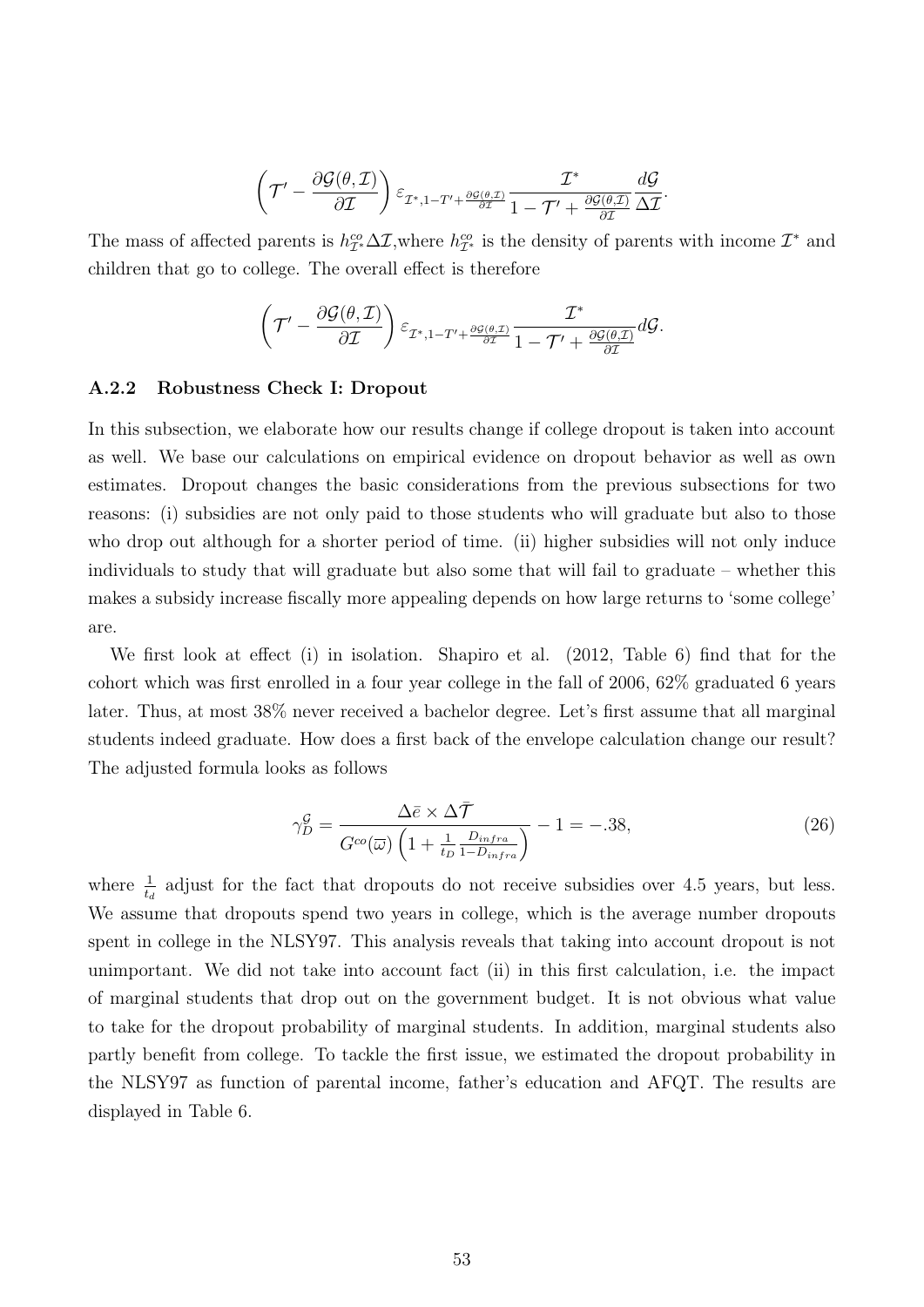Table 6: Dropout Probit

|                |                 | Father's Education | AFOT            |
|----------------|-----------------|--------------------|-----------------|
| Coefficient    | $-1.98e-06$ *** | $-.0622153$ ***    | $-.0094686$ *** |
| Standard Error | $(6.47e-07)$    | (0.116132)         | (.0013619)      |

N=1,921. \* p  $\leq$  0.10, \*\* p  $\leq$  0.05, \*\*\* p  $\leq$  0.01.

As expected, all these variables have a negative impact on dropping out of college.<sup>36</sup> Predicting the dropout probability of marginal and inframarginal students for our model yields a dropout probability of 36% for individuals with characteristics of our infa-marginal students and 45% for individuals that have characteristics of our marginal students. Thus the formula should now look like

$$
\gamma_D^{\mathcal{G}} = \frac{\Delta \bar{e} \times \Delta \bar{\mathcal{T}} \left( \Delta \bar{\mathcal{T}} + \frac{D_{marg}}{1 - D_{marg}} \Delta \bar{\mathcal{T}}^D \right)}{G^{co}(\bar{\omega}) \left( 1 + \frac{1}{t_D} \frac{D_{intra}}{1 - D_{intra}} \right)} - 1 = -.30
$$
\n(27)

A question that remains is how to quantify  $\Delta \bar{\mathcal{T}}^{dropout}$ . According to Lee, Lee, and Shin (2014) the earnings premium for 'some college' was between 25% and 40% between 1980 and 2005. Based on that, we assume that the earnings increase from some college (i.e. 2 years in college before dropout) is 30% of that from graduating.<sup>37</sup> For this case, we obtain  $\gamma^{\mathcal{G}} = -.30$ – thus even when taking dropout into account, the government gets back \$0.70 for each dollar invested.

Need-Based Grants We also investigate how our results for need-based grants change when taking into account college dropout. In particular, the results from Table 6 might raise doubt about the robustness of our result for the efficiency of need-based grants as low income children are more likely to drop out. We address this question and calculate the return on increasing subsidies for children with parental income below certain income levels again and take into account how the dropout probabilities of marginal and inframarginal students vary with income. Figure 13(a) shows how the dropout probability varies with parental income for marginal and inframarginal students of our model. The dropout probability clearly decreases with parental income. As Figure 13(b) (which is the dropout-equivalent to Figure 5) shows, this has indeed an effect on how the profitability of grant increases varies with parental income (See blue dashdotted line). However, the effect is not too large and does not change much with respect to the main conclusion. We even look at a 'worst-case scenario' and take parental incentives into

 $36$ This is in line with reported statistics. Individuals with lower academic ability are more likely to dropout. see e.g. Chatterjee and Ionescu (2012). It has also been documented that parental characteristics play an important role, see e.g. Stinebrickner and Stinebrickner (2003).

 $37$ The numbers cited from Lee, Lee, and Shin (2014) do not take into account different ability of those who graduate and those who dropout. The number that we take (i.e. 30%) is conditional on ability. Given that those who dropout are typically of lower ability, we consider our choice of 30% as a lower bound.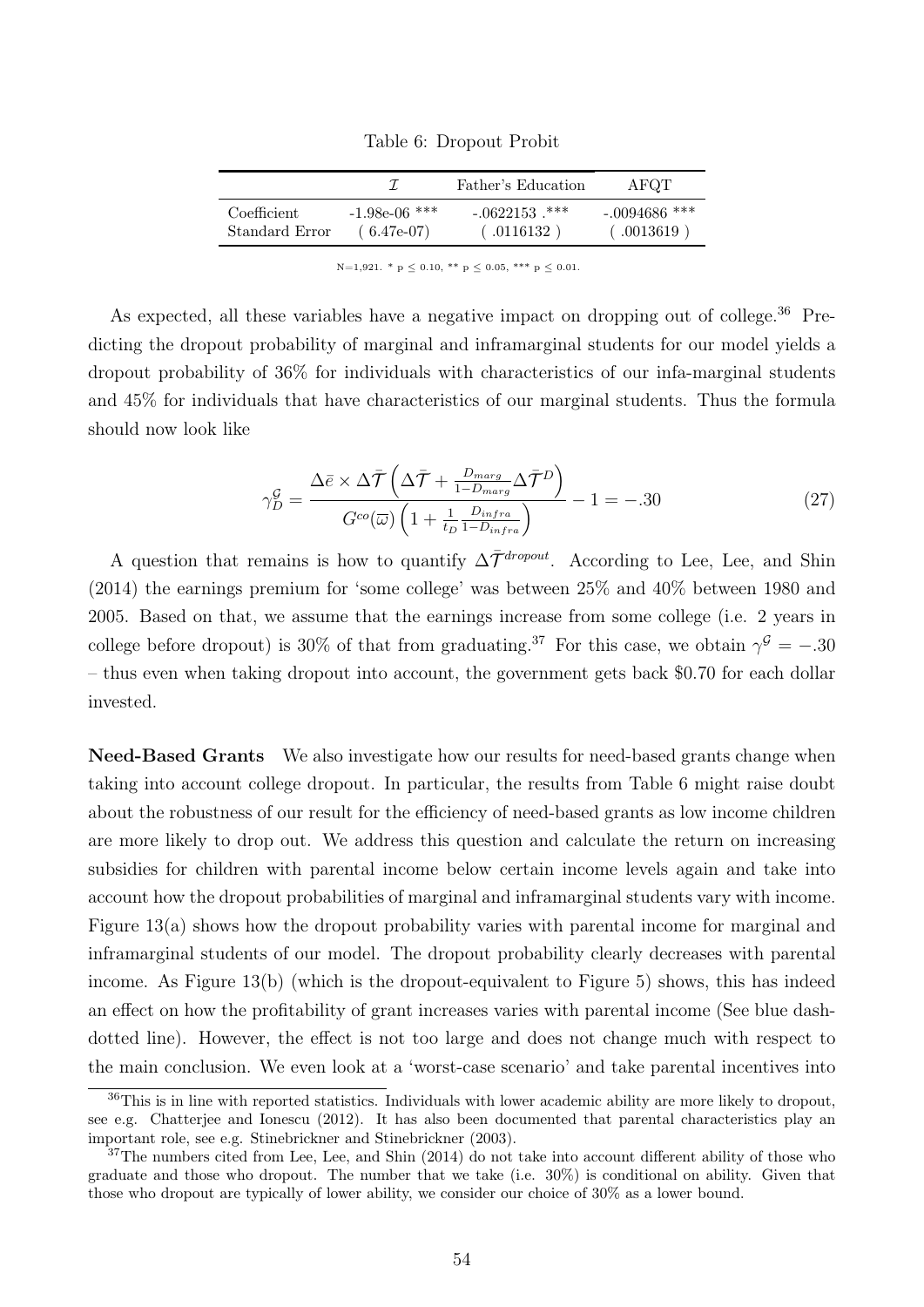

Figure 13: Revenue Gains as a Function of Annual Income

account as well. As the red bold line reveals even in this scenario increasing subsidies for children with parental income below \$35,000 is a free lunch; this corresponds to those children in the lowest parental income tercile.

#### A.2.3 Robustness Check II: General Equilibrium

Our analysis so far abstracted from general equilibrium effects. A rising share of college graduates is likely to decrease the returns to college. What does this imply for our findings? A first educated guess might be that it weakens the case for an increase in subsidies. If returns to college decline, wages decline not only for the marginal but also for inframarginal students. It turns out, however, that for the reforms we consider, general equilibrium effects seem to strengthen the argument for increasing subsidies rather than weakening it. The reason is that the increase in college labor increases wages for high school graduates and therefore their contribution to public funds. There are approximately twice as many high-school than college graduates. As a consequence, the second effect (i.e. increases high-school wages) dominates and general equilibrium effects strengthen the case for an increase in subsidies.

Following common practice, we assume a CES production function of the following form:

$$
F(H, L) = ((A_l L)^{\rho} + (A_h H)^{\rho})^{\frac{1}{\rho}}
$$

where  $\rho \in (-\infty, 1]$  and  $\sigma = \frac{1}{1}$  $\frac{1}{1-\rho}$  is the elasticity of substation between college and non-college labor supply. For our model, we have

$$
L = \int_{\Theta} \int_{\mathbb{R}_+} \int_{\Omega} y_{hs}(\omega) dG_{\theta}^{hs}(\omega) H_{\theta, \mathcal{I}}(\tilde{\kappa}(\theta, \mathcal{I})) dK_{\theta}(\mathcal{I}) dF(\theta)
$$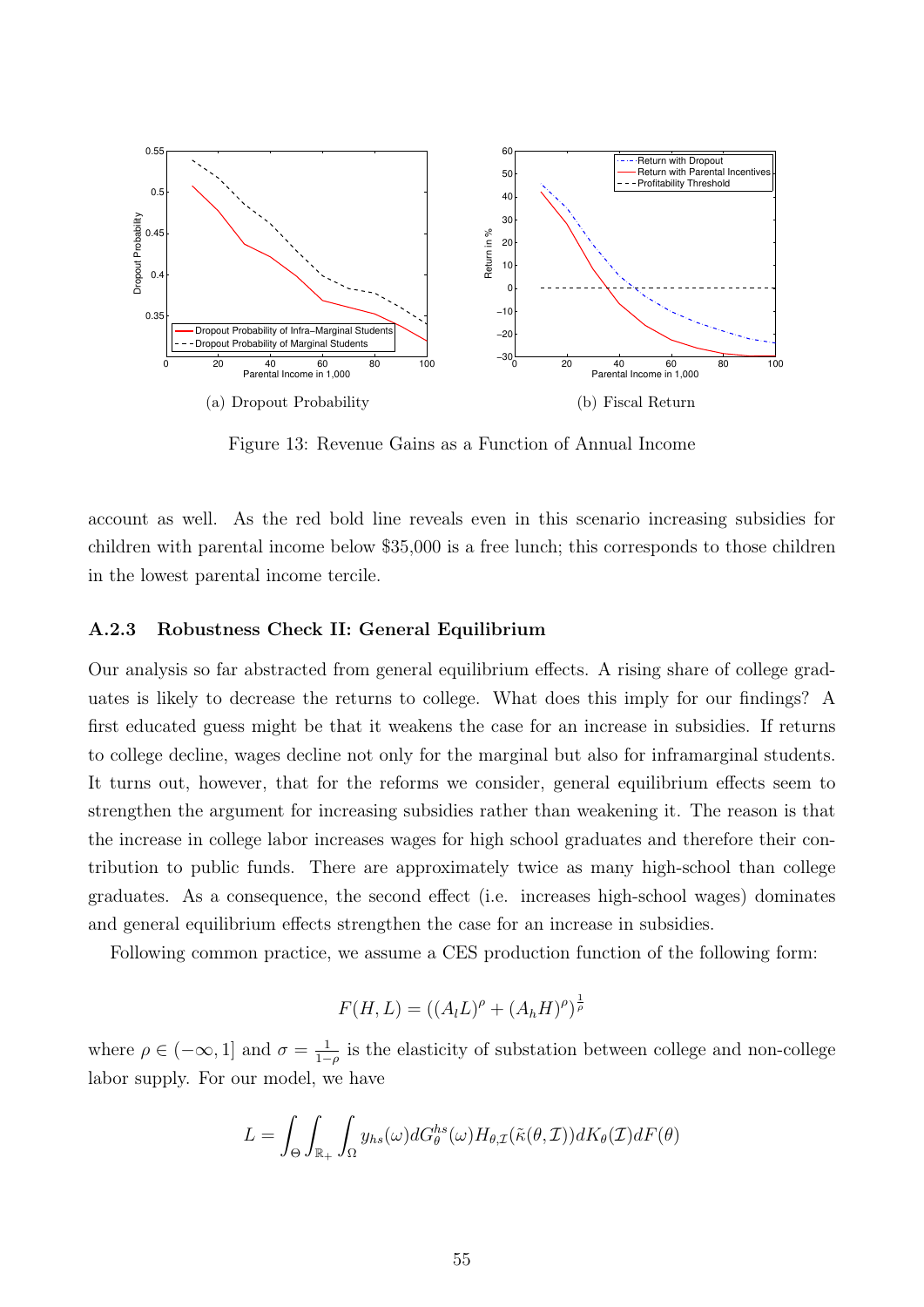and

$$
H = \int_{\Theta} \int_{\mathbb{R}_+} \int_{\Omega} y_{co}(\omega) dG_{\theta}^{co}(\omega) (1 - H_{\theta, \mathcal{I}}(\tilde{\kappa}(\theta, \mathcal{I}))) dK_{\theta}(\mathcal{I}) dF(\theta).
$$

It is simple to show that wages per efficiency unit of high school and college labor are given by

$$
w_{hs} = A_l^{\rho} \left( A_l^{\rho} + A_h^{\rho} \left( \frac{H}{L} \right)^{\rho} \right)^{\frac{1-\rho}{\rho}}
$$

and

$$
w_{co} = A_h^{\rho} \left( A_h^{\rho} + A_l^{\rho} \left( \frac{H}{L} \right)^{-\rho} \right)^{\frac{1-\rho}{\rho}}.
$$

Without loss of generality, we set  $w_{hs} = w_{co} = 1$  for our calibrated economy – it is w.l.o.g. since one cannot jointly identify the level of  $\omega$  for workers and the wages for an efficiency unit of labor supply. We now repeat our analysis from above and ask what the revenue consequences are from marginally increasing grants for all (potential) college students. But now we assume that wages will change as a consequence of the increase in college labor supply. The consequence is that also tax payments of all individuals that do not change their college decision will change. The tax payments of college graduates will decrease as their wage decreases whereas the opposite is true for the high school graduates – for this simple exercise we assume that labor supply will be constant; as we argue below, endogenous labor supply would strengthen our results.

To compute how the number for  $\gamma^{\mathcal{G}}$  changes, we therefore have to compute how the tax payments of those who do not change their behavior changes. Our adjusted formula thus reads as

$$
\gamma_R^{\mathcal{G}} = \frac{\Delta \bar{\epsilon} \Delta \bar{\mathcal{T}} + G^{co}(\bar{\omega}) \Delta \bar{\mathcal{T}}_{GE}^{co} + G^{hs}(\bar{\omega}) \Delta \bar{\mathcal{T}}_{GE}^{hs}}{G^{co}(\bar{\omega})} - 1, \tag{28}
$$

where  $\Delta \bar{\mathcal{T}}_{GE}^{hs}$  and  $\Delta \bar{\mathcal{T}}_{GE}^{co}$  reflect the average increase in the contribution to public funds due to general equilibrium effects on wages. We make the assumption that  $\rho = .39$  which implies  $\sigma = 1.64$  in accordance with Goldin and Katz (2009). We find that  $\gamma^{\mathcal{G}} = -0.10$  for this case. Thus, general equilibrium effects increase this number by .03. Whereas tax payments from college graduates decrease, the opposite is true for high school graduates. As the share of high school graduates is larger than that of college graduates, it outweighs this effect even though high school wages increase less than college wages decrease and even though high school graduates face lower marginal tax rates given the progressivity of the tax code. Finally note that taking into account endogenous labor supply should strengthen our results: high school graduates would work more and college graduates would work less. Given that the wage increase effect of high school graduates dominated the wage decrease effect, it is unlikely that the opposite is true for labor supply responses. To conclude, taking into account that relative wages may change because of an increase of college educated labor supply does not affect the fiscal externality argument strongly and is likely to strengthen it. Another important question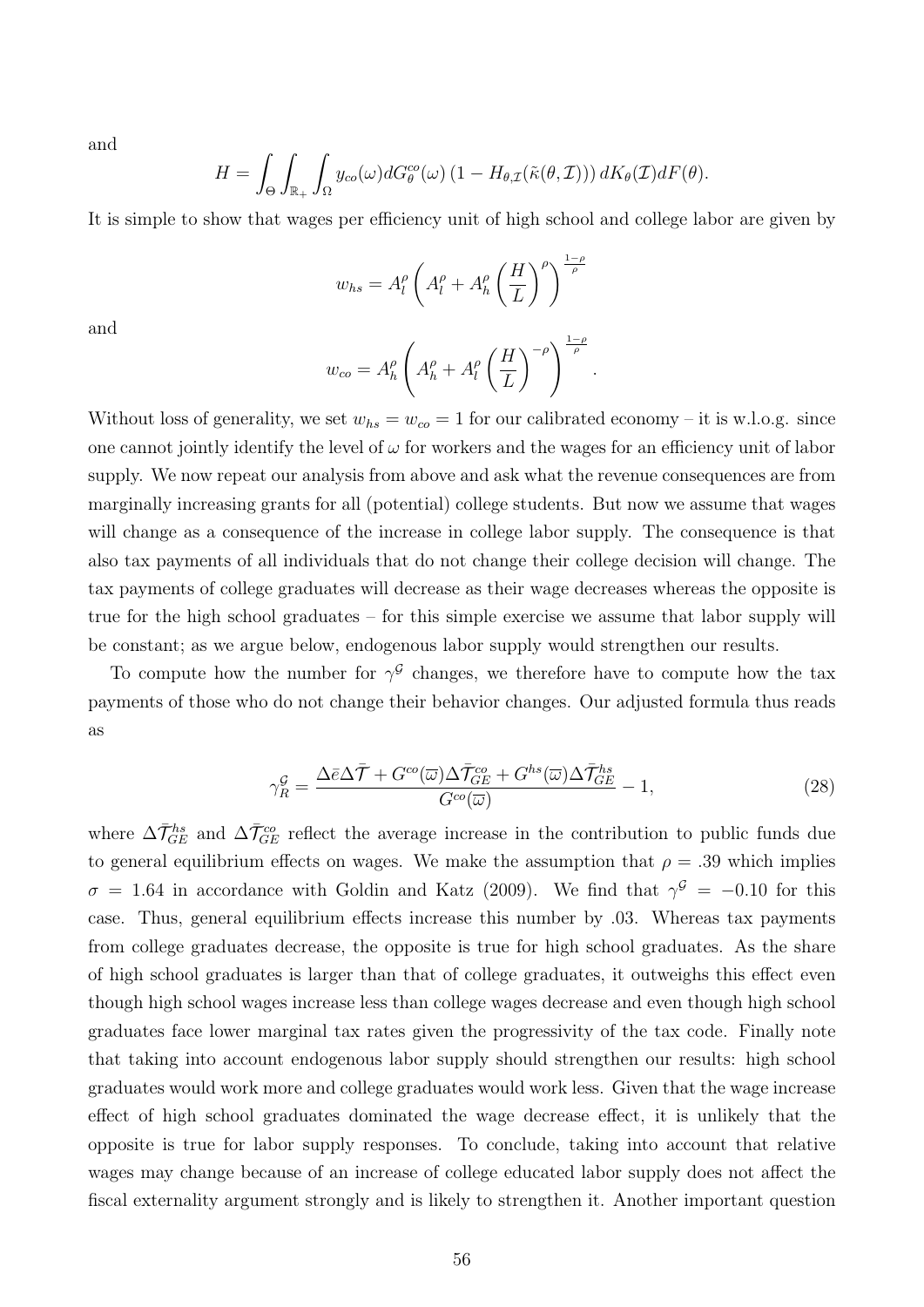that we leave for future research is how decisions of future generations to go to college will be affected by the implied decline in the college wage premium and what this implies for policies.

# A.3 Appendix for Section 5

#### A.3.1 Education Dependent Tax Reforms

For tax reforms, as illustrated in Figure 7, that only affect either college graduates or high school graduates, the mechanical effect is

$$
\forall i = hs, co: M^{i}(y^{i}(\omega^{*})) = d\mathcal{T}^{i'} dy \beta^{i} (G^{i}(\overline{\omega}) - G^{i}(\omega^{*})) .
$$

The college graduation effect for education dependent marginal tax rate increases reads as

$$
\forall i = hs, co: CG^i(y^i(\omega^*)) = d\mathcal{T}^{i'}dy \int_{\Theta} \int_{\mathbb{R}_+} \Delta \mathcal{T}(\theta, \mathcal{I}) \int_{\omega^*}^{\overline{\omega}} \xi^i(\theta, \mathcal{I}, \omega) H_{\theta, \mathcal{I}}(\tilde{\kappa}(\theta, \mathcal{I})) dK_{\mathcal{I}}(\theta) dF(\theta).
$$
\n(29)

Since the semi-elasticities have unambiguous signs in this case, we know that this term is negative for  $i = c$  and positive for  $i = hs$  whenever the fiscal externality of going to college is positive for the average marginal student.

Finally, the education dependent labor supply effect is

$$
\forall i = hs, co: \ LS^{i}(y^{i}(\omega^{*})) = -\mathcal{T}^{i'}\beta^{i}g^{i}(\omega^{*}) \frac{\varepsilon_{y^{i},1} - \tau^{i'}}{1 + \varepsilon_{y^{i},1} - \tau^{i'}} \frac{\omega^{*}}{1 - \mathcal{T}^{i'}} d\mathcal{T}^{i'} dy,
$$

which follows from similar analytical steps as in the education independent case. These considerations yield the following overall effect on tax revenue

$$
\forall i = hs, co: \ \Gamma^i(y_i(\omega^*)) = M^i(y^i(\omega^*)) + CG^i(y^i(\omega^*)) + LS^i(y^i(\omega^*)). \tag{30}
$$

Again define the normalized version as

$$
\gamma^{i}(y_{i}(\omega^{*})) = \frac{\Gamma^{i}(y_{i}(\omega^{*}))}{d\mathcal{T}^{i'}dy\beta^{i}(G^{i}(\overline{\omega}) - G^{i}(\omega^{*}))}.
$$

These two functions and their decompositions are illustrated in Figure 14. The college graduation effect has a unique sign and is significantly larger than in the education-independent case for income levels up to \$50,000. When increasing taxes for college graduates, for each redistributed dollar up to 13 Cents are lost through the college margin in our benchmark case. For high school taxes, up to an additional 11 Cents for each mechanically raised dollar are gained via positive incentives for college education. These numbers can get much larger for other specifications. For the case of  $\gamma = 1$  and a borrowing maximum of \$32,250, up 43 Cents of each mechanical raised Dollar (via taxes for college graduates) of tax revenue are lost via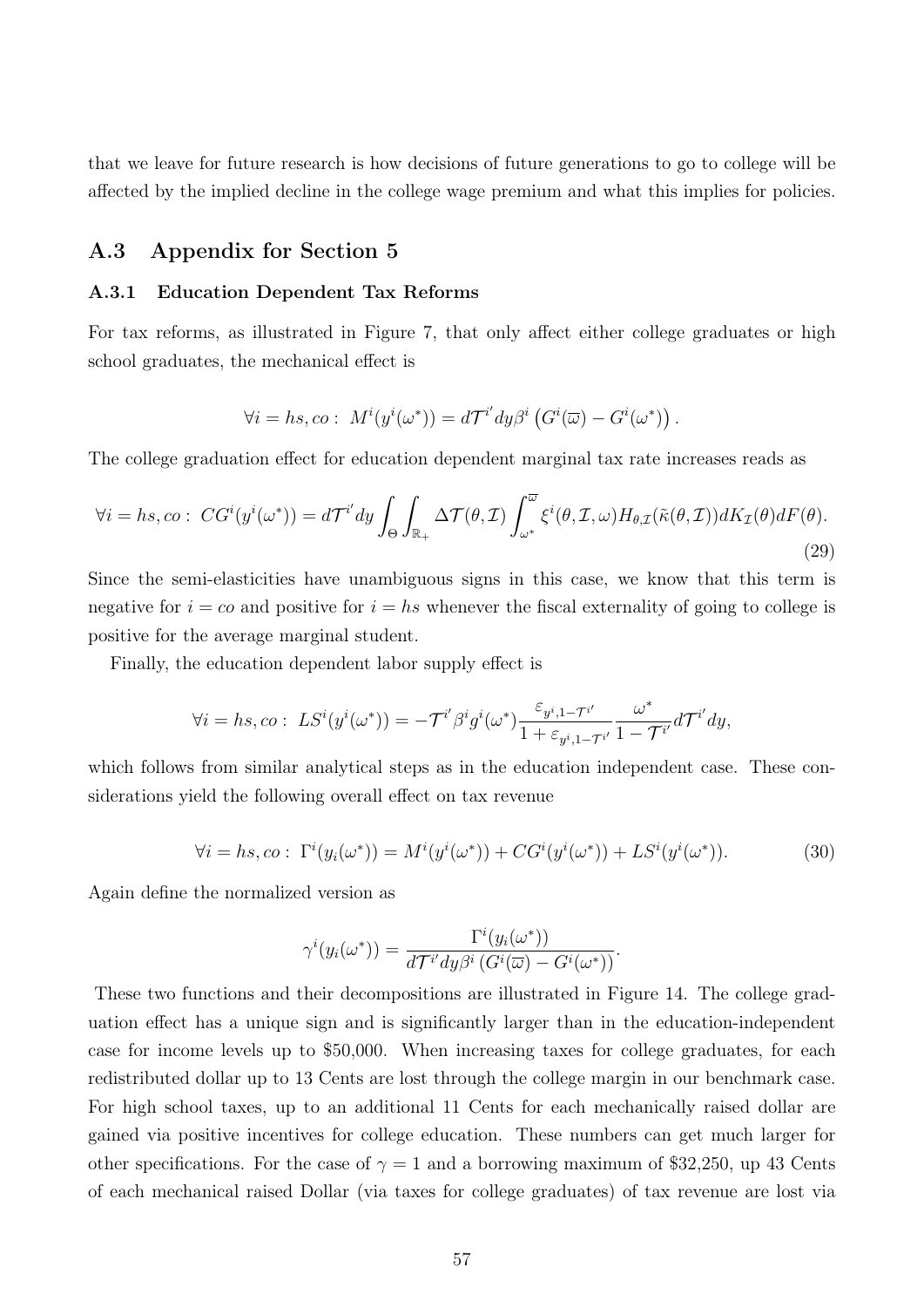

(a) Tax Increases for College Graduates (b) Tax Increases for High School Graduates

Figure 14: Revenue Gains as a Function of Annual Income

dampened incentives for college education. When increasing taxes for high school graduates solely, up to 26 Cents of additional tax revenue are obtained for each mechanically raised Dollar via the positive incentives for college education.

### A.3.2 Revenue Effects of Lump-Sum Tax Reforms

Consider a small increase of the lump-sum element of the tax function for all individuals by  $d\mathcal{T}(0)$ . This mechanically increases tax revenue in NPV by

$$
M(0) = d\mathcal{T}(0) \left( \beta^{co2} G^{co}(\overline{\omega}) + \beta^{hs} G^{hs}(\overline{\omega}) \right).
$$

The increase in the lump sum element of the tax function also changes incentives for enrollment. In fact, graduation will increase by:

$$
d\mathcal{T}(0)\int_{\Theta}\int_{\mathbb{R}_+}\int_{\Omega}\xi^{ind}(\theta,\mathcal{I},\omega)h_{\theta,\mathcal{I}}(\tilde{\kappa}(\theta,\mathcal{I}))dK_{\mathcal{I}}(\theta)dF(\theta).
$$

This implies a first-order effect on the government budget which is given by:

$$
CG(0) = d\mathcal{T}(0) \int_{\Theta} \Delta \mathcal{T}(\theta) \int_{\mathbb{R}_+} \int_{\Omega} \xi^{ind}(\theta, \mathcal{I}, \omega) H_{\theta, \mathcal{I}}(\tilde{\kappa}(\theta, \mathcal{I})) dK_{\mathcal{I}}(\theta) dF(\theta).
$$
 (31)

The overall impact on public funds of a marginal increase of the lump-sum tax by  $\Delta \mathcal{T}(0)$  is thus given by:

$$
\Gamma(0) = M(0) + CG(0). \tag{32}
$$

We also define a normalized revenue gain measure that is simpler to interpret

$$
\gamma(0) = \frac{\Gamma(0)}{d\mathcal{T}(0) \left(\beta^{co} G^{co}(\overline{\omega}) + \beta^{hs} G^{hs}(\overline{\omega})\right)}.
$$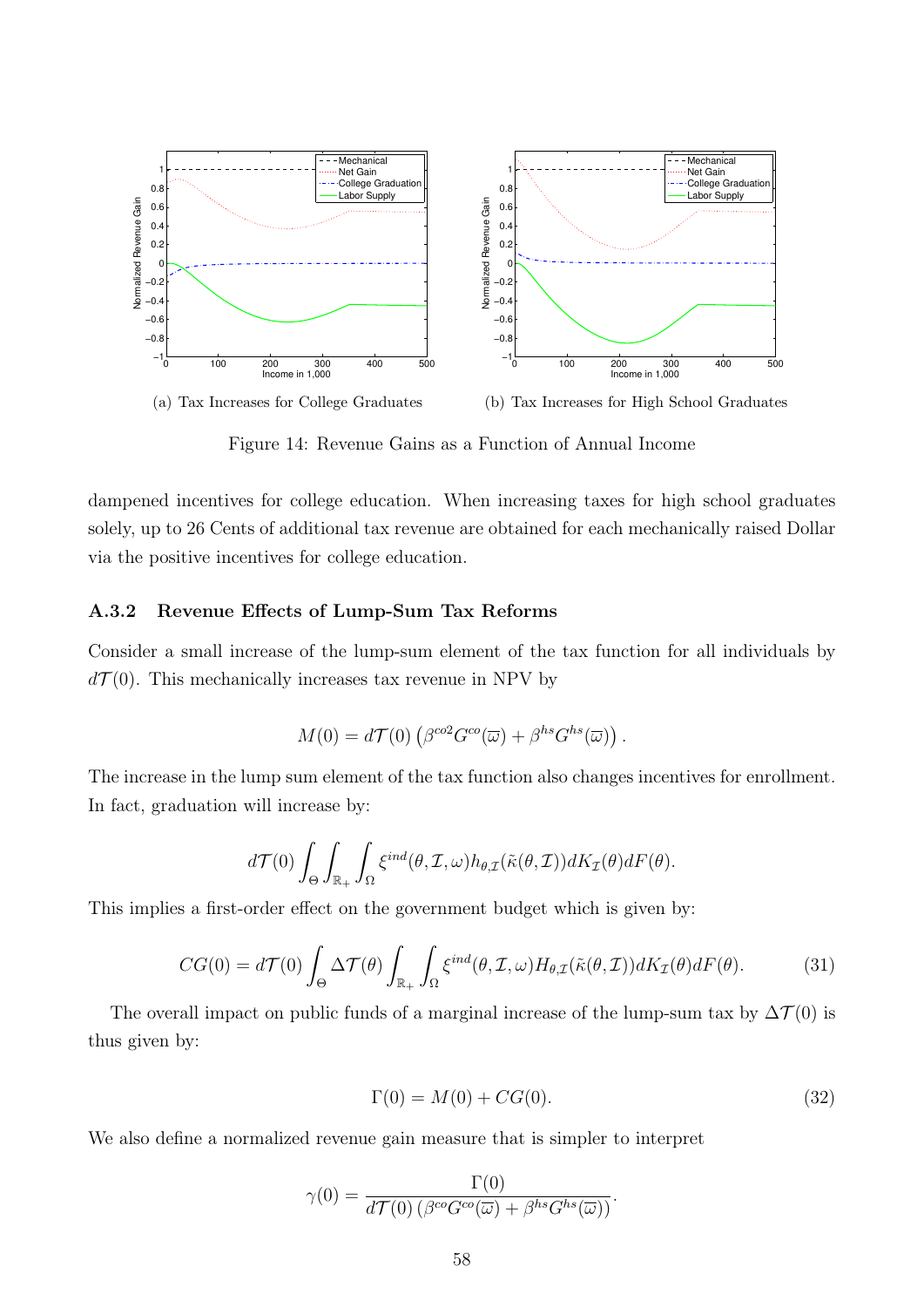This term reads as follows: For each dollar the government mechanically raises by increasing  $\mathcal{T}(0)$ , it keeps  $\gamma(0)$  dollars. Whether this number is larger or smaller than unity solely depends on the sign of (31), which in turn depends on (i) whether higher lump sum taxes lead to higher graduation rates and (ii) whether the average marginal college graduate provides a larger share to the government budget as compared to the case where she had not gone to college. There is not sufficient empirical evidence on the graduation responses with respect to lump sum taxes – or welfare benefits – that would allow us to calculate  $\gamma(0)$  in a sufficient-statistic manner. Using our parameterized model, we find that an increase in lump-sum taxes increases graduation and that these marginal students increase the net tax revenue of the government leading to a number  $\gamma(0) = 1.04$ . For each marginal dollar the government raises with increasing lump sum taxes, it obtains another \$0.04 due to increased college graduation. Intuitively, higher lump-sum taxes – or lower welfare benefits – make being poor less attractive and therefore rise incentives to invest in education by obtaining a college degree. For a borrowing limit of \$32,250 and a risk aversion parameter of 1,  $\gamma(0)$  gets as high as 1.07.

Education-Dependent Lump-Sum Reforms. In case that lump-sum taxes are only increased for one education group, the mechanical increase in tax revenue is:

$$
\forall i = hs, co: M^{i}(0) = d\mathcal{T}^{i}(0)\beta^{i}G^{i}(\overline{\omega}).
$$

The college graduation effect reads as

$$
\forall i = hs, co: CG^{i}(0) = d\mathcal{T}^{i}(0) \int_{\Theta} \Delta \mathcal{T}(\theta) \int_{\mathbb{R}_{+}} \int_{\Omega} \xi^{i}(\theta, \mathcal{I}, \omega) H_{\theta, \mathcal{I}}(\tilde{\kappa}(\theta, \mathcal{I})) dK_{\mathcal{I}}(\theta) dF(\theta).
$$

Based on that, we can also define the overall impact on welfare

$$
\forall i = hs, co: \ \Gamma^i(0) = M^i(0) + CG^i(0).
$$

The normalized version reads as

$$
\gamma^{i}(0) = \frac{\Gamma^{i}(0)}{d\mathcal{T}^{i}(0)\beta^{i}G^{i}(\overline{\omega})}.
$$

Again, there are no well-established empirical results that would help us to evaluate this equation directly. Using the quantitative version of our model from Section 3, we obtain  $\gamma^{hs}(0) = 1.15$  and  $\gamma_R^{co}(0) = 0.81$ . Raising lump sum elements in an education dependent fashion clearly acts like a price subsidy. Increasing it solely for college graduates decreases the number of college graduates and the government loses \$0.19 for each dollar it mechanically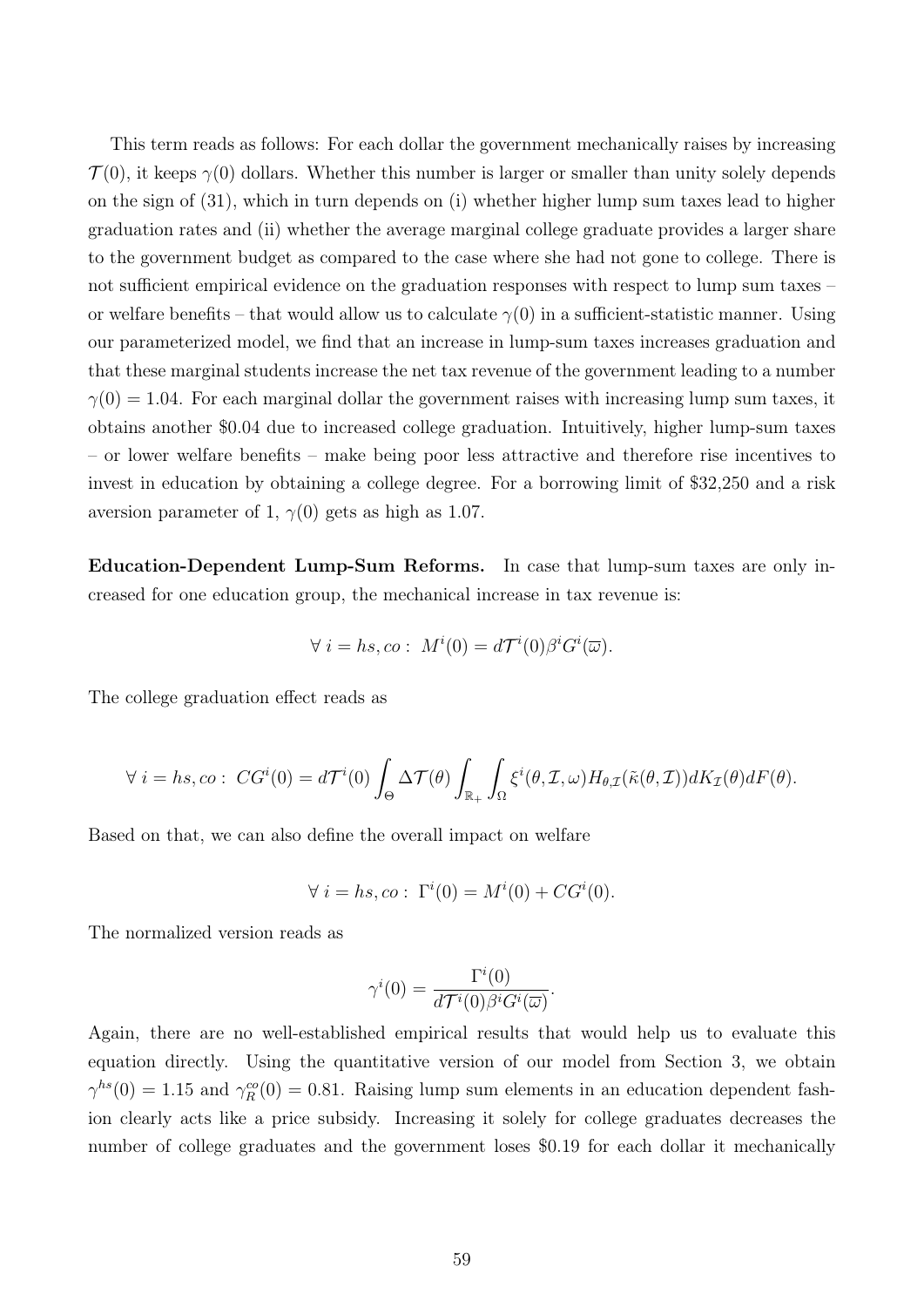raises.<sup>38</sup> For high school lump sum taxes, this effect reverses. Higher lump sum taxes for high school graduates make going to college more attractive and therefore the government obtains an additional \$0.15 for each mechanically raised dollar. For  $\gamma = 1$  and a borrowing limit of \$32,250, effects get much stronger:  $\gamma_R^{co}(0) = 0.57$  and  $\gamma_R^{hs}(0) = 1.26$ .

### A.4 Appendix for Section 6

### A.4.1 Proof of Proposition 1

Formula (13) in Section 4.1 gives the impact on government revenue for a marginal increase in grants. Inserting (10) and (12) yields

$$
\Gamma^{\mathcal{G}} = d\mathcal{G} \times \int_{\Theta} \int_{\mathbb{R}_+} \Delta \mathcal{T}(\theta, \mathcal{I}) \xi^{\mathcal{G}}(\theta, \mathcal{I}) H_{\theta, \mathcal{I}}(\tilde{\kappa}(\theta, \mathcal{I})) dK_{\theta}(\mathcal{I}) dF(\theta) + d\mathcal{G} \times \beta^{co1} G^{co}(\overline{\omega}).
$$

This expression does not take into account the impact on utility of students as the focus was solely on revenue. Taking into account utility as well and using the definition of the social welfare weights of students as defined in (22) changes the expression to

$$
d\mathcal{G} \times \int_{\Theta} \int_{\mathbb{R}_+} \Delta \mathcal{T}(\theta, \mathcal{I}) \xi^{\mathcal{G}}(\theta, \mathcal{I}) H_{\theta, \mathcal{I}}(\tilde{\kappa}(\theta, \mathcal{I})) dK_{\theta}(\mathcal{I}) dF(\theta) + d\mathcal{G} \times \beta^{co1} G^{co}(\overline{\omega}) \left(1 - \mathcal{W}^{st}\right).
$$

Setting this expression to zero and using the standard definition of an elasticity gives the formula in Proposition 1.

### A.4.2 Proof of Proposition 3

Equation (18) gives the revenue gain of a marginal increase in the marginal tax rate at income level  $y(\omega^*)$ . The effect of individual utility is not taken into account. Taking it also into account the expression reads as

$$
d\mathcal{T}' dy \int_{\omega^*}^{\overline{\omega}} \left( \beta^{\text{co2}} \left( G^{\text{co}} (\overline{\omega}) - G^{\text{co}} (\omega^*) \right) (1 - \mathcal{W}^{\text{co}} (\omega)) + \beta^{hs} \left( G^{\text{hs}} (\overline{\omega}) - G^{\text{hs}} (\omega^*) \right) \right) \left( 1 - \mathcal{W}^{\text{hs}} (\omega) \right) dF(\omega)
$$
  
+  $CG(y(\omega^*)) + LS(y(\omega^*)).$  (33)

For a tax function to be optimal, this has to be zero. Setting the term to zero and solving for  $\frac{\mathcal{T}'(y(\omega))}{1-\mathcal{T}'(y(\omega))}$  yields Proposition 3.

<sup>&</sup>lt;sup>38</sup>Note that this result is still much weaker than the result from Section 4 where a grant increase was even self-financing. Based on that result, one could suspect that an increase of the lump sum tax solely for college graduates would actually decrease tax revenue as the decrease in graduation is that large. The simple reason for this asymmetry of results are borrowing constraints. As individuals are borrowing constrained, one dollar more of consumption during college has a much stronger effect than one more dollar as a worker.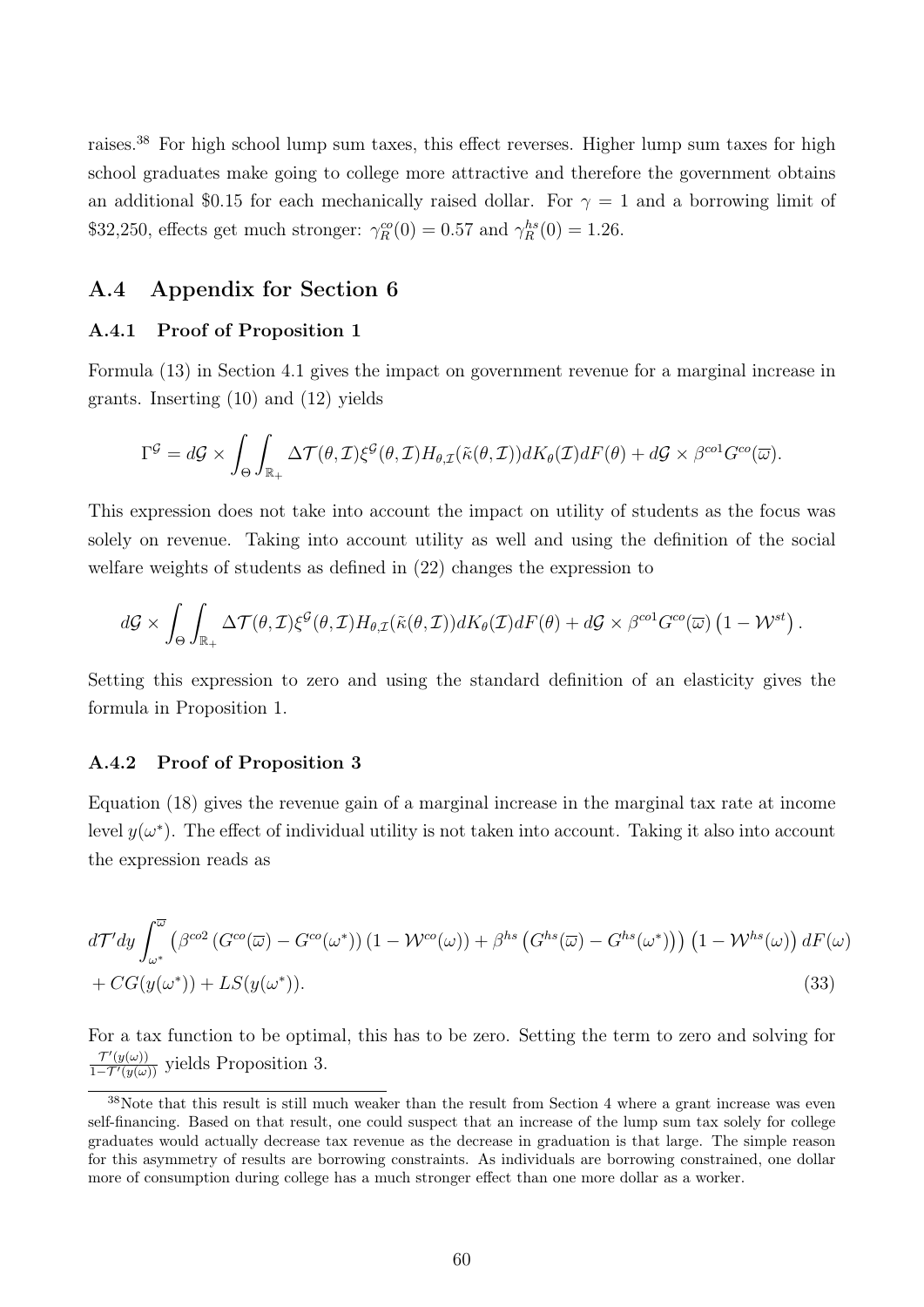#### A.4.3 Proof of Proposition 4

Equation (30) gives the revenue gain of a marginal increase in the marginal tax rate at income level  $y_{co}(\omega^*)$  or  $y_{hs}(\omega^*)$ . The effect of individual utility is not taken into account. Taking it also into account the expression reads as (for  $i = co, hs$ )

$$
d\mathcal{T}^{i'}dy\beta^{i}\int_{\omega^{*}}^{\omega}\beta^{i}\left(G^{i}(\overline{\omega})-G^{i}(\omega^{*})\right)\left(1-\mathcal{W}^{i}(\omega)\right)dF(\omega)+CG^{i}(y^{i}(\omega^{*}))+LS^{i}(y^{i}(\omega^{*})).
$$

For a tax function to be optimal, this has to be zero. Setting the term to zero and solving for  $\mathcal{T}^{i'}(y(\omega))$  $\frac{1 - \tau^i(y(\omega))}{1 - \tau^i(y(\omega))}$  yields the formulas in Proposition 4.

#### A.4.4 Robustness Mirrleesian Income Taxation

Figure 15(a) shows that differences in marginal tax rates can get more substantial for lower values of the CRRA coefficient. The difference in optimal marginal tax rates and that of a naive social planner differ up to 4.7 percentage points. By contrast, if the CRRA coefficient is higher than our benchmark, the difference gets negligible as Figure 15(b) reveals. These figures refer to the case where college subsidies are not set optimally but rather to their current level. If one looks at the case, where subsidies are optimal, the difference also becomes negligible for the case of a CRRA of 1, see Figure 16. Thus, in most cases the formula for optimal marginal tax rates of a planner that does not take into account the college margin are very similar to optimal marginal tax rates.



Figure 15: Robustness Optimal Income Taxes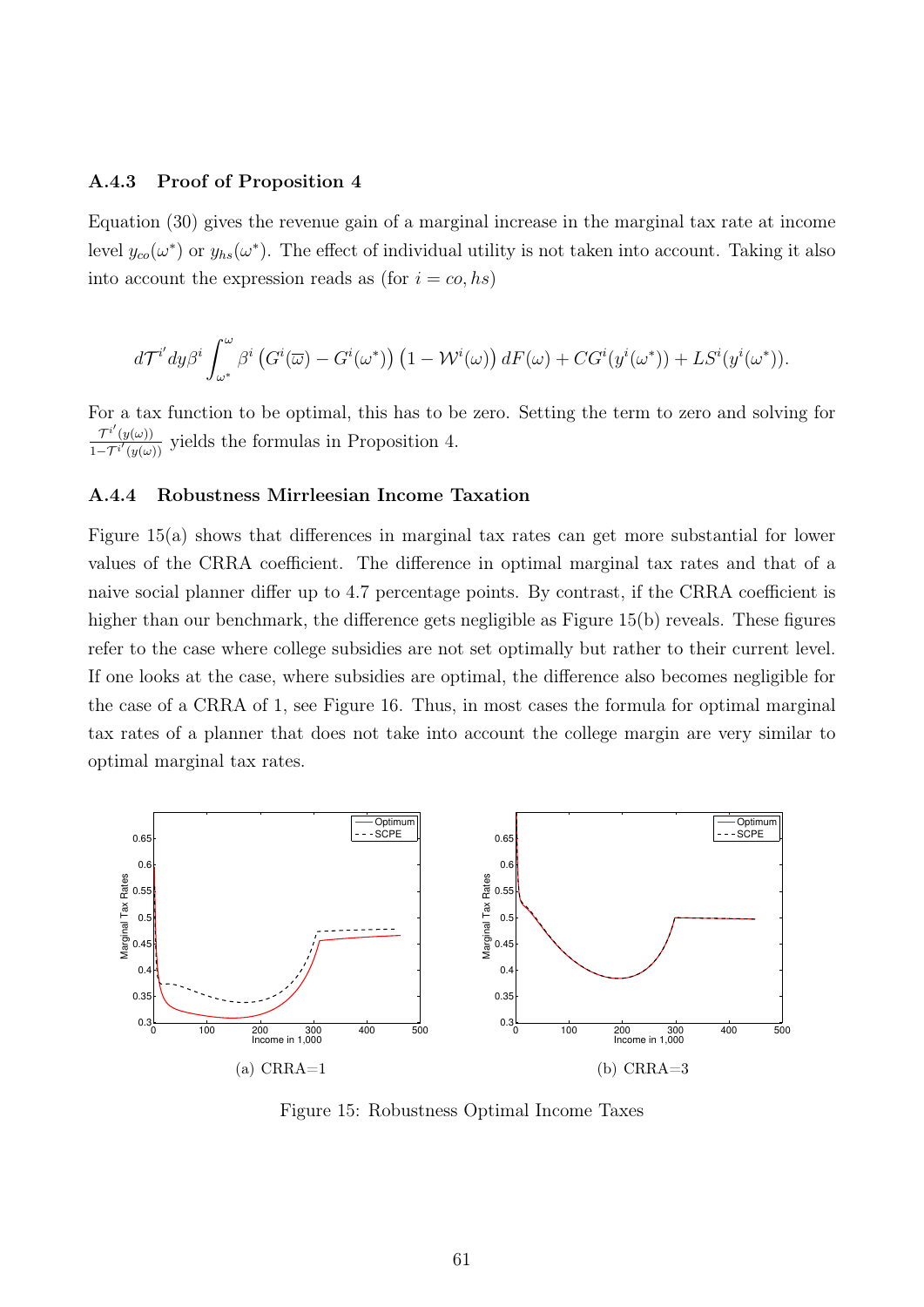

Figure 16: Robustness Optimal Income Taxes with Optimal Subsidies: CRRA=1

### A.4.5 Optimal Top Tax Formula

If the upper tail of the earning distribution is Pareto distributed, one can derive a simple formula for the optimal top tax rate. Consistent with the empirical distributions we use, we assume that for both education groups above a high-income threshold  $y<sup>T</sup>$ , earnings are Pareto distributed with common parameter a.

**Proposition 3.** Assume that welfare weights for top incomes converge to a constant  $\overline{W}$ . Then the optimal top marginal tax rate above income level  $y^T$  satisfies:

$$
\frac{\tau}{1-\tau} = \frac{1-\overline{\mathcal{W}} + \overline{CG} \cdot a}{1+\epsilon \cdot a},
$$

 $where \ \overline{CG} = \frac{\int_{\Theta} \int_{\mathbb{R}_+} \Delta \mathcal{T}(\theta, \mathcal{I}) \int_{\omega}^{\overline{\omega}} \xi^{ind}(\theta, \mathcal{I}, \omega) H_{\theta, \mathcal{I}}(\tilde{\kappa}(\theta, \mathcal{I})) dK_{\mathcal{I}}(\theta) dF(\theta)}{(\beta^{co2} + \beta^{hs})_{ii}}$  $\frac{\partial^{\left(\mathcal{O},2,\omega\right)\mu_{\theta, L}(n(\omega,z))\mu_{\theta, L}(n(\omega,z))\mu_{\theta, L}(n(\omega,z))\mu_{\theta, L}(n(\omega,z))\mu_{\theta, L}(n(\omega,z))\mu_{\theta, L}(n(\omega,z))\mu_{\theta, L}(n(\omega,z))\mu_{\theta, L}(n(\omega,z))\mu_{\theta, L}(n(\omega,z))\mu_{\theta, L}(n(\omega,z))\mu_{\theta, L}(n(\omega,z))\mu_{\theta, L}(n(\omega,z))\mu_{\theta, L}(n(\omega,z))\mu_{\theta, L}(n(\omega,z))\mu_{\theta, L}(n(\omega,z))\mu_{\theta, L$ the threshold income level  $y^T$  and  $y_m$  is average income in the top bracket.

*Proof.* Mechanical effects by a small reform of  $\tau$  are given by  $\overline{M} = (\beta^{\omega 2} + \beta^{h s})(y_m - y^t) (1 - \overline{W})$ . Labor supply effects are  $\overline{LS} = -\frac{\tau}{1-\tau}$  $\frac{\tau}{1-\tau} \epsilon y_m(\beta^{co2} + \beta^{hs}).$  Using  $\overline{LS} + \overline{M} + \overline{CG}(\beta^{co2} + \beta^{hs})y_m = 0$ and  $\frac{a}{a-1} = \frac{y_m}{y^t}$  $\frac{y_m}{y^t}$  gives the result.  $\Box$ 

 $\overline{CG}$  captures the fiscal externality of the top tax rate through enrollment responses. When  $\overline{CG}$  is zero, the formula collapse to the seminal Saez (2001) top tax formula. From the discussion in the theory section and the results from the quantified model, we expect  $\overline{CG}$  to be negative as price (substitution) effects are likely to dominate. As a consequence, optimal top tax rates should be lower. This will confirmed next in the optimal policy simulations, although the effects of  $\overline{CG}$  will be shown to be very small.

### A.4.6 Optimal Education Dependent Taxes

Given that the government can observe the college choice, we now explore how optimal education dependent taxes should look like.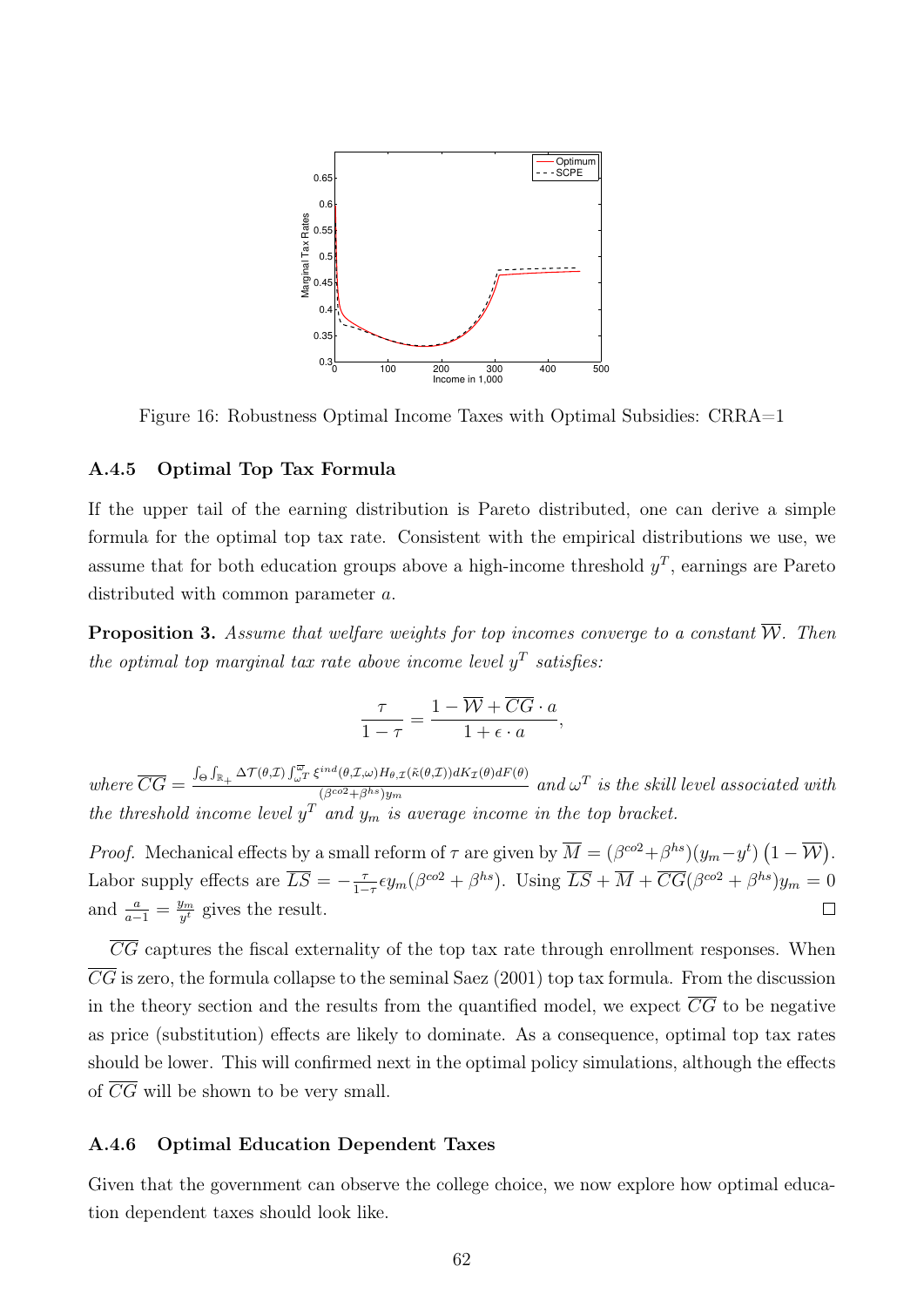Proposition 4. Optimal education dependent marginal tax rates satisfy

$$
\frac{\mathcal{T}^{co'}(y_{co}(\omega^{*}))}{1 - \mathcal{T}^{co'}(y_{co}(\omega^{*}))} = \left(1 + \frac{1}{\varepsilon^{co}(\omega^{*})}\right) \times \left(\frac{\int_{\omega^{*}}^{\overline{\omega}} \beta^{co2} (1 - \mathcal{W}^{co}(\omega)) dG(\omega)}{g^{co}(\omega^{*}) \beta^{co2} \omega^{*}} + \frac{\int_{\omega^{*}}^{\overline{\omega}} \int_{\Theta} \int_{\mathbb{R}_{+}} \Delta \mathcal{T}(\theta, \mathcal{I}) \xi^{co}(\theta, \mathcal{I}, \omega) H_{\theta, \mathcal{I}}(\tilde{\kappa}(\theta, \mathcal{I})) dK_{\mathcal{I}}(\theta) dF(\theta) d\omega}{g^{co}(\omega^{*}) \beta^{co2} \omega^{*}}\right)
$$
\n(34)

and

$$
\frac{\mathcal{T}^{hs'}(y_{hs}(\omega^*))}{1 - \mathcal{T}^{hs'}(y_{hs}(\omega^*))} = \left(1 + \frac{1}{\varepsilon^{hs}(\omega^*)}\right) \times \left(\frac{\int_{\omega^*}^{\overline{\omega}} \beta^{hs} (1 - \mathcal{W}^{hs}(\omega)) dG(\omega)}{g^{hs}(\omega^*) \beta^{hs} \omega^*} + \frac{\int_{\omega^*}^{\overline{\omega}} \int_{\Theta} \int_{\mathbb{R}_+} \Delta \mathcal{T}(\theta, \mathcal{I}) \xi^{hs}(\theta, \mathcal{I}, \omega) H_{\theta, \mathcal{I}}(\tilde{\kappa}(\theta, \mathcal{I})) dK_{\mathcal{I}}(\theta) dF(\theta) d\omega}{g^{hs}(\omega^*) \beta^{hs} \omega^*}\right)
$$
\n(35)

 $\Box$ 

Proof. See Appendix A.4.3

These formulas are very similar to the education independent tax formula in Proposition 3. A difference is that all the terms now carry the superscript co or hs. It is well known from the tagging literature<sup>39</sup> that conditioning taxes on characteristics other than income is a powerful tool to tailor marginal tax rates to different subgroups. Importantly, education is not an exogenous tag here. Instead it is an endogenous choice. The planner therefore has to take into account the endogeneity of enrollment similarly as in Proposition 3. Whereas for education independent taxes, the effect of higher taxes on enrollment is theoretically ambiguous, this is not the case with education dependent taxes. Thus, for  $\Delta \mathcal{T}(\theta) > 0$ , endogeneity of enrollment is a clear force towards lower college taxes and higher high school taxes (as compared to the case with exogenous enrollment, i.e. classical tagging). Note that these formulas are related to Scheuer (2013), who considers the differential tax treatment of entrepreneurs and workers.

**Quantitative Exercise.** Figure  $17(a)$  illustrates marginal tax rates as a function of gross income. Up to income levels of \$350,000 – where the Pareto tail starts for both distributions – marginal tax rates are higher for college graduates. For higher incomes, the result slightly reverses before marginal tax rates start to converge as the enrollment effect approaches zero. The optimal education subsidy is \$23,723. Overall graduation is now at 35.04%. Figure 17(b) illustrates graduation as a function of the AFQT-score.

 $39$ This literature goes back to Akerlof (1978). For more recent contributions addressing this topic, see Mankiw and Weinzierl (2010), Cremer, Firouz, and Lozachmeur (2010) and Weinzierl (2014).